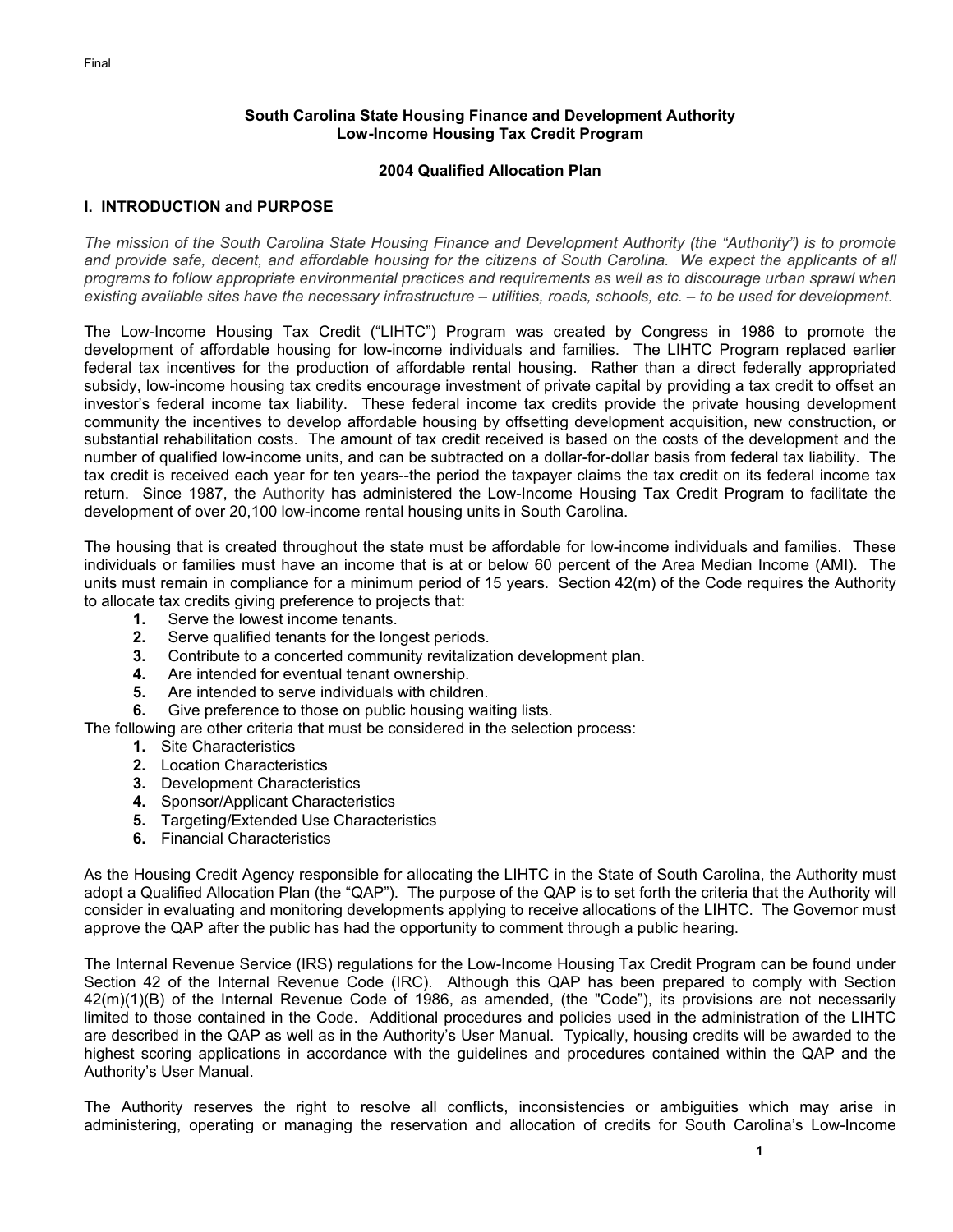Housing Tax Credit Program. The Authority, in its sole discretion, reserves the right to allocate housing tax credits in a manner not in accordance with this QAP. At such time, or either a reasonable time thereafter, the Authority shall, as required by Section 42(m)(1)(A)(iv) of the Code, provide a written explanation to the general public of its reasons for making such allocation. The Authority, in its sole discretion, reserves the right to make a forward commitment of the next year's tax credits in an amount necessary to fully fund developments with a partial award or to any development that meets all the minimum requirements of the Plan in the year in which the development was submitted.

## **II. ADMINISTRATION and PROCEDURES**

## **A. Documents**

- **1. Documents Incorporated by Reference** Documents described in this QAP are incorporated by reference in this QAP.
- **2. Document Timeliness**  All supporting documentation required for the 2004 Tier One and Tier Two Applications must not be dated prior to November 14, 2003. The only exception will be for Site Control Documents.

## **B. General Program Guidelines**

- **1. Fees** Payment of **all** fees, with the exception of (b) below, must be in the form of a cashier's check made payable to the South Carolina State Housing Finance and Development Authority. All fees are nonrefundable.
	- **a) Tier One Application Fee** Application submission fees for each Tier One Application will be \$500.00.
	- **b) Market Study Fee**  Third-party market studies will be commissioned by the Authority for the 2004 tax credit competition. By March 8, 2004, a cashier's check in the amount of \$4,000.00 made payable to the applicable market analyst/market analyst firm will be due. Applicants will be notified who the applicable market analyst/market analyst firm is no later than March 2, 2004. If the market study fee is not paid by the due date, the Tier One Application will be disqualified from the 2004 competition.
	- **c) Tier Two Application Fee** Application submission fees for each Tier Two Application will be \$3,000.00
	- **d) Reservation Fee** The reservation fee will be due within seven (7) business days after the date of the reservation letter. If the reservation fee is not received by the stated deadline, the Authority may withdraw the reservation of tax credits from the Applicant. The reservation fee is 7% of the reserved tax credits.
	- **e) Compliance/Monitoring Fee** The Authority will not issue a Form 8609 until the compliance/monitoring fee for the first year is paid in full. The fee is due upon submission of the Placed-in-Service Application. The annual compliance/monitoring fee is \$25.00 for each low-income unit in the development.
	- **f) Penalty Fees**  All penalty fees are \$1,000.00 per business day.
- **2. Deadlines** Any additional information requested by the Authority will be due within seven (7) business days from the date the information was requested.
- **3. Tax Credit Amount Available** The amount of tax credits available in South Carolina in each calendar year reflects the sum of the amounts allowed under IRC Section  $42(h)(3)(C)$ . This amount may be increased by returned tax credits from prior years, tax credits allocated from the National Pool or by new legislation increasing the amount of tax credits distributed to each state. The Authority reserves the right to withhold such credits from Allocation as it deems advisable.

# **4. Tax Credit Cap for Single Applicant/ Related Parties/ Principal/ Owner**

- **a)** The Authority will not allocate more than \$1.8 million in tax credits to a single Principal with multiple developments (see "Definitions" located on page 5 of this QAP). Any partnership formation and/or Developer agreement, whether written or otherwise, that attempts to circumvent Authority requirements will result in the recapture of credits and debarment of all parties involved from participation in South Carolina's Tax Credit Program for a period of up to five (5) years, regardless of when discovered.
- **b)** In the event any Principal exceeds the imposed tax credit dollar limitation, the tax credit award to that Principal will be reduced so that the imposed tax credit dollar limitation is not exceeded. The reduction will be applied to the development with the lowest point score that would be awarded if the imposed tax credit dollar limitation were not exceeded. This development may still be awarded, but only if the tax credits for that development, as calculated by the Authority, are at least 90% of the unreduced amount that the development would have otherwise received. If this development does not reach 90% funding as a result of the reduction to meet the imposed tax credit dollar limitation, it will not be awarded.
- **c)** Regardless of the percentage of participation a Principal has in the development, one hundred percent (100%) of the project's tax credit allocation will count toward the imposed tax credit dollar limitation per Principal.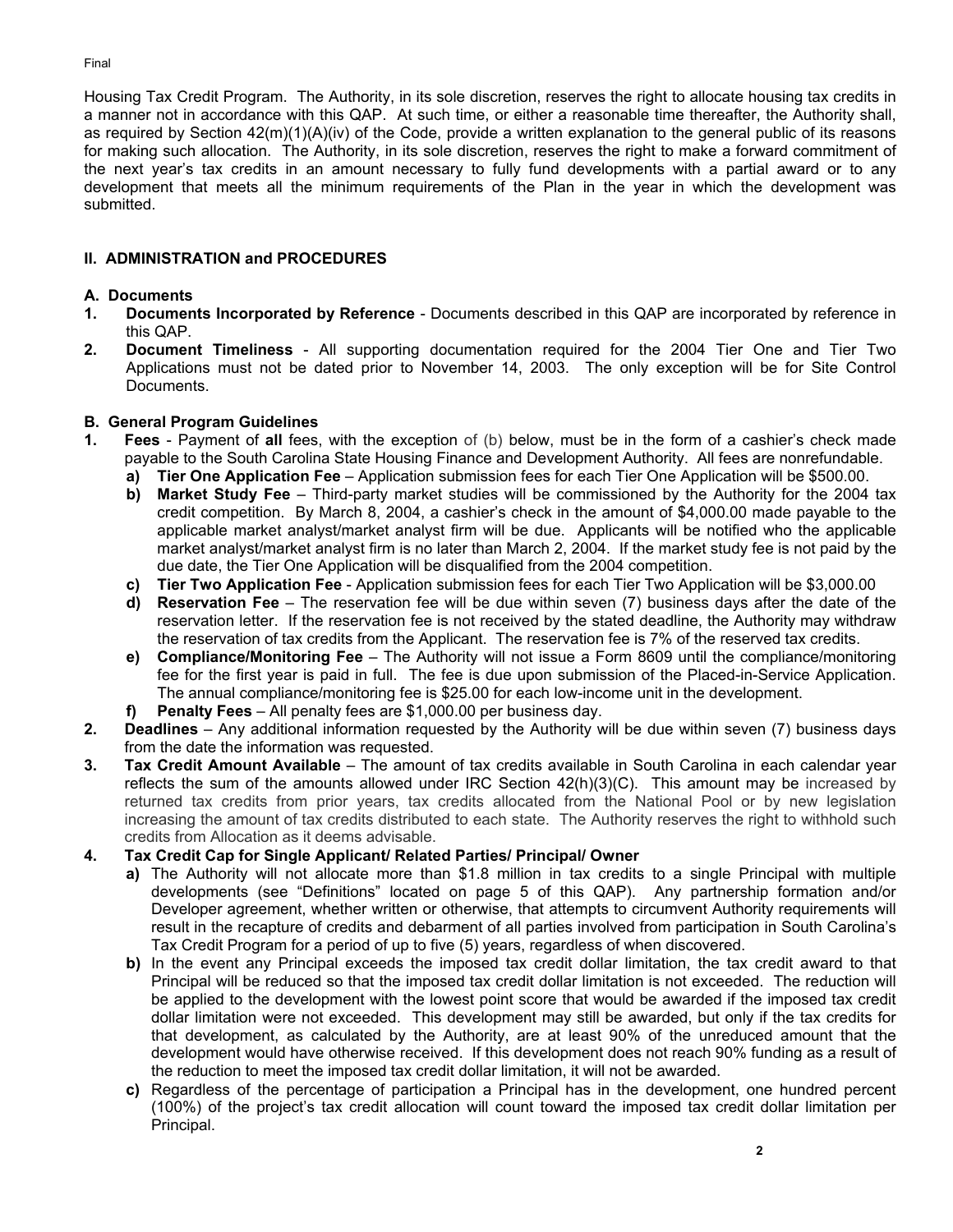- **a)** The Authority will allocate up to \$600,000 in annual tax credits to each project located within an urbanized area. The Authority considers the following counties as urbanized areas: Anderson, Aiken, Berkeley, Charleston, Florence, Greenville, Horry, Lexington, Richland, Spartanburg, Sumter, and York.
- **b)** The Authority will allocate up to \$400,000 in annual tax credits to each project in the Nonprofit Set-aside that is not located within an urbanized area.
- **c)** The Authority will allocate up to \$500,000 in annual tax credits to each project in the Rural Housing Service (RHS) Set-aside or the General Pool that is not located within an urbanized area.
- **d)** A principal not competing exclusively within the RHS Set-aside may not be associated with or submit more than five (5) applications/projects.
- **e)** The Authority reserves the right, in its sole discretion, to determine whether submitted applications received, during either the Tier One or Tier Two process, reflect a single development or multiple developments for purposes of applying the maximum tax credit dollar amount per development limitation and/or any other limitations or purposes stated or intended by the Authority.
	- **i.** Such other purposes include, but are not limited to, not allowing the dividing of a single development into two or more developments in order to maximize competitive points based on the number of unit criterion located under Development Characteristics of this QAP.
	- **ii.** Such applications will be disqualified and those individuals/entities responsible for the submission of such an application will be debarred from participation in all Authority programs for a period of not less than five (5) years.

# **6. Material Changes Prohibited**

- **a)** If, upon the submission of the Tier Two Application, the Carryover Document, the Verification of 10% Expenditure Information or the Placed-in-Service Application, it is determined that the development is not substantially the same as the development described in the Tier One Application, the development will not receive an allocation of low-income housing tax credits. Changes in the following are deemed to be material, and are not permitted.
	- **i.** General partners
	- **ii.** \*Total number of tax credit units
	- **iii.** \*Total number of units
	- **iv.** \*Number of bedrooms per unit mix
	- **v.** \*Special needs targeting
	- **vi.** \*Tenant mix (low-income/market rate)
	- **vii.** An increase in net rents from Tier One to Tier Two
	- **viii.** Site
- **b)** \*Changes in total number of tax credit units, total number of units, number of bedrooms per unit mix, special needs targeting, and/or tenant mix (low-income/market rate) will be allowed between Tier One and Tier Two submittal dates, if, and only if, the market analyst contracted by the Authority recommends such changes.
- **c)** Changes in the number of buildings and units contained in each building will be allowed only if changes are required by local regulatory codes and those local regulatory codes were changed after the Tier One submittal deadline.

# **7. Transfers**

- **a)** Neither Reservations nor Carryover Allocations are transferable without the prior written consent of the Authority. Examples of situations in which such consent may be given include, but are not limited to:
	- **i.** Death;
	- **ii.** Bankruptcy;
	- **iii.** Receivership; or
	- **iv.** Cessation of business operations of a general partner.
- **b)** No change in the makeup or identity of general or managing partners in a partnership or its equivalent in a limited liability company are permitted without the prior written consent of the Authority. Without limitation, this prohibition includes indirect transfers through the admission of "special limited partners" under a scheme that leads to the eventual exit of a general or managing partner or its equivalent in a limited liability company.
- **c)** Any person or entity, including syndicators, that attempts to circumvent this provision, will be subject to debarment from further participation in all programs of the Authority for a period of not less than five (5) years.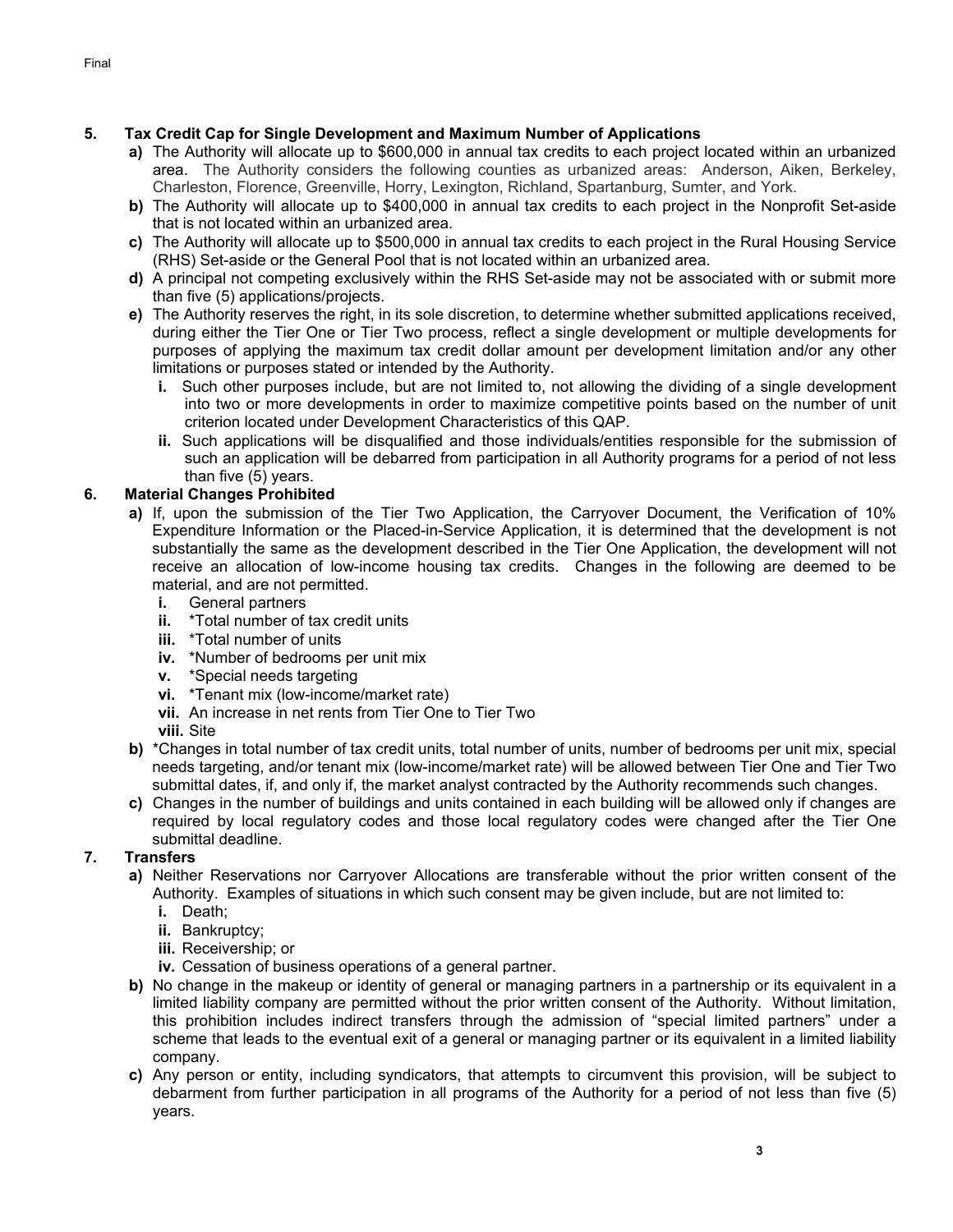- **d)** LIHTCs allocated to developments whose ownership is altered in violation of this provision shall be subject to revocation by the Authority.
- **8. Fractional Rounding** Fractional units must be increased to the next whole unit.

# **9. ADA Requirements and Certification**

- **a)** The Authority will not allocate any tax credits to a development unless the Applicant submits, with its Tier Two Application, a certification signed by an architect or professional engineer licensed to practice in the state of South Carolina, which states that the architect or engineer will review the plans and specifications of the proposed development to ensure that such plans and specifications will comply with the accessibility and other requirements of Section 504 of the Rehabilitation Act, the Fair Housing Amendments to the Civil Rights Act of 1968, the American With Disabilities Act, and any other applicable State or Federal legislation.
- **b)** As part of its Placed-in-Service Application, a certification must be included which is signed by an architect or professional engineer licensed to practice in South Carolina which contains an statement that the development has been constructed in accordance with the accessibility and other requirements of Section 504 of the Rehabilitation Act, The Fair Housing Amendments to the Civil Rights Act of 1968, the American With Disabilities Act, and any other applicable State or Federal legislation, and that the development, as built, complies with U.S. Department of Housing and Urban Development "*Fair Housing Act Design Manual*."
- **c)** Failure to provide the above statement or providing a false or inaccurate statement that a development meets the above standards when, in fact, it does not, will result in the debarment of the Developer, the general contractor, and the architect for a minimum period of five (5) years and the filing of a complaint against the architect with the S.C. Department of Labor, Licensing and Regulation.
- **10. Return of Credits and Returned Credit Allocation Procedures** Allocations of credit may only be returned in accordance with applicable U.S. Treasury Regulations on a date agreed upon by the Authority and the Applicant(s). Amounts that are not accepted or are returned will be made available as follows:
	- **a)** Amounts awarded in the 2004 competition and returned prior to December 13, 2004, will be offered to qualified projects submitted in the 2004 tax credit funding cycle that are capable of meeting carryover requirements. Projects competitively scored and ranked in the 2004 tax credit funding cycle that did not receive a reservation of credits, were not rejected, or were not disqualified will be placed on a waiting list in highest point score order regardless of set-aside. Reservations of returned amounts will be offered to projects in the order in which they appear on the waiting list if the amount offered is at least 90% of the credit amount for which the project is qualified. If no project can be funded to at least 90% of its qualified amount, such amounts shall be carried forward to the following tax credit year. Tax credit projects receiving a reservation of 2004 credits at a later date in 2004 will be required to meet all carryover qualifications by December 31, 2004.
	- **b)** Any amounts returned after December 13, 2004, will be carried forward into the 2005 tax credit year.

**C. General Program Information** – The Authority maintains a web page that contains general as well as year specific information about the LIHTC Program. That web page address is: http://www.sha.state.sc.us/Programs/Rental/Tax\_Credit/tax\_credit.html. From time to time, the Authority will post bulletins or public notices to the web page dealing with questions and requested clarifications submitted regarding the tax credit program. This page also contains lists of past LIHTC awards and existing developments. General program information may also be obtained by calling 803-734-1348, emailing laura.nicholson@sha.state.sc.us, faxing 803-734-2390, or writing SCSHFDA, LIHTC, 919 Bluff Road, Columbia, SC 29201.

# **D. LIHTC Program Disqualification**

- **1.** Any person/entity who provides false or misleading information to the Authority with regard to a project seeking LIHTCs will be disqualified from further participation in the Authority's programs, in any capacity whatsoever, for a period of not less than five (5) years, regardless of when such false or misleading information is discovered. Any reservation or allocation obtained on the basis of such false or misleading information shall be void. Each person/entity shall be given written notice by the Program Director stating the reason for which the sanction of disqualification was based.
- **2.** All projects that receive carryover allocations under the 2004 program are expected to meet their 10% Expenditure Test on the date specified in the Carryover Allocation Document, and to be Placed-In-Service by the Section 42 deadline. Failure of a project to achieve either of these goals will disqualify the Principals of said project from participation in the LIHTC program for a period of two (2) years. Every person shall be given the opportunity to be represented by counsel and to present evidence as to why the sanction of disqualification should not be imposed.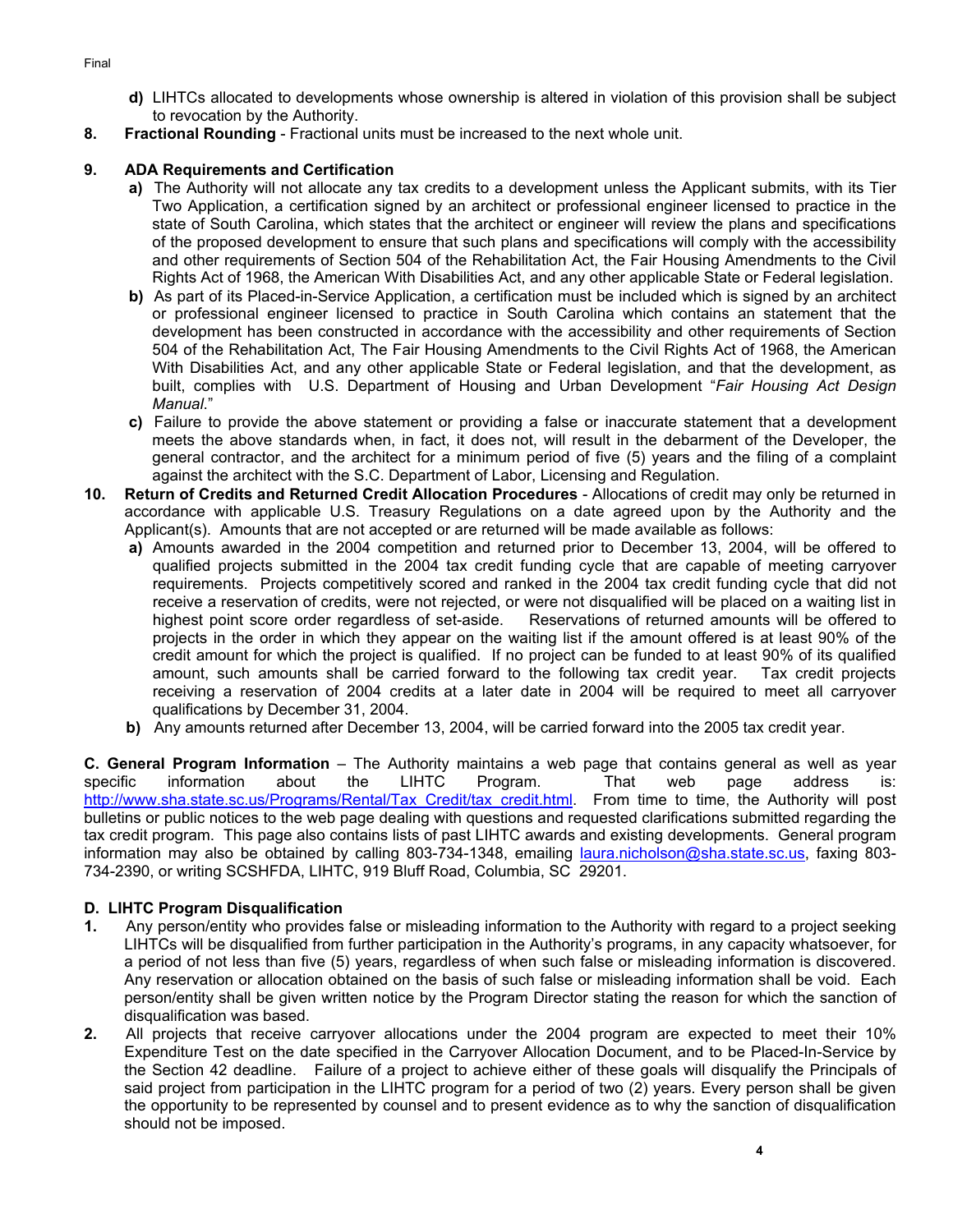Final

**3.** All General Partners of a limited partnership and the equivalent in a limited liability corporation that receive a Carryover Allocation under the 2004 program are expected to remain in the development until the development places in service. Exceptions due to death, bankruptcy, or cessation of business operations will be allowed. All other removals whether voluntary or involuntary will result in debarment for not less than three (3) years to all General Partners in a limited partnership and the equivalent in a limited liability corporation.

### **E. Definitions**

- **1. Applicant** As used in the context of this QAP, "Applicant" includes each person, corporation, partnership, joint venture, association, or other entity that has an ownership interest in the entity that is the owner of the project for which the application is submitted.
- **2. Developer** any individual or entity responsible for initiating and controlling the development process and ensuring that a material portion of the development process is accomplished.
- **3. Material Participation**  the regular, continuous and substantial involvement in the operation of the project throughout the compliance period, as defined by the Code.
- **4. Participants** the Applicant, owner, Developer, property management entity, consultants, or syndicators proposed to be involved with the project for which an application is submitted.
- **5. Principal** With the exclusion of syndicators, consultants, property management entities, unrelated general contractors, architects, and market analysts; any Applicant, Owner, Developer, Guarantor, Financial Guarantor, or any other person, corporation, partnership, joint venture, association, or other entity, including any affiliate thereof, that either directly or indirectly receives a portion of the development fee (whether or not deferred) for development services with respect to a project and/or receives any compensation with respect to such project.
- **6. Related Parties** Notwithstanding anything to the contrary contained herein, the Authority will not reserve 2004 credits in an amount in excess of \$**1.8** million to any general partner(s) or principal(s) of such general partner(s), directly or indirectly. Applicants will be deemed to be related if any Principal in an Applicant or Principal is a Principal in any other Applicant or Applicants. The Authority's determination of "related parties" could impose limitations including the number of applications to be submitted and/or awarded. For the purpose of determining whether any person or entity is related to the Applicant or Principal, persons or entities shall be deemed to be related if the Authority determines that any substantial relationship existed, either directly between them or indirectly through a series of one or more substantial relationships (*e.g.,* if party A has a substantial relationship with party B and if party B has a substantial relationship with party C, then A has a substantial relationship with both party B and party C), at any time within five years of the filing of the application for Credits. In determining in any credit year whether or not an Applicant has a substantial relationship with another Applicant with respect to any application for which Credits were awarded in any prior year, the Authority shall determine whether or not the Applicants were related as of the date of the filing of such prior year's application or within five years prior thereto and shall not consider any changes in relationships subsequent to such date. The following is a *partial* list of relationships that are deemed to be substantial:
	- **a)** The persons are members of the same immediate family (including without limitation, a spouse, children, parents, grandparents, grandchildren, siblings, uncles, aunts, nieces and nephews);
	- **b)** The entities have one or more common general partners or members (including related persons and entities), or the entities have one or more common owners;
	- **c)** The entities are under the common control (e.g., the same person or persons and any related persons serve as a majority of the voting members or the boards of such entities or as chief executive officers of such entities) of one or more persons or entities (including related persons and entities);
	- **d)** The person is a general partner or member in the other entity or is an owner (by himself or together with any other related persons and entities) of a five (5%) percent or greater ownership interest in the entity);
	- **e)** The entity is a general partner or member in the other entity or is an owner (by himself or together with any other related persons and entities) of a five (5%) percent or greater ownership interest in the entity); or
	- **f)** The person or entity is otherwise controlled in whole or in part, by the other person or entity.

A limited partner or other similar investor shall not be determined to be a Principal and shall not be excluded unless it is determined that such limited partner or investor will, directly or indirectly, exercise control over the Applicant or participate in matters relating to the ownership of the project substantially beyond the degree of control or participation which is usual and customary for a limited partner or other similar investor with respect to the project for which an application is submitted. **It is not intended that the above represent an all-inclusive listing of those relationships that may be determined to be substantial. The Authority will make determination as to whether or not a particular relationship is deemed to be substantial. The determination made by the Authority in response to such request shall be final.**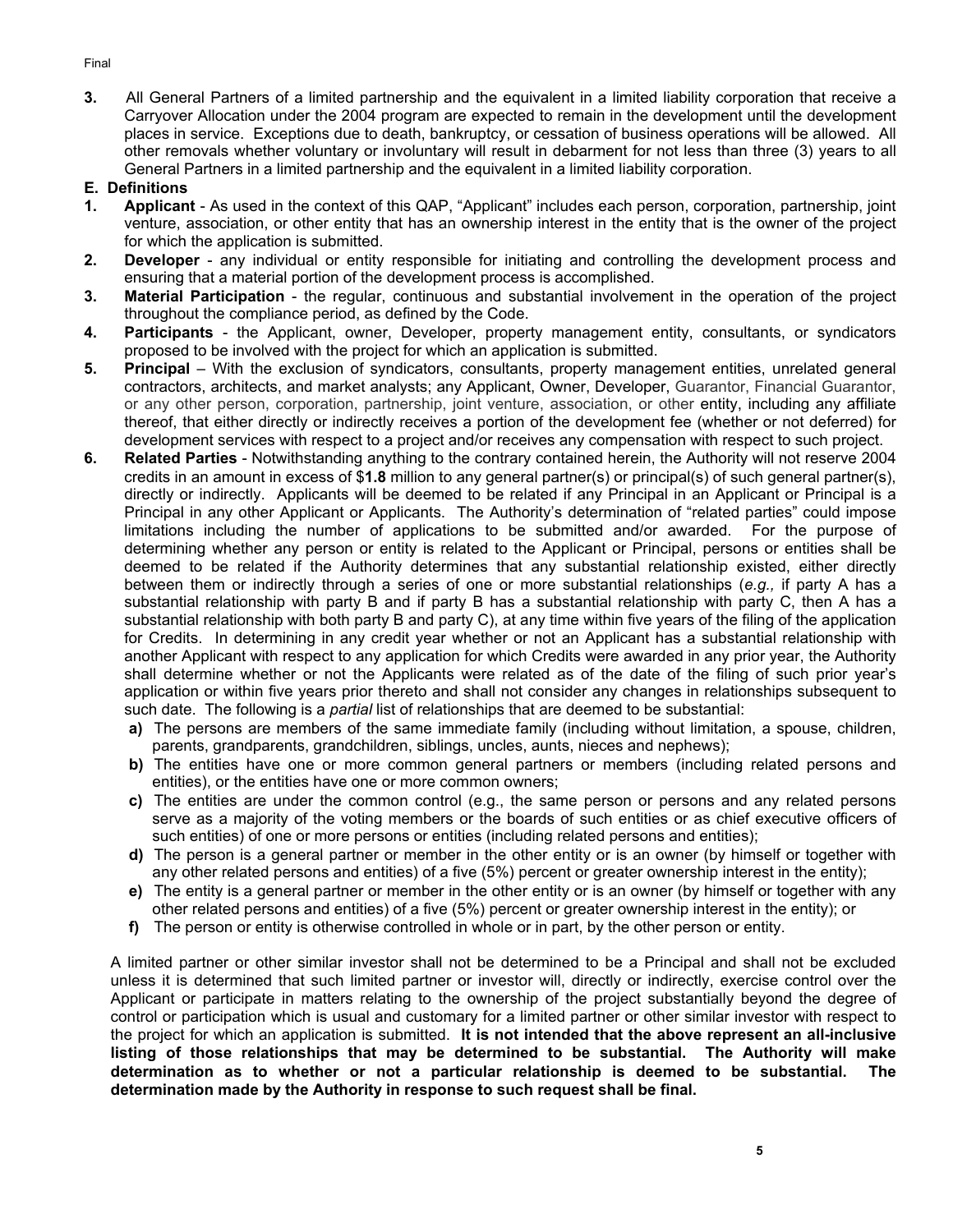Each Applicant and Principal therein shall make such certifications, shall disclose such facts and shall submit such documents to the Authority as shall be required to determine compliance with the above provisions.

**F. Disclaimer** - The fact that an application is accepted for processing or that a development may receive a reservation or allocation of tax credit dollars shall not be construed to be a representation or warranty by the Authority as to the feasibility, viability, or lack thereof, of any development.

### **III. Criteria for the 2004 Competition**

**A. Site Criteria** – The Authority reserves the right, in its sole discretion to reject a site based on the analysis of information submitted or information obtained from other sources that, in the Authority's determination, renders the site undesirable for development.

### **1. Positive Site Characteristics**:

- **a)** Relatively flat;
- **b)** Integrated into a residential community;
- **c)** Should not be isolated in areas with large amounts of undeveloped land; and
- **d)** Surrounded by land uses that are compatible with the proposed project and should reflect similar architectural styles.
- **2.** The following **Detrimental Site Characteristics** are **not allowed**. This list is not all inclusive:
	- **a)** Sites located within ½ mile of a storage area for hazardous or noxious materials, a sewage treatment plant or solid waste facility.
	- **b)** Sites where any portion or boundary of proposed site is located on or touching any portion or boundary of an easement containing an electric or communications substation. In addition, no portion or boundary of proposed site can be within 300 feet of any actual substation, regardless if it is active or inactive.
	- **c)** New Construction sites where any portion or boundary of the proposed site contains any easements for overhead electric power lines, regardless of voltage, and/or such electric power lines run through areas of the proposed site other than the outside perimeter of the site to distribute power to locations not located within any portion or boundary of proposed site.
	- **d)** Sites where any portion or boundary of proposed site is within 1000 feet of an operating industrial plant that may pose a safety risk, hazard, nuisance or other negative impact.
- **3. Detrimental Site Characteristics** for which **negative points** will be assessed:
	- **a)** Sites located within 500 feet of pipelines (excluding low pressure natural gas distribution lines, water and sewer lines).
	- **b)** Sites where any portion or boundary of the proposed site is located within the engineering fall distance of any pole, tower or support structure of a high voltage transmission power line, communications transmission tower, microwave relay dish or tower, or commercial satellite dish (radio, TV cable, etc.). For field analysis, the Authority will use tower height as the fall distance. For the purpose of this QAP, a high voltage electric transmission line is a power line that carries high voltage at any given moment greater than 60KV (kilovolts).
	- **c)** Rehabilitation, Acquisition/Rehabilitation, or Adaptive Reuse sites where any portion or boundary of the proposed site contains any easements for overhead electric power lines, regardless of voltage, and/or such electric power lines run through areas of the proposed site other than the outside perimeter of the site to distribute power to locations not located within any portion or boundary of proposed site.
	- **d)** Sites where the Authority determines there are unacceptable levels of noise, odor, and/or other nuisance pollution.
	- **e)** Sites where the Authority determines the slope/terrain is not suitable for development and contributes to excessive site preparation costs. Examples of such are where the 100 year flood zone covers the entire site, excessive fill dirt is required for construction, blasting of rock is required for construction, etc.
	- **f)** Sites where there are existing wetlands (jurisdictional or non-jurisdictional), streams, ravines, drainage and/or waterways on the site.
	- **g)** Sites where a nearby active railroad causes excessive noise and vibration. An Applicant submitting a proposed development within 300 feet of an active, in use railroad(s) is required to submit, from a qualified professional, an objective third party noise study that addresses the impact of the nearby railroad, specifically the noise and vibrations, on the proposed development. The study must contain analysis based on HUD's environmental criteria and standard for noise abatement regulation, which states the maximum acceptable day/night average decibel level is 65 dBA for exterior noise, along with any other analysis deemed pertinent to the noise study and its conclusion. The study must state the average decibel level on the site is less than 65 dBA and must support the placement of the development on the proposed site. Those sites where exterior noise is above 65 dBA but not exceeding 75 dBA may be submitted; however, a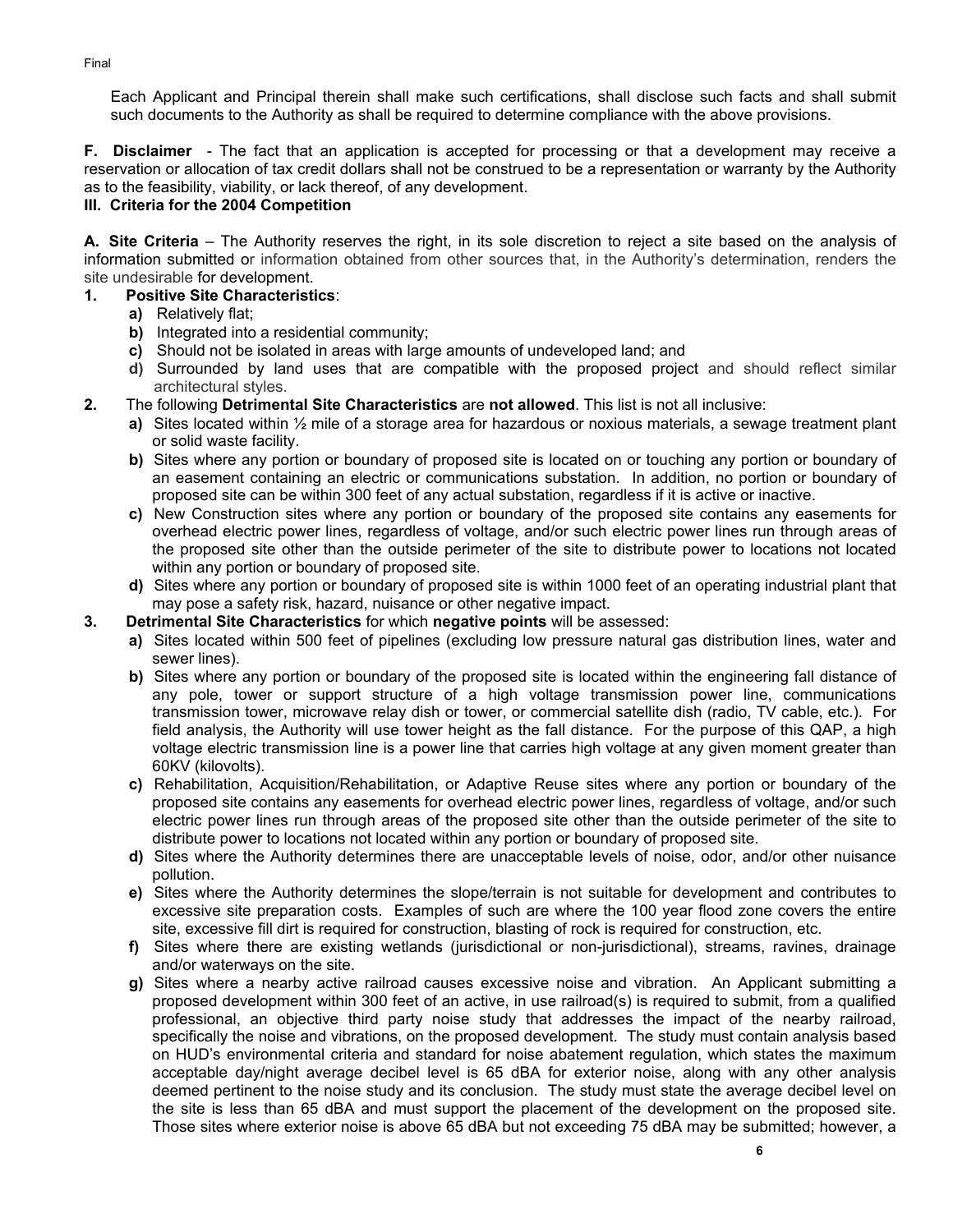noise mitigation plan must also be submitted. The mitigation plan must specifically state what measures will be used to reduce the noise levels at the site and the noise study must indicate that the measures to be used will bring the unacceptable noise level at the site down to the acceptable noise level of less than 65 dBA. The Authority, in its sole discretion, will approve or reject sites and may reject the site regardless of conclusions reported in the study as other site criteria will be considered.

- **h)** Sites where any portion or boundary of the proposed site is within 300 feet of a junkyard, trash heap, and/or dump pile.
- **i)** Sites located within one-half mile of a sanitary landfill that is active or closed.

## **B. Market Criteria**:

- **1. Limits on Developments Awarded Per County** Adaptive reuse proposals are considered new construction development. In the event there are more new construction developments in one county than allowed, only the highest scoring applications will be eligible for tax credits. In the event there are more rehabilitation developments in one county than allowed, only the highest scoring applications will be eligible for tax credits. The tiebreaker provisions will be utilized, if necessary:
	- **a)** Counties considered urbanized areas may be awarded up to two (2) new construction developments and three (3) rehabilitation developments. One HOPE VI proposal (a development submitted by a recipient of a HOPE VI Award), whether new construction or rehabilitation, may be awarded without counting towards the maximum number of awards per county total.
	- **b)** Counties not considered urbanized area(s) may be awarded up to two (2) new construction developments and two (2) rehabilitation developments. One HOPE VI proposal (a development submitted by a recipient of a HOPE VI Award), whether new construction or rehabilitation, may be awarded without counting towards the maximum number of awards per county total.
- **2.** The Authority will award no more than one (1) new construction development that serves the same tenant population within a specific QCT. In such instances, only the application that receives the highest point score will be eligible for tax credits. The tiebreaker provisions will be utilized, if necessary.
- **3.** The Authority will award only one (1) new construction development of any two (2) or more new construction developments within one (1) mile by public paved road of each other for the same tenant population in the same year. In such instances, only the application that receives the highest point score will be awarded. The tiebreaker provisions will be utilized, if necessary.
- **4.** The Authority will not approve or consider Tier One Applications for proposed developments in the same market for the same tenant population as previously funded tax credit developments that have placed-in-service for at least 12 months, as evidenced by receipt of final certificates of occupancy for all buildings, but have not reached stabilized occupancy. The Authority defines "same tenant population" as older persons (aged 55 and up) or elderly (aged 62 and up) or SRO or family. "Family" will not be differentiated based on bedroom size for making this determination. As such, a one and two bedroom development is the same tenant population as a three and four bedroom development if you are targeting families. The Authority will make exceptions to the above requirement if the Authority determines, in its sole discretion, that the reason for the existing development not reaching stabilized occupancy is not an issue of an "existing market" for the tenant population, but other characteristics that may or may not be resolvable (e.g. location, physical appearance, etc.).
- **5.** The Authority will not approve or consider Tier One Applications for proposed developments within a half-mile of existing Authority funded developments (tax credit, tax exempt bonds, HOME, etc.) for the same tenant populations that have a history of vacancy rates greater than ten percent (10%). The Authority will make exceptions to the above requirement if the Authority determines, in its sole discretion, that the reason for the existing development having a history of vacancy rates greater than 10% is not an issue of an "existing market" for the tenant population, but other characteristics that may or may not be resolvable (e.g. location, physical appearance, etc.).
- **6.** The Authority will not award any new construction developments consisting of greater than 48 low-income tax credit units in areas defined as rural by the Rural Housing Service. All proposals must have a letter from the RHS State Multifamily Housing Director designating the site as rural or not rural.
- **7.** The Authority has entered into a Memorandum of Understanding with the Rural Housing Service to exchange information to insure the economic viability of developments funded by our agencies' resources. The Authority will not approve or consider Tier One Applications for proposed developments that threaten the economic viability of existing developments funded by either agency. The Authority will have sole discretion in making this determination.
- **8.** The construction of new residential units within an acquisition/rehabilitation development is prohibited.
- **9.** The division or subdivision of existing developments into two or more developments is prohibited.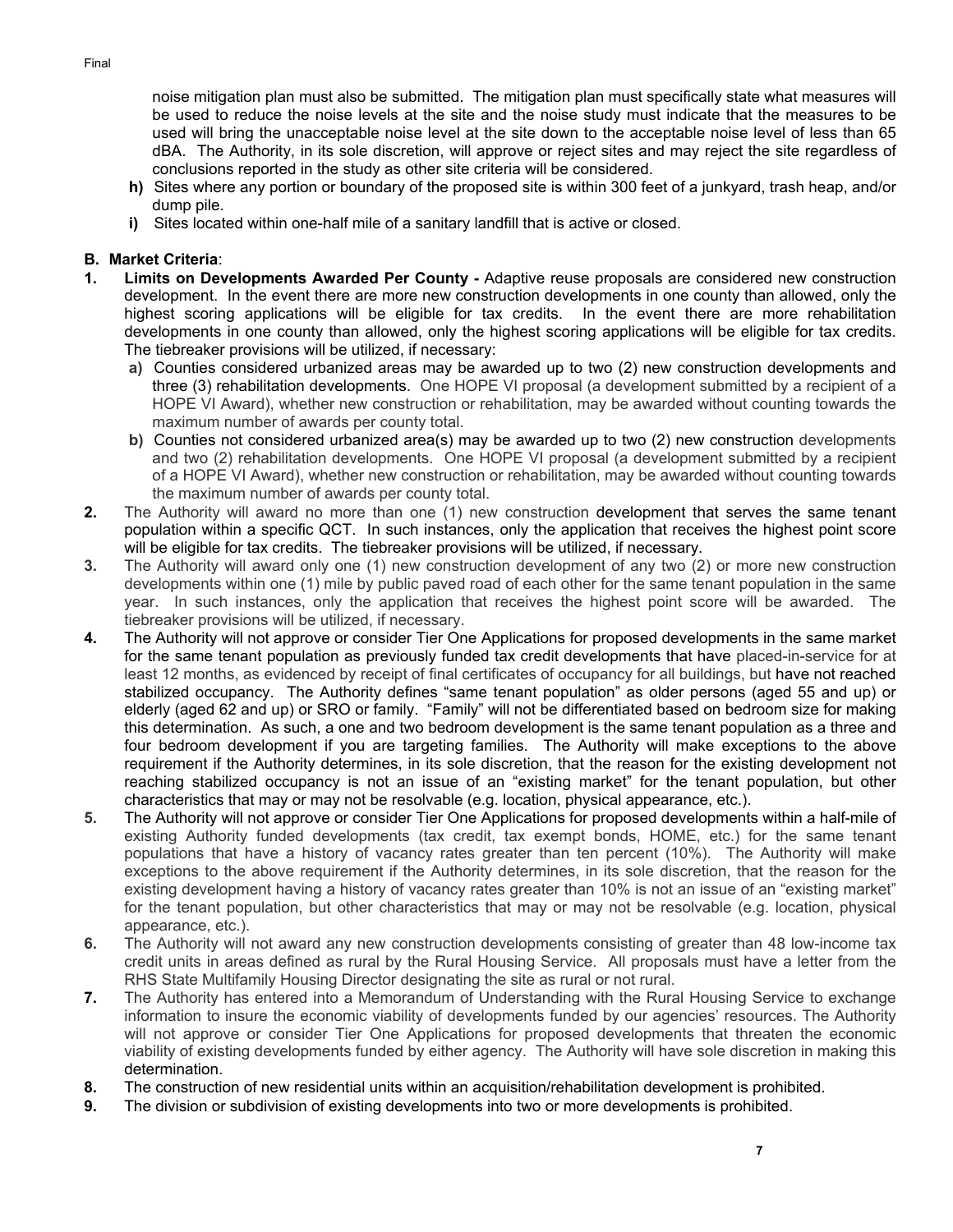**10.** The Authority will not approve or consider subsequent phased developments for any type of project in which the previous phase has not been completed, placed-in-service, and reached stabilized occupancy or in which the previous phase has had a history of vacancy rates greater than ten percent (10%). The occupancy of the previously funded development must be verified through a certified rent roll prepared by the project's Management Company. Additionally, in order for an allowed subsequent phased development to be considered, the quality, financial health, and market of the previous phase(s) of a subsequent phased application will be considered.

For purposes of the low-income tax credit program, a phased development is a development which is either adjoining or in close proximity to another development which has been submitted that will serve the same tenant population and which has the same or similar or related principals. The first development submitted will be considered the first phase of the development. No additional phase may be submitted until the first phase has been completed, has placed-in-service, and has reached stabilized occupancy.

**C. Parking Space Criteria** - In localities that **do not** have their own parking space regulatory code/requirement, the Authority requires that all proposed developments provide adequate parking spaces available to all tenants without additional charges to the tenants. If tenants are to pay for parking, these charges must be included in the rental fees and are subject to the LIHTC allowable rent limitations. The Authority requires a minimum of parking spaces as follows (again, in those localities that DO NOT have their own regulatory code/requirement):

- **1.** For each unit in an older persons development a minimum of one half (.5) parking spaces per unit is required.
- **2.** For each unit in a homeless/transitional development a minimum of one (1) parking space per every 10 beds is required in addition to sufficient parking for all center workers.
- **3.** For developments not considered older persons or homeless/transitional, each unit that consists of three (3) or more bedrooms – a minimum of two (2) parking spaces per unit is required.
- **4.** For developments not considered older persons or homeless/transitional, each unit that consists of two (2) or fewer bedrooms – a minimum of one (1) parking space per unit is required.

## **D. Underwriting Criteria**

- **1. Operating Reserves** Projects receiving loan funds from RHS may satisfy the operating reserve requirement of this QAP by meeting the 2% operating and maintenance capital reserve requirements as established by RHS. Projects not subject to the RHS 2% operating and maintenance capital reserve requirements must establish and maintain minimum operating reserves equal to six (6) months of projected operating expenses. These reserves must be established at the time the development places in service and must be maintained at the required level throughout the compliance period.
- **2. Replacement Reserves** Developments are required to establish and maintain minimum replacement reserves of **\$250** per unit annually for new construction and **\$250** per unit annually for rehabilitation serving older persons (aged 55 and up). Replacement reserve requirements for rehabilitation developments are \$**300** per unit annually.
- **3. Developer Fees**  Development costs are evaluated for reasonableness. Cost standards are a significant factor in evaluating the reasonableness of certain fees and overhead items represented for tax credit basis purposes. Limits on Developer Fees, Developer Overhead, and Consulting Fees are as follows:
	- **a) New Construction** The sum of Developer Fees, Developer Overhead, and Consulting Fees may not exceed **15 %** of Adjusted Development Costs\*.
	- **b) Rehabilitation without a change in ownership** The sum of Developer Fees, Developer Overhead, and Consulting Fees may not exceed **15%** of Adjusted Development Costs\*.
	- **c) Acquisition/Rehabilitation** 
		- **i. Acquisition** For acquisition/rehabilitation developments, the Developer Fees that can be earned on the acquisition costs are limited as follows:
			- **1. Acquisition costs up to \$500,000** The sum of Developer Fees, Developer Overhead, and Consulting Fees may not exceed **8**% of Adjusted Development Costs\*.
			- **2. Acquisition costs from \$500,001 to \$1,000,000** The sum of Developer Fees, Developer Overhead, and Consulting Fees may not exceed the **greater of \$40,000** or **7**% of Adjusted Development Costs\*.
			- **3. Acquisition costs from \$1,000,001 to \$1,500,000** The sum of Developer Fees, Developer Overhead, and Consulting Fees may not exceed the **greater of \$70,000** or **6**% of Adjusted Development Costs\*.
			- **4. Acquisition costs greater than \$1,500,000** The sum of Developer Fees, Developer Overhead, and Consulting Fees may not exceed the **greater of \$90,000** or **5**% of Adjusted Development Costs\*.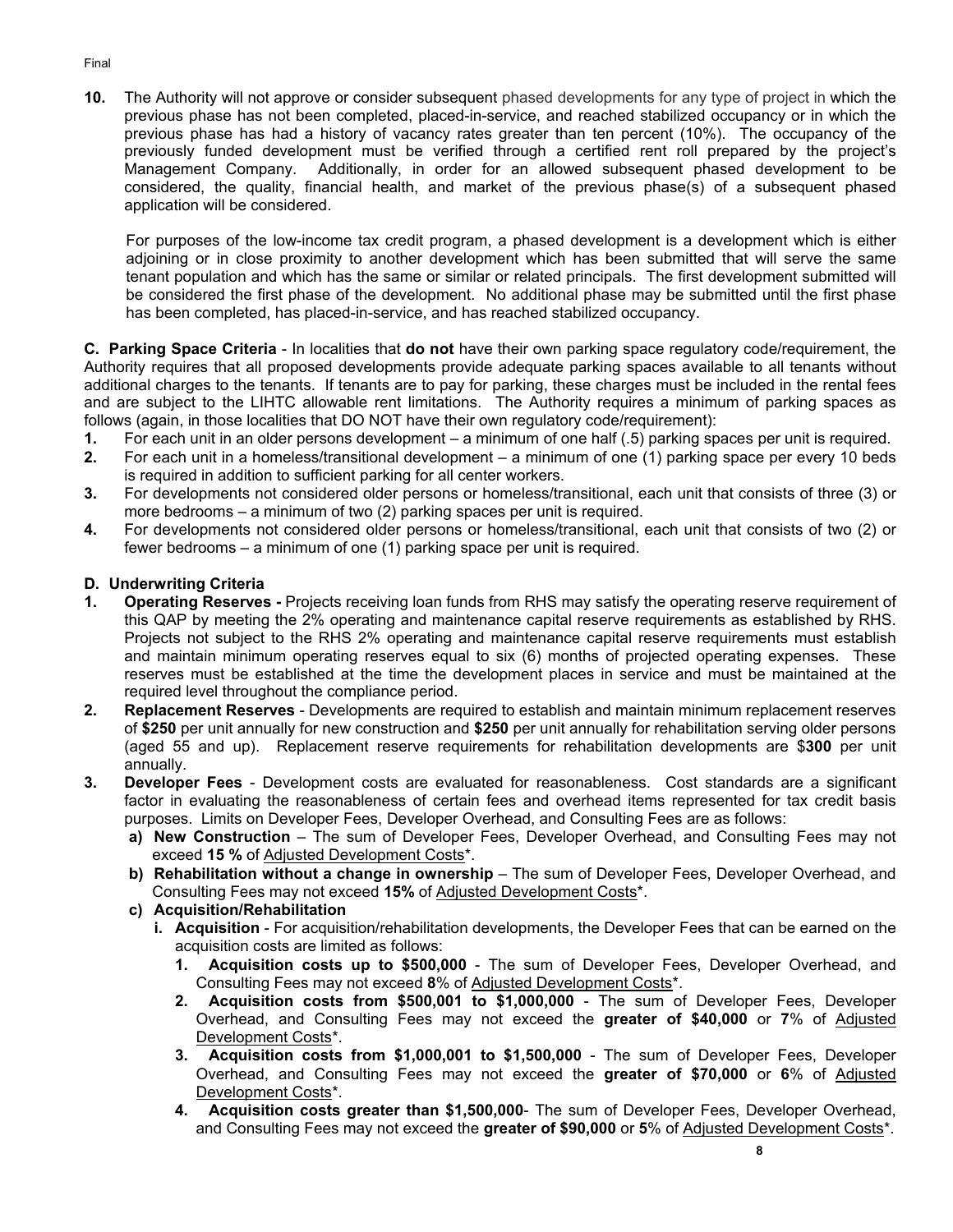- **5.** Under no circumstance will Developer Fees + Developer Overhead + Consulting Fees on acquisition costs be allowed to exceed \$150,000.
- **ii. Rehabilitation** The sum of Developer Fees, Developer Overhead, and Consulting Fees on rehabilitation costs may not exceed **15%** of Adjusted Development Costs\*.

**\***Adjusted Development Costs = Total Development Costs (Line 51)

- Less Land (Line 1)
- Less Consulting Fees (Line 20)
- Less Developer Fees (Line 45)
- Less Developer Overhead (Line 46)
- Less Other Developer Costs (Line 47)

Line numbers refer to pages 10-11 in the Tier Two, Verification of 10% Expenditure, and Placed-in-Service Applications.

- **d)** For each tax credit proposal, **Total Developer Fees** + **Total Developer Overhead** + **Total Consulting Fees** will not exceed **\$1,000,000.00**.
- **4. Deferred Developer Fees** Developer fees can be deferred to cover a gap in funding sources when:
	- **a)** The entire amount will be paid pursuant to the standards required by the IRS to stay in basis.
	- **b)** The deferred portion does not exceed fifty percent (50%) of the total amount in the Tier Two Application.
	- **c)** Payment projections do not jeopardize the operation of the project.
	- **d)** Nonprofit organizations must include a resolution from the Board of Directors allowing such a deferred payment obligation to the project.
	- **e)** Applicants must include with the application a statement describing the terms of the deferred repayment obligation to the project, including any interest rate charged and the source of repayment.
	- **f)** The Authority will require a note evidencing the principal amount and terms of repayment of any deferred repayment obligation to be submitted at the time of the placed-in-service cost certification.
	- **g)** Each of these will be determined by the Authority.
- **5. Contractor Cost Limits** The combined total of Contractor Profit, Overhead, and General Requirements (hereinafter "Contractor Fees") shall be limited to **fourteen percent (14%)** of Hard Construction Costs. The structure of these fees will be limited to the following:

| Contractor Profit and Overhead: | may not exceed 8% of Hard Construction Costs  |
|---------------------------------|-----------------------------------------------|
| General Requirements:           | may not exceed 6% of Hard Construction Costs  |
| <b>Total Contractor Fees:</b>   | may not exceed 14% of Hard Construction Costs |

If there is an identity of interest between the Developer and contractor as defined in the Authority's User Manual, then the Authority may, at its sole discretion, require a cost certification on construction costs performed by an independent certified public accountant. The Authority will hire the CPA and the associated accounting fees will be charged to the Developer.

## **6. Operating Costs**

- **a)** Applicants must provide a detailed explanation of the methodology used in determining operating costs.
- **b)** Annual operating costs are expected to range from a minimum of **\$**2,600 to a maximum of **\$**3,400 per unit.
- **c)** Annual operating costs per unit are to be calculated excluding reserves.
- **d)** The Authority may, in its sole discretion, consider operating costs outside of this range. In such a case, the Applicant must present support for these costs and provide the calculations used to estimate each line item of operating cost. Authority staff will exercise discretion when deciding to accept or reject these costs.
- **7. Development Cost Limit** The Authority will limit Eligible Basis Per Heated Square Foot (EBHSF) to \$100.00. Applications projecting Eligible Basis Per Heated Square Foot greater than \$100.00 will be disqualified.

## **8. Debt Coverage Ratio**

- **a)** LIHTC dollars will not be reserved or allocated to developments that are not made financially feasible by the credit or which are financially feasible without the credit. Therefore it follows that the development's initial Debt Coverage Ratio (DCR) must fall within the range of **1.15** to **1.35.**
- **b)** The DCR is calculated as Net Operating Income divided by Annual Debt Service. For this purpose, Net Operating Income is net of Replacement Reserves.
- **c)** For the purpose of determining the appropriate amount of tax credits to be allocated to a development, the Authority assumes that each development will bear its maximum feasible level of permanent debt. **When calculating the tax credit amount, the Authority will limit the maximum DCR to 1.35. A proposed development may exceed the 1.35 maximum DCR for financial feasibility purposes, but when calculating the credit to be allocated, the Authority will limit the DCR to 1.35. In the event that the development DCR, as submitted, is greater than 1.35, the Authority will increase debt based on the**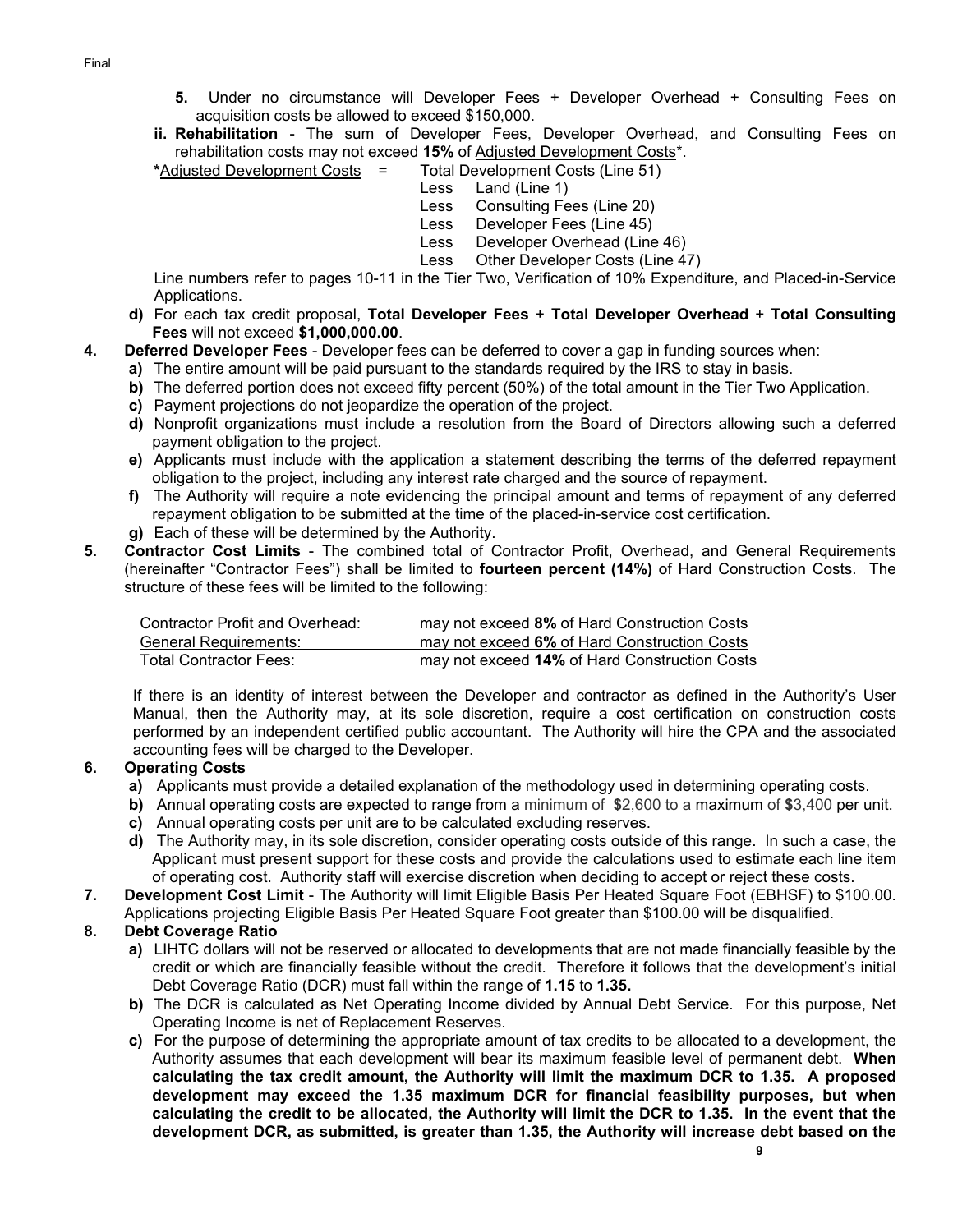**terms submitted in the application in order to reduce the DCR to 1.35 for the calculation of the credit amount. This increase in debt will be included in the equity gap calculation.** 

**d)** Applicants receiving "soft loans" (e.g., HOME, Deferred Developer Fees, AHP, Housing Trust Fund, etc.) must adequately explain in their applications the repayment schedule of these loans.

# **9. Annual Rent, Expense Trends and Vacancy Rates**

- **a)** Development rents will trend at a **3%** annual increase.
- **b)** Operating expenses will trend at a **4%** annual increase.
- **c)** For the vacancy rate, the Authority will utilize the **greater of 7%** or **the vacancy rate used in the market study**.
- **d)** The pro-forma financial statements must substantiate that the development will maintain a positive cash flow for the full fifteen (15) year period.
- **10. Minimum Hard Cost Requirement**  The Authority requires minimum hard costs of no less than **65%** of total development costs.

### **11. Minimum Rehabilitation Requirements**

- **a)** The Authority requires a minimum rehabilitation expenditure of **\$12,000** per unit in hard construction costs for an acquisition and/or rehabilitation development as supported by a physical needs assessment approved by the Authority.
- **b)** The following documents are required for all acquisition and/or rehabilitation developments submitted at the Tier Two Application cycle:
	- **i.** A unit-by-unit Physical Needs Assessment prepared and certified (**Exhibit R**) by a  $3^{rd}$  party independent licensed engineer or architect is required. The assessment must include, in detail, a list of the immediate needed repairs as well as the costs of the immediate needed repairs. All repairs listed in the assessment must be needed and necessary repairs. Additionally, the remaining "useful life" of major systems including the HVAC and roofing must be estimated. Replacement of major systems that have been replaced within the past seven (7) years are not allowable rehabilitation expenditure items for meeting the \$12,000 in hard construction costs per unit requirement or for obtaining points under the Development Characteristics criteria. The overall structural integrity of each existing building must also be addressed. **Those developments that do not reflect at least \$12,000 per unit hard construction costs will be rejected from consideration of LIHTC funding. If the Physical Needs Assessment represents needed repairs in excess of \$12,000 per unit, then the rehabilitation costs must reflect the higher amount required by the Physical Needs Assessment. Note**: **Projects applying in the RHS set-aside may submit the rehabilitation assessment utilized by RHS. Adaptive reuse projects are not required to submit a Physical Needs Assessment.**

The Authority may inspect proposed projects to determine the validity of projected rehabilitation costs. Prior to the time it grants a reservation of tax credits, the Authority reserves the right to require an additional Physical Needs Assessment by a licensed engineer or architect chosen by the Authority. The Physical Needs Assessment, if requested, will be at the expense of the Applicant. If the second Physical Needs Assessment does not support the conclusions made by the first Physical Needs Assessment, the Authority, in its sole discretion, may reject the application.

- **ii.** Preliminary plans showing all proposed changes to existing buildings, parking, utilities, etc.
- **iii.** A termite inspection report for each building.
- **12. Alternative Plan for AHP Funding Source** Applications that compete for tax credits and also represent in the tax credit application that Affordable Housing Program (AHP) funds will be sought from the Federal Home Loan Bank (FHLB) as a funding source **must** provide a narrative **in the Tier Two Application** detailing how the funding gap will be filled if not awarded AHP funds. **Additionally**, a revised page 6 (rental income section only), 7, 8, 9, and 13 (rental income section only) of the tax credit application **must** be attached to the narrative. **The only changes allowed are changes in funding sources and rental income. Changes not allowed include, but are not limited to, operating expenses, total development costs, total number of units, and unit mix.**  This information will be required at the Tier Two Application submittal. **This requirement may be waived for proposals that provide a firm commitment of the AHP funding.**

## **13. Appraisals**

- **a)** The Authority reserves the right to require appraisals on all development proposals.
- **b)** If the Authority deems submitted acquisition costs of land and/or buildings to be unusual or excessive, an appraisal will be required.
- **c)** In such a case, the Authority will hire the appraiser at the expense of the applicant.
- **d)** The land value and building(s) value will be appraised "as is" and reported separately.
- **e)** The Authority will use discretion in allowing acquisition costs in excess of appraised value. These situations will be reviewed on a case-by-case basis and applicants will be allowed to provide justification to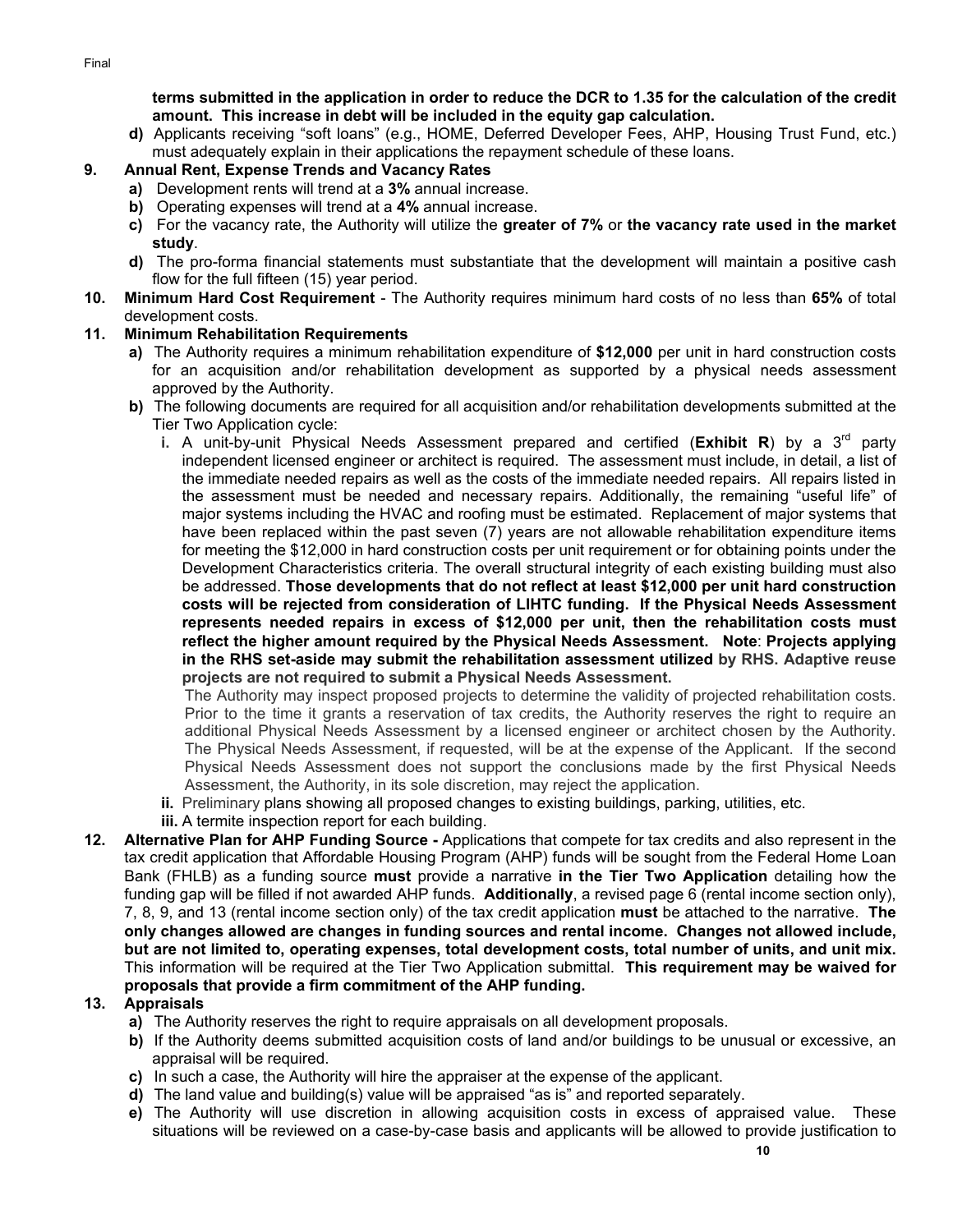support acquisition costs in excess of the appraised value. If the Authority finds the justification offered to be unacceptable, the acquisition cost in excess of the appraised value will be removed from the development's eligible basis.

- **f)** Proposals found not to meet underwriting requirements or found to be financially infeasible as a result of this reduction will be disqualified.
- **E. Mandatory Design Criteria** The following are mandatory design criteria that must be included at no extra cost to the tenants:
- **1.** Developments must utilize at least 10 SEER HVAC units. If a Physical Needs Assessment does not recommend replacement of HVAC units in a rehabilitation proposal, this mandatory criterion may be waived. If this criterion is waived for a rehabilitation proposal, any replacement HVAC units installed in the development during the compliance period must be at least 10 SEER.
- **2.** Full-sized refrigerator-freezer in every unit having a minimum of 14 cubic feet.
- **3.** Stove with exhaust fan in every unit.
- **4.** Laundry Facility containing:
	- **a)** at least one commercial washer and one commercial dryer per 18 units; and
	- **b)** seating; and
	- **c)** at least one table for folding clothes.

Single family detached unit developments must provide washer and dryer hookups in each unit rather than a laundry facility. These developments are not eligible for the four (4) points available under IV. Competitive Review, B. Tier Two Competitive Review, 3. Development Characteristics, (e), (i).

- **5.** Recreational area for proposed tenant base:
	- **a) Non-older persons developments only** Playground for children located away from automobile traffic patterns with commercial play equipment and at least two (2) benches that are permanently anchored, weather resistant, and have backs;
	- **b)** Or an exercise room with a minimum of three (3) nautilus type work-out machines (this room's square footage can be included in the minimum 1,200 sq. ft. community building) and an outside adult recreational area with at least two (2) benches that are permanently anchored, weather resistant, and have backs and two (2) or more grills that are permanently anchored and weather resistant.
- **6.** Window coverings, with the exception of blinds made of metal, in every unit.
- **7.** Ceiling Fans with light kit in living room in every unit.
- **8.** Ceiling light fixture in each bedroom in every unit.
- **9.** A development sign at the entrance of the complex.
- **10.** Exterior lighting at all entry doors and parking area.
- **11.** Enclosed trash dumpsters and/or compactors:
	- **a)** The dumpster must be enclosed by solid fencing.
	- **b)** The pad and approach pad to the dumpster must be concrete and not asphalt.
- **12.** All (kitchen and bathroom) interior cabinets to be solid wood or wood/plastic veneer products with dual slide tracks on drawers.
- **13.** Free standing shelters in appropriate locations such as the mail center, recreation areas and/or transportation stops.
- **14.** For New Construction developments, units having three or more bedrooms must have a minimum of two (2) full bathrooms.
- **15.** All older persons new construction developments must be one-story structures, or if greater than one story, all additional stories must be accessible by elevators.
- **16.** All older persons acquisition/rehabilitation developments may have more than one-story, provided that **existing** elevators which have been receiving regular maintenance and are in good working condition as of the Tier Two Application submittal date service all upper level rental units.

# **F. Set-Asides and General Pool**

- **1. Rural Housing Service** (RHS)
	- **a) \$500,000** of the State Ceiling is reserved for the exclusive use of developments financed through the **Rural Housing Service** (RHS).
	- **b)** In order to compete within the RHS set-aside:
		- **i.** The proposed development must have been selected for RHS funding in fiscal year 2002 or 2003 or 2004 as evidenced by a letter from the RHS State Multifamily Housing Director.
		- **ii.** The Applicant must be qualified to do business in the State of South Carolina, as evidenced by receiving a status of "Good Standing" from the South Carolina Secretary of State's Office.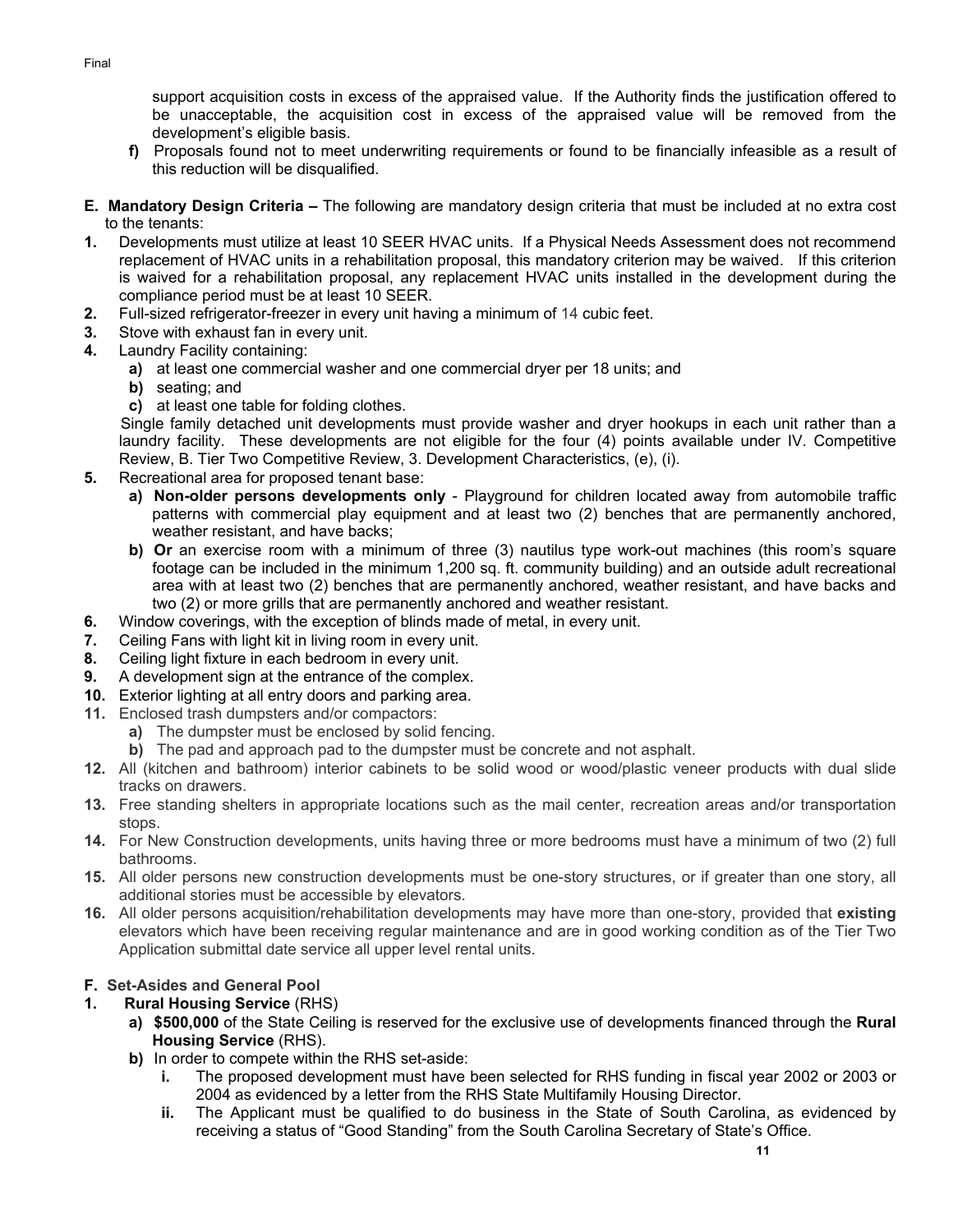- **iii.** The Applicant must have previous experience in the development of LIHTC developments or other successful multifamily rental developments of at least 48 units. This other multifamily rental development experience must be the experience gained in the completion of at least two (2) developments containing at least 24 units each. "Experience in the development of Low-Income Housing Tax Credit developments or other successful multifamily rental developments of at least 48 units," means coordinating the development team in planning, financing and constructing a development through its receipt of Certificates of Occupancy and reaching stabilized occupancy.
- **c)** Developments proposing to utilize the RHS 538 Loan Guarantee Program are not eligible to compete in this set-aside.
- **d)** Should this amount exceed demand, the Authority will use the excess to fund developments in the General Pool.
- **e)** \$1.2 million in State HOME funds of the \$5 million available in State HOME funds for the 2004 competition will be made available to applications awarded a reservation of tax credits and applying for State HOME funds under the RHS 515 Set-Aside. The maximum State HOME award such RHS projects can request is \$400,000.

## **2. Eligible Nonprofit Organizations**

- **a) \$1,800,000** of the State Ceiling is reserved for the exclusive use by **eligible nonprofit organizations**.
- **b)** Should this amount exceed demand, the Authority will use the excess above 10% to fund developments in the General Pool.
- **c)** \$1.2 million in State HOME funds of the \$5 million available in State HOME funds for the 2004 competition will be made available to applications awarded a reservation of tax credits and applying for State HOME funds under the Nonprofit Set-Aside. The maximum State HOME award such projects can request is \$400,000.
- **d)** In order to compete within the Nonprofit set-aside:
	- **i.** The nonprofit organization(s) must be a South Carolina based tax-exempt organization(s) under Section  $501(c)(3)$  or  $501(c)(4)$  of the Code. A South Carolina based tax exempt organization is defined as:
		- **1.** An entity that has and has had a base of operations in South Carolina for at least two years including offices and full-time staff.
		- **2.** An entity that has full-time staff whose responsibilities include the development of housing in South Carolina.
		- **3.** Entities that are merely registered with the South Carolina Secretary of State as a nonprofit, but whose staff works and lives in another state, do not meet the definition of a South Carolina based tax-exempt organization.
	- **ii.** The nonprofit organization(s) must have among its exempt purposes the fostering of low-income housing.
	- **iii.** The nonprofit organization(s) must also meet the requirements for Material Participation contained in Section 469 of the Code.
		- **1.** Each nonprofit must submit a narrative statement, certified by a resolution of the nonprofit's Board of Directors, describing the nonprofit's plan for Material Participation during the development of the project and compliance period.
		- **2.** The Authority will review the narrative statement to determine whether or not the participation of the nonprofit in the ongoing operation of the development will be deemed material. Such determination shall be made in the sole discretion of the Authority.
		- **3.** Participation found to be material must be continuous and ongoing throughout the compliance period.
		- **4.** In the event that the requirement for continuous and ongoing material participation is breached, such breach will be reported to the Internal Revenue Service as noncompliance.
		- **5.** In the event that the requirement for continuous and ongoing material participation is breached, the nonprofit and all of its officers and directors shall be debarred from participation in all programs of the Authority for a minimum of three (3) years.
	- **iv.** If the ownership entity of the development is a limited partnership, the general partner(s) must either be nonprofit entities or their wholly owned single-asset entity subsidiary.
	- **v.** If the ownership entity of the development is a limited liability company, the managing member(s) (having similar powers to a general partner in a limited partnership) must be comprised of nonprofits. The nonprofit general partners of the limited partnership or its equivalent in a limited liability company may be an association or alliance of two or more eligible nonprofit organizations, but may not contain any for-profit members or Principals.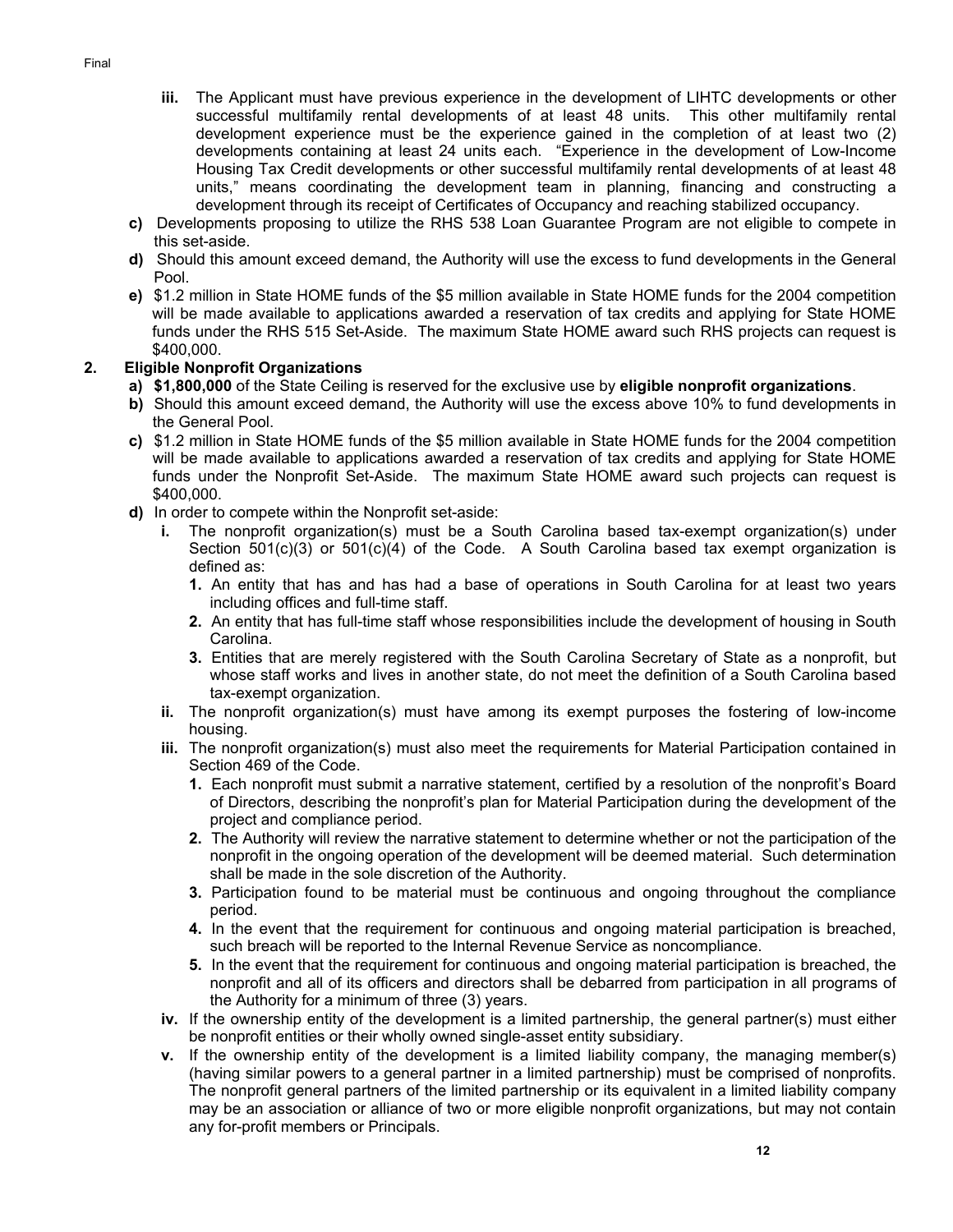- **vi.** The qualified nonprofit organization(s) must retain 100% of the Developer's fees, exclusive of a maximum \$35,000 consultant fee. Fees paid by the nonprofit to third party development consultants, evidenced by the cost certification, must not exceed \$35,000. The consultant fee is for legitimate, needed consulting services and must not be used to have contract Developers run, control or carry out nonprofit responsibilities as described within this set-aside.
- **vii.** The Applicant must be qualified to do business in the State of South Carolina, as evidenced by receiving a status of "Good Standing" from the South Carolina Secretary of State's Office.
- **viii.** The Applicant must have previous experience in the development of LIHTC developments or other successful multifamily rental developments of at least 48 units. This other multifamily rental development experience must be the experience gained in the completion of at least two (2) developments containing at least 24 units each. "Experience in the development of Low-Income Housing Tax Credit developments or other successful multifamily rental developments of at least 48 units," means coordinating the development team in planning, financing and constructing a development through its receipt of Certificates of Occupancy and reaching stabilized occupancy.
- **ix.** At least one of the nonprofit general partners, or its equivalent in a limited liability company, must have Placed In Service and materially participated in at least two tax credit developments located in South Carolina. The qualified nonprofit organization(s) must not be affiliated with or controlled by a for-profit organization and no staff member, officer or member of the board of directors of such qualified nonprofit organization(s) will materially participate, directly or individually in the proposed development as a for-profit entity.
- **e)** Joint ventures between a for-profit entity and a nonprofit entity are not eligible within the Nonprofit setaside.
- **f)** Only the nonprofit organization(s) that is (are) the general partner(s), or their functional equivalent in a LLC, shall be permitted to exercise substantial and ongoing continuous control over the application submission process and over the subsequently produced development. All functions and responsibilities normally performed or undertaken by a general partner shall be performed only by the nonprofit general partner(s). No limited partner or other investor shall be permitted to exercise control, either directly or indirectly over the nonprofit general partner(s) or to participate in matters relating to the ownership or operation of the development beyond the degree of participation that is usual and customary for limited partners.
- **g)** In the event that the requirement for continuous and ongoing control over the development is breached, such breach will be reported to the Internal Revenue Service as noncompliance, and the nonprofit and all of its officers and directors shall be debarred from participation in all programs of the Authority for a minimum of three (3) years.
- **h)** Developments that submit within and meet all criteria for competing in the Nonprofit set-aside, but do not achieve a point score high enough to receive consideration for an allocation of credits **or** receive a point score high enough for consideration but will not receive consideration because the remaining credits within the Nonprofit set-aside make it impossible for the development to achieve its required 90% of funding, will roll into the general pool for consideration of an allocation of credits. The exact point score achieved for the development within the Nonprofit set-aside will be the point score carried to the general pool for consideration. All general pool criteria and limitations will apply unless otherwise noted within this QAP.

## **3. General Pool**

- **a) A minimum of \$4,500,000** of the state's tax credit amount is reserved for developments competing in this set-aside.
	- **i. 25%** of the General Pool will be set-aside for Rehabilitation developments.
	- **ii. 75%** of the General Pool will be set-aside for New Construction developments. Adaptive Reuse is considered New Construction.
	- **iii.** Should the amount in either set-aside exceed demand, the Authority will use the excess to fund the other General Pool set-aside.
	- **iv.** \$2.6 million in State HOME funds of the \$5 million available in State HOME funds for the 2004 competition will be made available to applications awarded a reservation of tax credits and applying for State HOME funds in the General Pool. The maximum State HOME award such projects can request is \$400,000.
- **b)** In order to qualify to compete in the General Pool, the Applicant must:
	- **i.** Be qualified to do business in the State of South Carolina, as evidenced by receiving a status of "Good Standing" from the South Carolina Secretary of State's Office.
	- **ii.** Have previous experience in the development of LIHTC developments or other successful multifamily rental developments of at least 48 units. This other multifamily rental development experience must be the experience gained in the completion of at least two (2) developments containing at least 24 units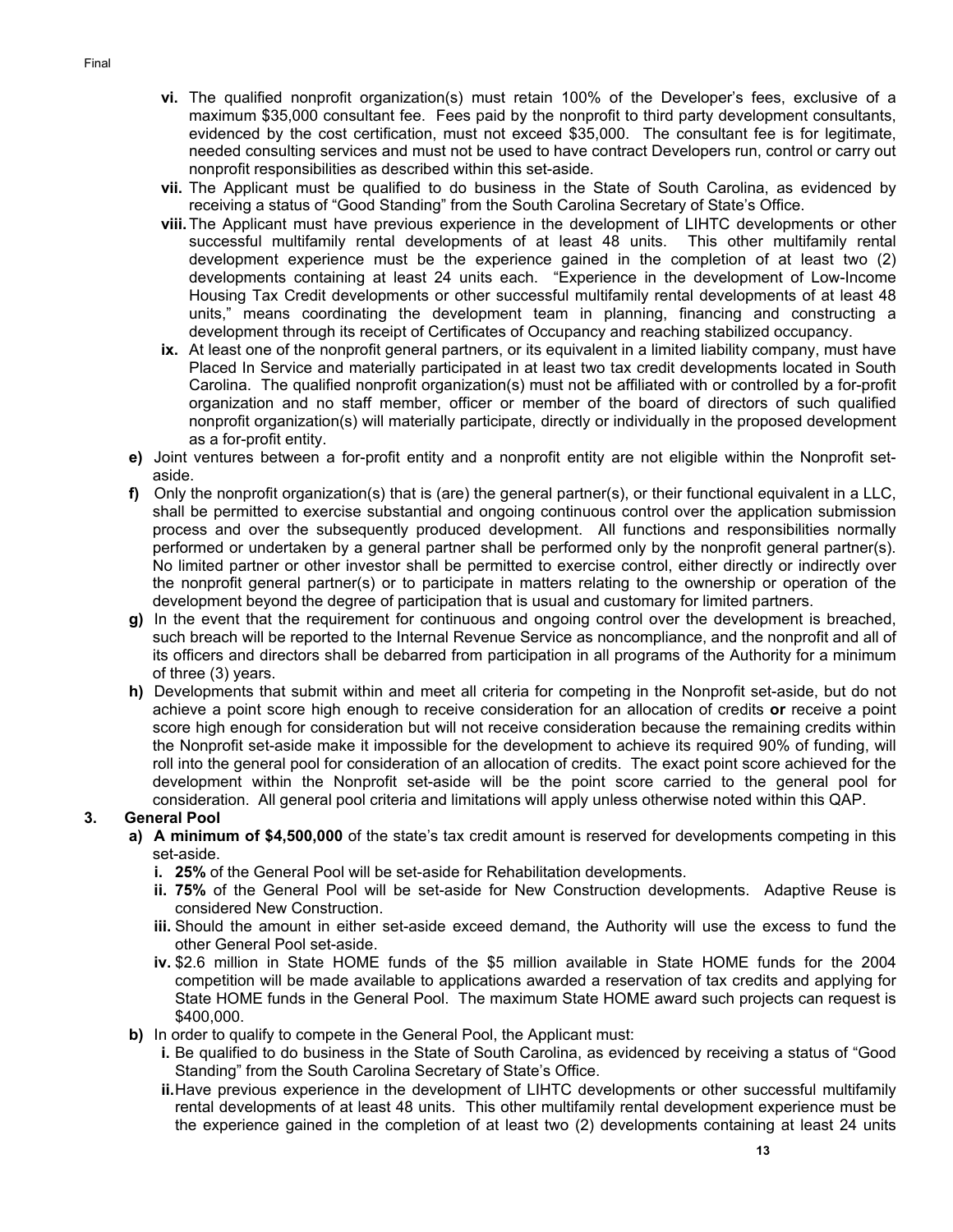each. "Experience in the development of Low-Income Housing Tax Credit developments or other successful multifamily rental developments of at least 48 units," means coordinating the development team in planning, financing and constructing a development through its receipt of Certificates of Occupancy and reaching stabilized occupancy.

### **G. Combination with Other Authority-Administered Programs**

### **1. State HOME Funds**

- **a)** State HOME funds in the amount of \$5 million will be available in the 2004 LIHTC competition.
- **b)** The maximum State HOME award each tax credit proposal can request is \$400,000 regardless of pool or set-aside.
- **c)** State HOME funds can be applied for and combined with tax credits only in conjunction with the tax credit application competition.
- **d)** State HOME funds may be awarded to any tax credit development located in an urbanized area, if, and only if, at least 50% of the development's total units are rent-restricted at 50% AMI.
- **e)** Only one State HOME award will be allocated per development.
- **f)** Tax credits will not be allocated to any development that applies for State HOME funds but does not receive a State HOME award.
- **g)** Tax credits will not be awarded to developments that apply for State HOME funds if the proposed development will necessitate permanent relocation of tenants.
- **h)** In order to receive a reservation of 2004 tax credits in conjunction with State HOME funds, each of the following provisions are applicable:
	- **i.** All 2000 State HOME and earlier awards must be officially closed out; and
	- **ii.** All 2001 State HOME awards must have a minimum of 75% of the funds drawn down or 75% of the project completed; and
	- **iii.** All 2002 State HOME awards must have a minimum of 50% of the funds drawn down or 50% of the project completed; and
	- **iv.** All 2003 State HOME awards must have a minimum of 25% of the funds drawn down or 25% of the project completed.
- **i) RHS 515 HOME Set-Aside** \$1.2 million in State HOME funds of the \$5 million available for the 2004 competition will be made available to applications awarded a reservation of tax credits and applying for State HOME funds under the **RHS 515 Set-Aside**. State HOME funds will be awarded first to those projects with the highest competitive tax credit point score and then awarded in descending point score order (highest to lowest) until the State HOME funds are exhausted.
- **j) Nonprofit HOME Set-Aside** \$1.2 million in State HOME funds of the \$5 million available for the 2004 competition will be made available to applications awarded a reservation of tax credits and applying for State HOME funds under the **Nonprofit Set-Aside**. State HOME funds will be awarded first to those projects with the highest competitive tax credit point score and then awarded in descending point score order (highest to lowest) until the State HOME funds are exhausted.
- **k)** Projects are not allowed to apply to receive funding from the Authority's HOME program after the conclusion of the 2004 tax credit application cycle.

## **2. Housing Trust Fund Set-Aside**

- **a)** \$3 million in Housing Trust Funds will be made available to applications awarded a reservation of tax credits and seeking to develop in the counties listed below.
- **b)** The maximum award such projects can request is \$500,000.
- **c)** Only one HTF award will be allocated per development.
- **d)** Tax credits will not be allocated to any development that applies for HTF funds but does not receive a HTF award.
- **e)** HTF will be awarded first to those projects with the highest competitive tax credit point score and will be awarded in descending point score order (highest to lowest) until the funds are exhausted.
- **f)** Developments in the following counties are eligible to receive HTF in this set-aside:

| Abbeville | Calhoun   | Fairfield | Laurens   |
|-----------|-----------|-----------|-----------|
| Allendale | Chester   | Hampton   | Marlboro  |
| Bamberg   | Clarendon | Jasper    | McCormick |

\*\*The preference given to the above counties should not be interpreted as assurance from the Authority that a market exists for rental housing development in each of these counties. The Applicant is responsible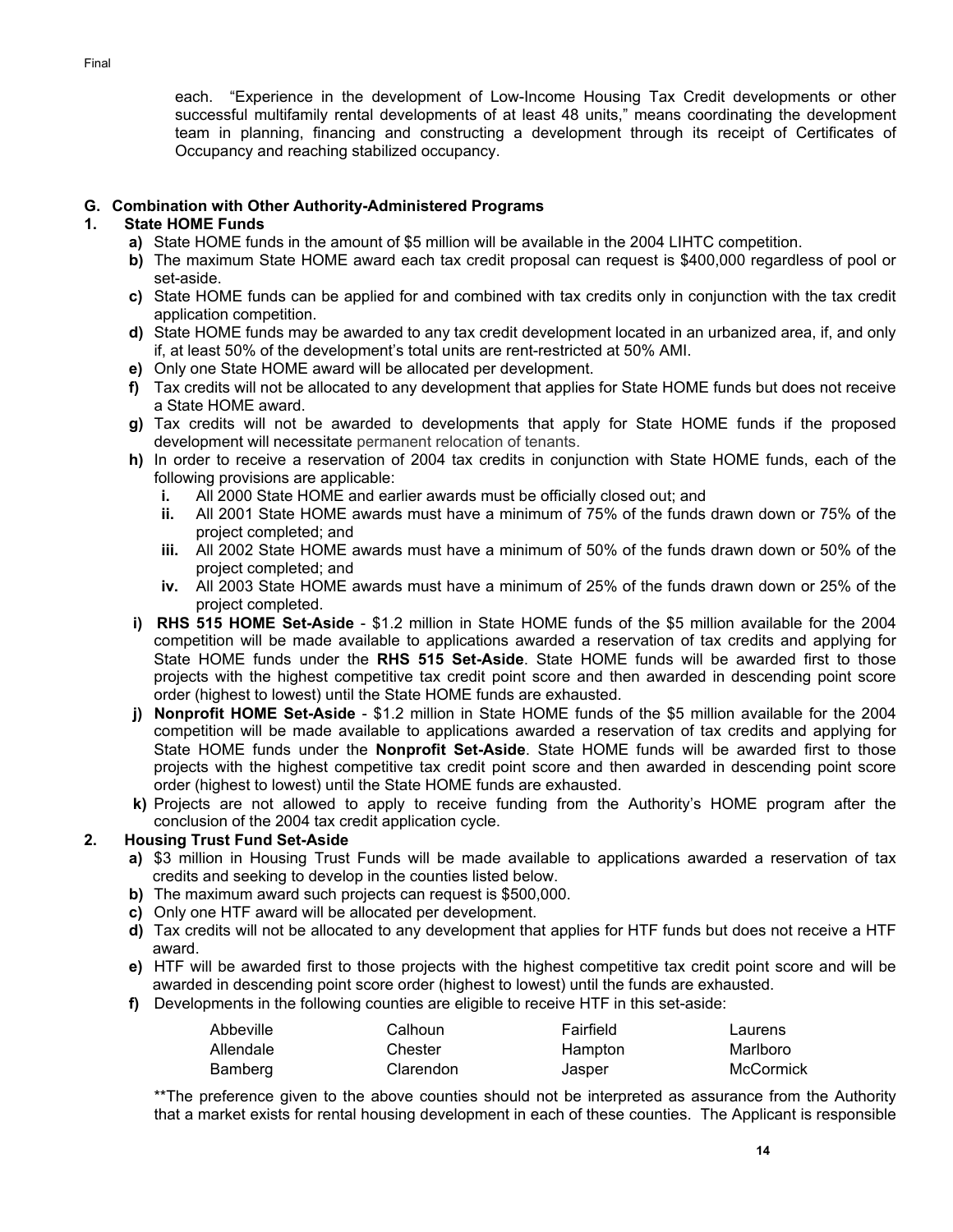for determining that a market exists for the proposed development. If the Authority determines that there is an insufficient market to support the development, the application will be rejected.

- **g)** All HTF awards will be made as a 1% loan with a 30-year amortization schedule.
- **h)** No State HOME funds will be awarded to developments located in any of the counties listed in the above HTF Set-aside.
- **3.** Applicants cannot apply for State HOME and HTF for the same development.

**H. Tier One Application Requirements** - The following items must be included in the Tier One Application package submitted to the Authority:

- **1. Completed Tier One Application** All pages of the Tier One Application must be completed and the application certification page executed. All required signatures must be originals. Faxes will not be accepted. The Authority reserves the right to determine whether any omission on a page of the Tier One Application is material or non-material for purposes of the satisfaction of the criteria.
- **2. Tier One Application Fee** A **\$500** Tier One Application fee is due at the time of application submittal.
- **3. Developer Certification for Project Rejection Form** The Developer consents to the Authority's review of its application to determine whether or not it meets requirements, and agrees that a determination made that an application fails to meet requirements is final and is not subject to further appeal (**Form 1**).
- **4. Developer Environmental Certification Form**  The Developer will be required to complete and execute an Environmental Certification Form (**Form 2**) that provides the Authority with information regarding floodplains, wetlands, etc. that may be located on, adjacent, or near the development site. **Note**: The Developer Environmental Certification form is for the tax credit program only and is not meant to replace any environmental certifications or requirements that may be required by the State HOME program.
- **5. Development Narrative** The Authority requires a narrative description of:
	- **a)** The current use of the subject property;
		- **b)** All adjacent property land uses;
		- **c)** The surrounding neighborhood; and
		- **d)** Identification and proximity of services available to the proposed property, including transportation services. **i.** If claiming points for having a project located within two (2) miles by public paved road to no less than
			- three (3) services appropriate to its tenant population: **1.** A map must be included with the Tier One Application identifying the development site and the location of services
			- **2.** Written directions from the site to each service
			- **3.** The services must be identified by name on the map and in the written directions. If the services are not identified by name, points will **not** be awarded.
			- **4.** All services must exist or, if under construction, must be at least 50% complete by the Tier One Application submittal date.
- **6. Site Control Documents** At the time of the Tier One Application submittal, the Applicant must have site control. The Applicant must show evidence of site control by having one of the following executed documents:
	- **a)** The Applicant holds title to the property on which the development will be constructed by a properly executed and recorded Deed; or
	- **b)** The Applicant has an executed purchase option (the Authority will not accept options on other options) with date certain performance; or
	- **c)** The Applicant has an executed purchase contract with date certain performance; or
	- **d)** The Applicant has an executed 99-year land lease or option on a long-term lease.
	- **e)** With the exception of **a)** above, the Applicant must also submit the current deed recorded for the property in order to verify the seller.
- **7. Site Suitability Determination and General Site Information** The Applicant must provide:
	- **a) Labeled photographs** (or color copies) of the proposed development site and all adjacent properties; and
	- **b)** A **map clearly identifying the exact location** of the development site.
	- **c)** A **map with directions** to the development site from 919 Bluff Road, Columbia, S.C.
	- **d) A site plan** that shows how the project is to be built. This plan must indicate the placement of buildings on the site, parking areas, sidewalks, planned landscaping, amenities, easements, trash dumpsters, buffers, etc.; and
	- **e) Schematic Site plans** must show the site boundaries and include the location of any streams, ravines, gullies, drainage problems or other construction deterrents. All utility locations such as water, sewer, gas, electric, and phone lines must be shown, however, if these services are not currently located at the site then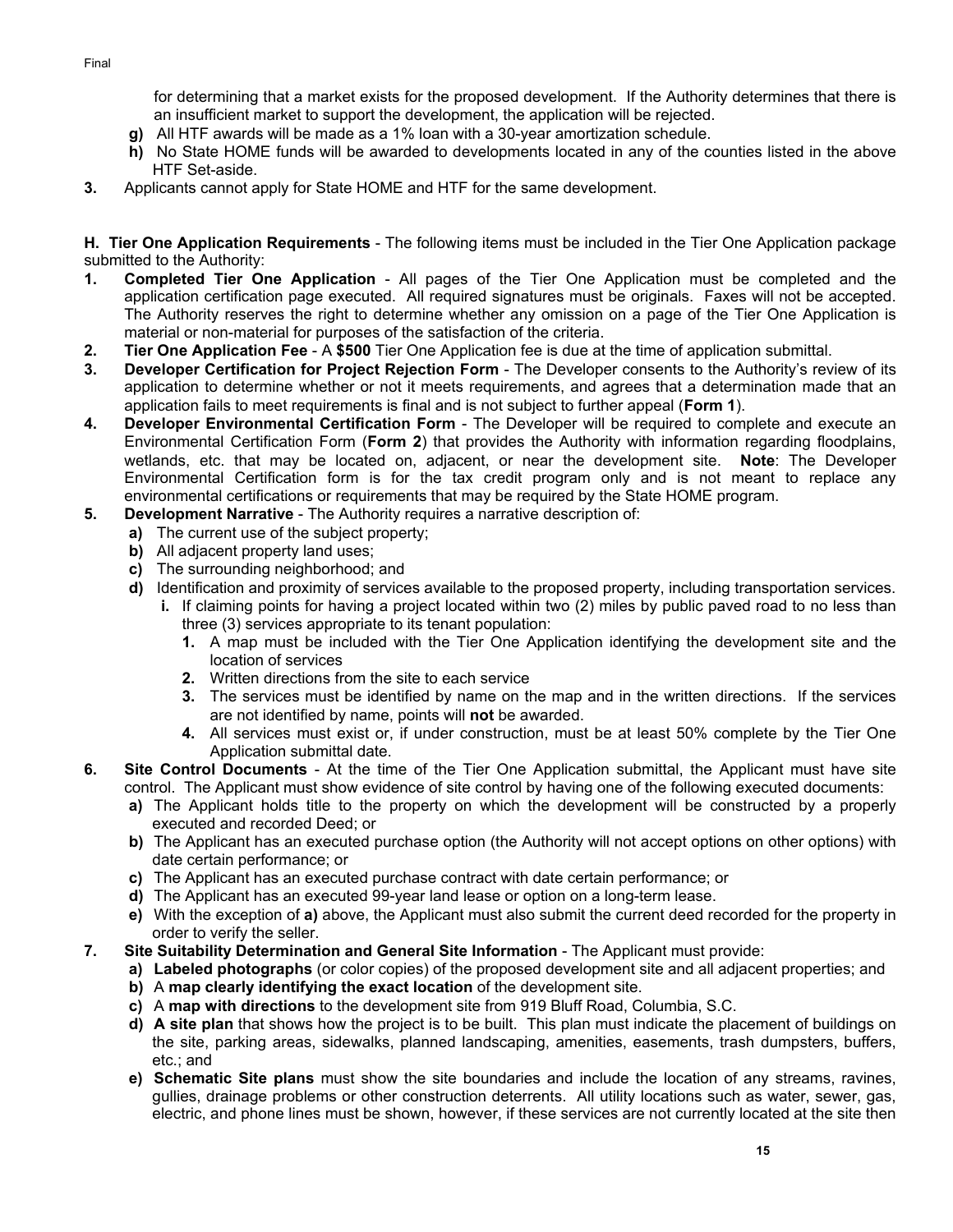the plan must reflect the distances from the required services. An **aerial photograph** could be used in conjunction with this requirement; and

**f)** A **USGS Topography Map** of the site.

All required plans and maps must be presented in a format that will fit in a 3-ring binder, neatly folded if necessary, and utilize a scale in which one (1) inch equals 100 feet or less.

**I. Tier Two Application Requirements –** The following items must be included in the Tier Two Application package submitted to the Authority:

- **1. Completed Tier Two Application** All pages of the Tier Two Application must be completed and the application certification page executed. All required signatures must be originals. Faxes will not be accepted. The Authority reserves the right to determine whether any omission on a page of the Tier Two Application is material or non-material for purposes of the satisfaction of the criteria.
- **2. Tier Two Application Fee** A **\$3,000** Tier Two Application fee is due at the time of application submittal.
- **3. Site Control -** A notarized letter from the Applicant stating there have been no changes in site control since the Tier One Application submittal is required.
- **4. Zoning**  The Applicant must demonstrate that the zoning for each site on which the development will be located allows for the use(s) proposed. A letter from the local jurisdiction is required that states the proposed development meets all zoning requirements. If the proposed development is located in a county or jurisdiction that does not have zoning, a letter from the local jurisdiction must be submitted stating such. See **Exhibit M** for the **required** letter and **required** content.
- **5. Locational Standards** The Applicant must submit a locational standards letter from the appropriate local official (Chief Planning/Zoning official or higher) certifying that the proposed development will comply with all local standards or ordinances governing the location of assisted housing within the municipality or county (in unincorporated areas) in which the proposed development will be located. See **Exhibit O** for **required** letter and **required** content.
- **6. Utility Letters** The Applicant must provide evidence that utilities (water, sewer and electric/gas):
	- **a)** Are **available** to the proposed site by the date of the Tier Two Application submittal.
	- **b)** The **utilities have the capacity** to serve the proposed development by the date of the Tier Two Application submittal.
	- **c)** The **source of those utilities has the capacity** to serve the proposed development by the date of the Tier Two Application submittal.
- **8. Physical Needs Assessment Report** A unit-by-unit Physical Needs Assessment prepared by a 3rd party independent licensed engineer or architect is required. The assessment must include, in detail, a list of the immediate needed repairs as well as the costs of the immediate needed repairs. All repairs listed in the assessment must be needed and necessary repairs. Additionally, the remaining "useful life" of major systems including the HVAC and roofing must be estimated. Replacement of major systems that have been replaced within the past seven (7) years are not allowable rehabilitation expenditure items for meeting the \$12,000 in hard construction costs per unit requirement or for obtaining points under the Development Characteristics criteria. The overall structural integrity of each existing building should also be addressed. Those developments which do not reflect at least \$12,000 per unit hard construction costs will be rejected for LIHTC funding. If the Physical Needs Assessment represents needed repairs in excess of \$12,000 per unit, then the rehabilitation costs must reflect the higher amount required by the Physical Needs Assessment.
	- **d)** Projects applying in the RHS set-aside may submit the rehabilitation assessment utilized by RHS.
	- **e)** Exhibit R must be submitted along with the Physical Needs Assessment.
	- **f)** Adaptive Reuse projects are not required to submit a physical needs assessment.
- **9. Developer Relocation Certification and Tenant Profile Form** Projects must minimize the displacement of low-income households.
	- **a)** No more than 50% of the existing tenants may be displaced temporarily.
	- **b)** No more than 10% of the existing tenants should be displaced permanently.
	- **c)** Should permanent or temporary displacement occur, a relocation plan must be furnished with the application describing how the tenants will be relocated and the costs and source of relocation expenses (**Form 3**).
	- **d)** Projects involving permanent relocation of tenants are discouraged and will only be funded with an adequate relocation plan for the ten percent (10%) allowed.
- **10. Preliminary Development Plans** Plans must include the front, rear and side elevations of the buildings as well as detailed unit floor plans for each bedroom size. All required plans and maps must be presented in a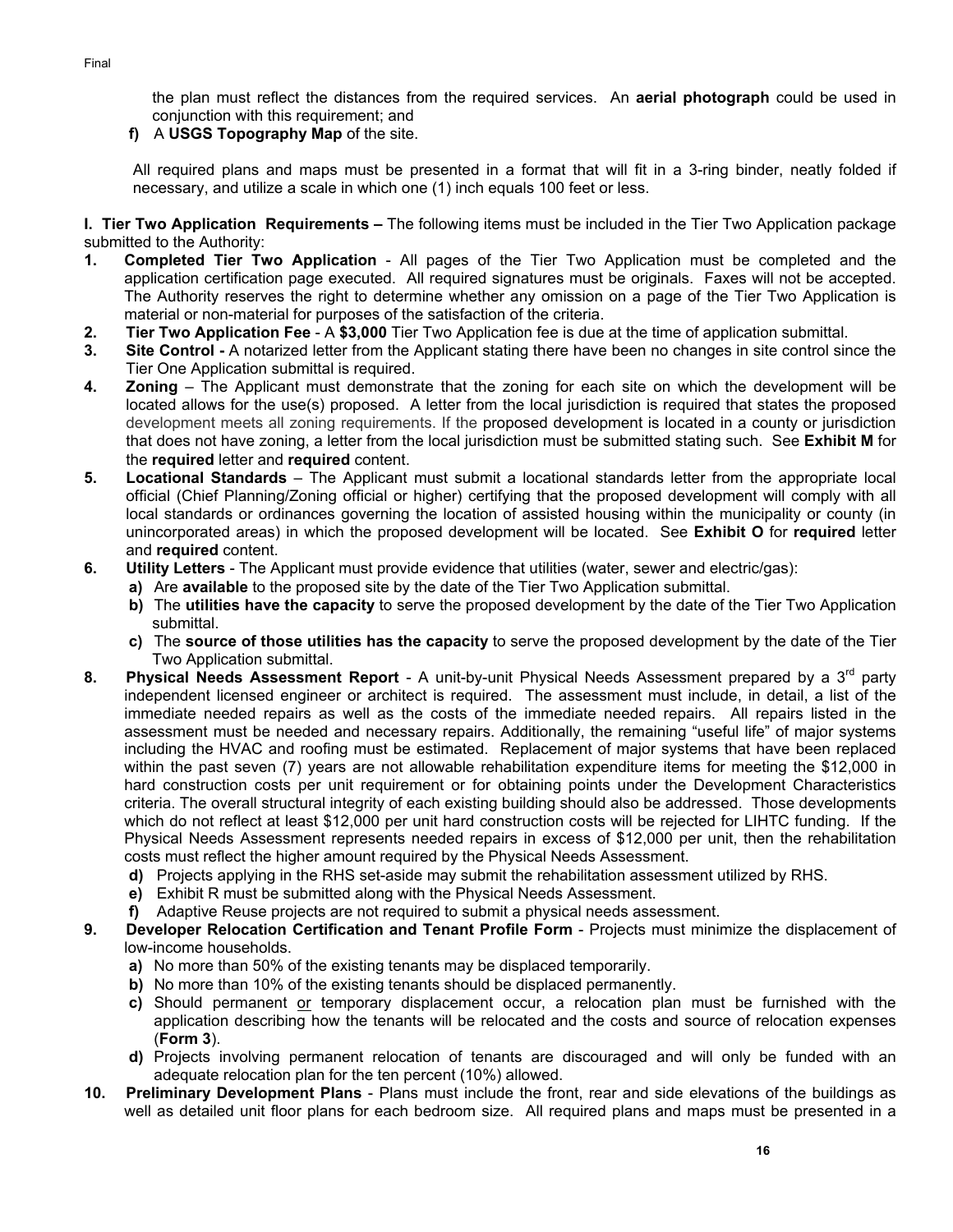format that will fit in a 3-ring binder, neatly folded if necessary, and utilize a scale in which one (1) inch equals 100 feet or less.

- **11. Opinions, Certifications and Exhibits** All opinions, certifications and exhibits submitted by attorneys, the Applicant, or other professionals must be based on an independent investigation into the facts and circumstances surrounding the proposed development. All certifications must be in the form specified by the Authority. **No application will be accepted if a certification has been materially altered, amended, or changed. In the event opinions, certifications, exhibits, etc., have been submitted but not properly executed, the Authority will assess one negative point for each document not properly executed.**  Changes in professionals hired by the development team, i.e. attorneys, architects, and certified public accountants are allowed; however, any new professionals added must adhere to the original certifications made by previous professionals.
- **12.** Attorneys, architects, and certified public accountants must each be third party independent professionals and be licensed to do business in the State of South Carolina.
- **13. A Total Competitive Score of at least 175 Points** Each application must earn at least 175 points in the combined Tier One and Tier Two Competitive Review or it will be disqualified.

**J. Developments Financed with Multifamily Tax-Exempt Bonds** - Developments financed by private activity bonds **may** be eligible to receive an approximate 4% tax credit without competing for an allocation of tax credits. In order to be considered for a non-competitive allocation, a development must satisfy the requirements of Sections 42(h)(4), 42(m)(1)(D) and 42(m)(2)(D) of the Code and must also comply with the requirements and provisions of this section of the QAP. The housing credit dollar amount allocated to a project shall not exceed the amount the housing credit agency determines is necessary for financial feasibility of the project and its viability as a qualified low-income housing project throughout the credit period.

In order to receive an allocation of tax credits, bond-financed developments must be eligible to receive a tax credit allocation under the QAP for the year in which an application for bond financing is filed with the Authority. If the Authority's Board of Commissioners approves a Preliminary Bond Resolution, the Authority will provide a preliminary, non-binding statement as to whether the development, as described to the Authority, is capable of receiving funding under the current QAP. The preliminary opinion provided by the Authority shall state: (i) that it is based upon information provided to the Authority regarding the development, the accuracy of which has not been finalized; (ii) that it assumes that the development as Placed-In-Service will exactly match the project described to the Authority; and (iii) that the opinion is preliminary, non-binding, and may not be relied upon by any party.

For bond-financed properties that are claiming tax credits, tax credit applications must be submitted to the Authority only in the year in which the development is Placed-In-Service. At the time of application, the Applicant must submit evidence that the issuer of the bonds used to finance the development (a) was aware at the time of financing that an application for tax credits would be submitted to the Authority, and (b) has made a calculation (taking into account the sources and uses of all funds available to be utilized by the development, including all sums which might reasonably be expected to be available from syndication of the tax credit) to determine the smallest tax credit dollar amount that could be allocated to the development without impairing its financial viability. If the development is financially viable without tax credits, the amount certified by the issuer of the bonds must be \$0. The above-described calculation must be attached to the application, together with a certification from the chief financial officer of the governmental unit that issued the private activity bonds, stating that the calculation was made by the issuer, was not supplied by the Applicant or any person or entity affiliated with the development, and certifying as to the reasonableness of the assumptions upon which the calculation was based. The certification must identify the issuer of the private activity bonds; the name, date, and amount of the bond issue; and the percentage of the aggregate basis of the development financed with bond proceeds. The Authority will underwrite all applications. In the event that the Authority determines that fewer, or no tax credits are required for the financial viability of a development, the value of tax credits allocated to that development would be reduced accordingly. Before such a reduction is made, the Applicant shall be notified and given an opportunity to submit additional information in support of the issuer's tax credit calculation. If the Authority was the issuer of the private activity bonds used to finance the development, the Applicant must have given the Authority written notice of its intent to request a tax credit allocation. Such notice must have been attached to the application for bond financing filed with the Authority.

Applications for bond financing must be submitted to the Authority as outlined below:

Multifamily Tax-Exempt Bond Applicants who are seeking low-income housing tax credits must submit an application to the Authority between January 1 and April 1 of the year in which the issuance of bonds is requested.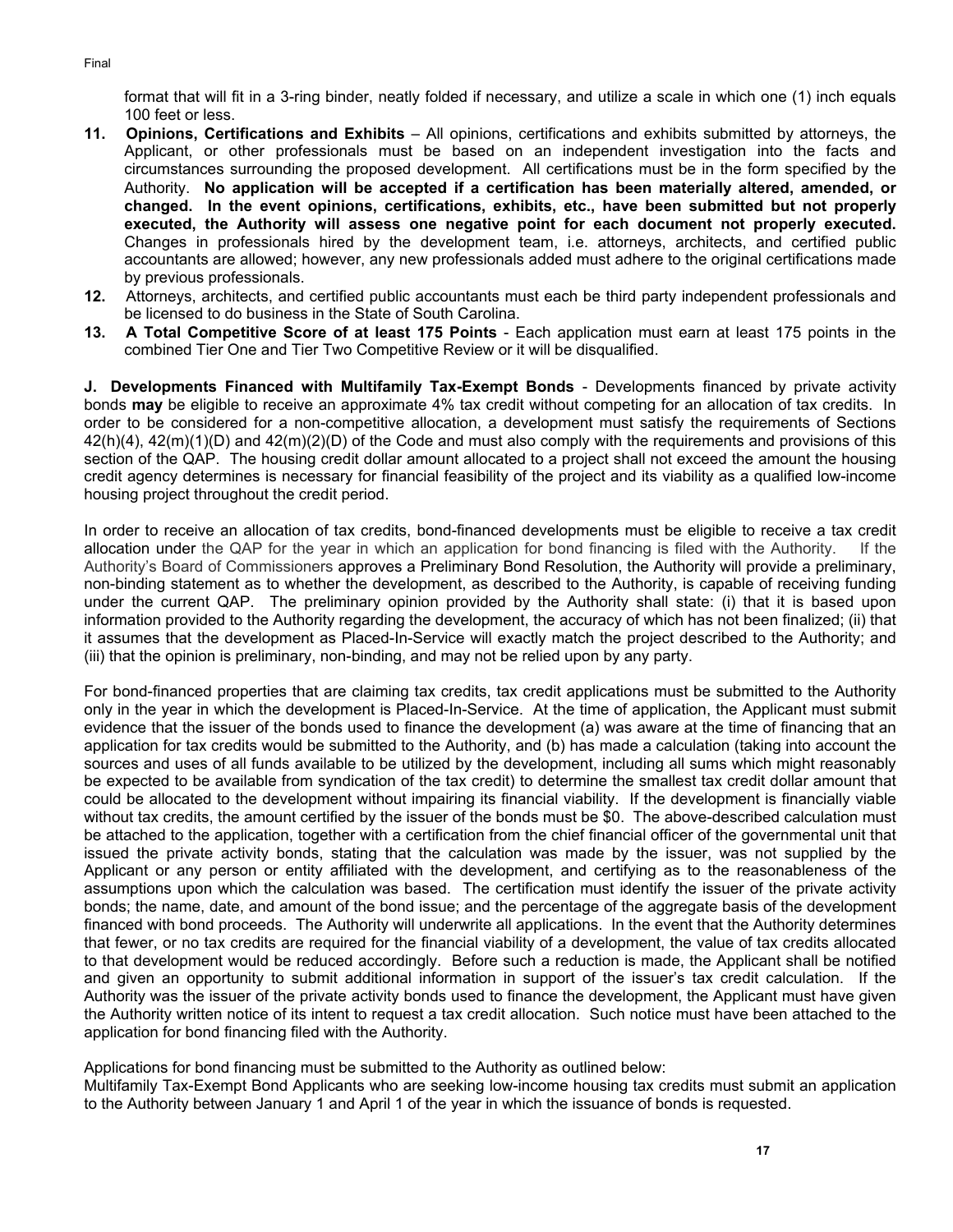Following review of an application, Authority staff may make a recommendation to the State Budget and Control Board ("State Board") to approve qualified applications and grant an allocation of the State Private Activity Bond Ceiling, if required. At least 60 days will be required to review, process and score an application before it can be submitted to the State Board. During this period, the Sponsor (Developer) must secure the required credit enhancement or other suitable surety and lender.

All applications will be scored using the score sheet included in the Tax Exempt Bond Application. The issuance of ALL bonds must be approved by the State Board. The State Board will review and select those projects that will be financed through the issuance of bonds.

## **IV. COMPETITIVE REVIEW**

## **A. Tier One Competitive Review**

**1.** Preference will be given to projects located within two (2) miles by public paved road to no less than three (3) services appropriate to its tenant population. Only one (1) service of each type listed below will count towards the points. A map must be included with the Tier One Application identifying the development site and the location of services, as well as written directions from the site to each service. The services must be identified by name on the map and in the written directions. If the services are not identified by name, points will **not** be awarded. All services must exist or, if under construction, must be at least 50% complete by the Tier One Application submittal date.

| <b>Services:</b> | <b>Full Service Grocery Store</b> | Police Station                                |           |
|------------------|-----------------------------------|-----------------------------------------------|-----------|
|                  | Convenience Store                 | Hospital / Health Department                  |           |
|                  | Pharmacy                          | Doctor's Office (General Practitioners Only)  |           |
|                  | Restaurant                        | Public Library – No School Libraries accepted |           |
|                  | Fire Station                      | <b>Public Schools</b>                         | 10 points |

**2.** Preference will be given to a development site that is bordered by a paved road on at least one side. Main access to the development must be from the paved road and must consist of at least 50 feet of frontage.

**10 points**

- **3.** Negative points will be assessed to developments for each of the following detrimental site characteristics:
	- **a)** Sites located within 500 feet of pipelines (excluding low pressure natural gas distribution lines, water and sewer lines). -**2 points**
		- **b)** Sites where any portion or boundary of the proposed site is located within the engineering fall distance of any pole, tower or support structure of a high voltage transmission power line, communications transmission tower, microwave relay dish or tower, or commercial satellite dish (radio, TV cable, etc.). For field analysis, the Authority will use tower height as the fall distance. For the purpose of this QAP, a high voltage electric transmission line is a power line that carries high voltage at any given moment greater than 60KV (kilovolts).

## **-12 points**

- **c)** Rehabilitation, Acquisition/Rehabilitation, or Adaptive Reuse sites where any portion or boundary of the proposed site contains any easements for overhead electric power lines, regardless of voltage, and/or such electric power lines run through areas of the proposed site other than the outside perimeter of the site to distribute power to locations not located within any portion or boundary of proposed site. **-5 points**
- **d)** Sites where the Authority determines there are unacceptable levels of noise, odor, and/or other nuisance pollution. **-5 points**
- **e)** Sites where the Authority determines the slope/terrain is not suitable for development and contributes to excessive site preparation costs. Examples of such are where the 100 year flood zone covers the entire site, excessive fill dirt is required for construction, blasting of rock is required for construction, etc.

-**10 points**

- **f)** Sites where there are existing wetlands (jurisdictional or non-jurisdictional), streams, ravines, drainage and/or waterways on the site. -**5 points**
- **g)** Sites where a nearby active railroad causes excessive noise and vibration. An Applicant submitting a proposed development within 300 feet of an active, in use railroad(s) is required, to submit, from a qualified professional, an objective third party noise study that addresses the impact of the nearby railroad, specifically the noise and vibrations, on the proposed development. The study must contain analysis based on HUD's environmental criteria and standard for noise abatement regulation, which states the maximum acceptable day/night average decibel level is 65 dBA for exterior noise, along with any other analysis deemed pertinent to the noise study and its conclusion. The study must state the average decibel level on

Final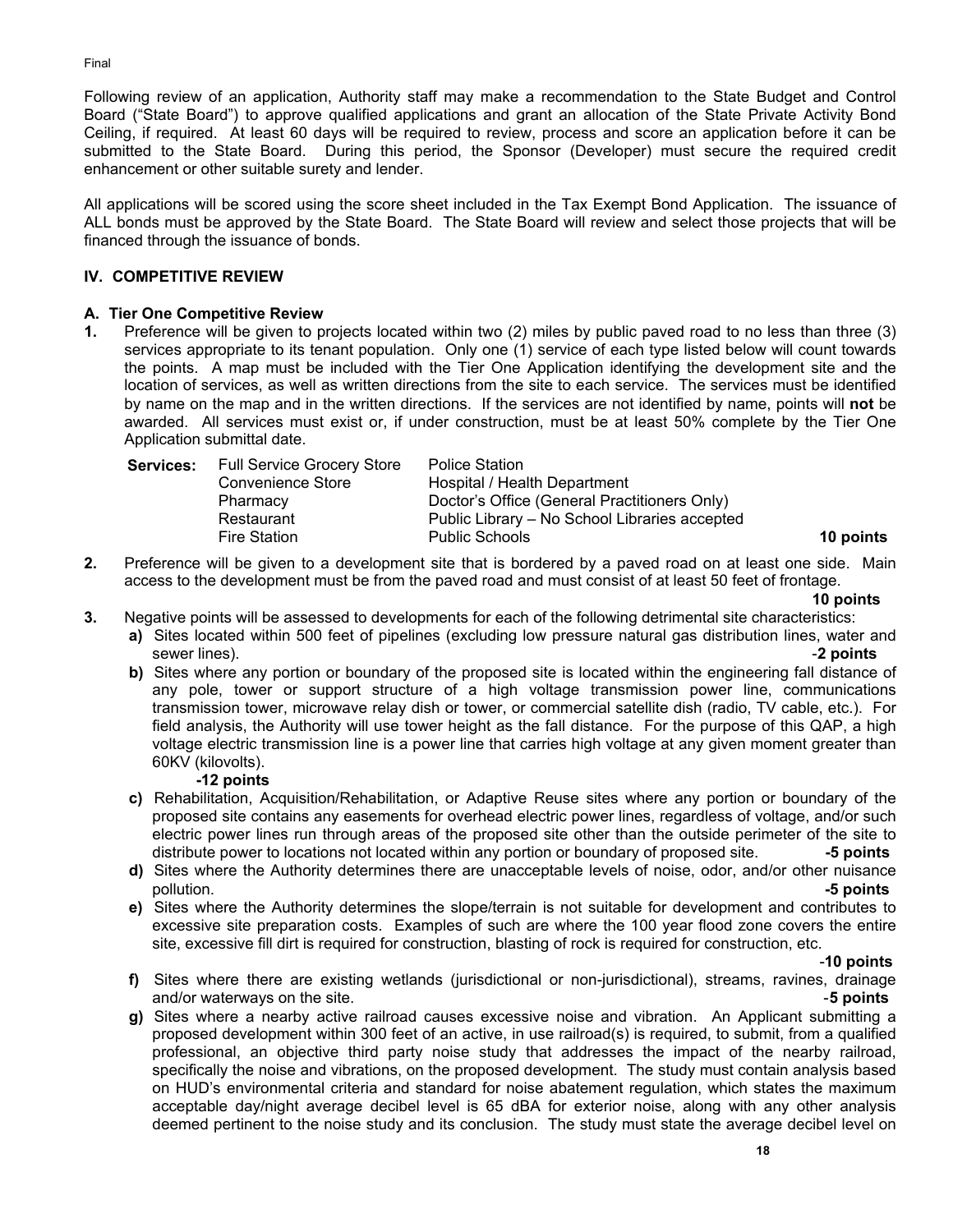the site is less than 65 dBA and must support the placement of the development on the proposed site. Those sites where exterior noise is above 65 dBA but not exceeding 75 dBA may be submitted; however, a noise mitigation plan must also be submitted. The mitigation plan must specifically state what measures will be used to reduce the noise levels at the site and the noise study must indicate that the measures to be used will bring the unacceptable noise level at the site down to the acceptable noise level of less than 65 dBA. The Authority, in its sole discretion, will approve or reject sites and may reject the site regardless of conclusions reported in the study as other site criteria will be considered. **-5 points**

- **h)** Sites where any portion or boundary of the proposed site is within 300 feet of a junkyard, trash heap, and/or dump pile. **-10 points**
- **i)** Sites located within one-half mile of a sanitary landfill that is active or closed. **-5 points**

## **B. Tier Two Competitive Review**

**1. Site Characteristics -** Preference will be given to development sites that have water and sewer capable of serving the site at the time of Tier Two Application submittal. Water and Sewer service must be of adequate size to serve the development, must be within 300 feet of the site boundary, and cannot be contingent upon annexation of the property, improvement of infrastructure (for this purpose, "improvement of infrastructure" means the water and/or sewer providers must expand their service area or expand their current plant), or funding to the utility provider from an outside source. The availability and capacity should only be contingent upon extension of an already existing line or addition of a lift station(s). The availability and certification of the capacity of public water and sewer adequate to serve the site must be documented by letter(s) (see **Exhibit B** for required letter and required content) from the local public water and sewer authorities in which it also clearly states that the water and sewer are within 300 feet of the site boundary. **Exhibit B** must be submitted as part of the Tier Two Application in order to claim points and cannot be altered or amended in any way. **10 points**

### **2. Location Characteristics**

- **a)** Preference will be given to developments located in federally designated empowerment zones or enterprise communities. To receive this preference, a letter is required from the local government identifying the site within the designated area or from the federal agency that made the designation. **2 points**
- **b)** Preference will be given for the addition to or upgrade of the State's residential rental housing stock in rural areas designated by the Rural Housing Service. A letter must be submitted from the RHS State Multifamily Housing Director. **2 points**
- **c)** Excluding counties where HOPE VI tax credit projects were awarded, preference will be given to developments located in counties where there have not been tax credit awards in the past 2 years (2002, 2003).

| Those counties are: | Abbeville<br>Allendale<br>Bamberg<br><b>Berkeley</b><br>Calhoun | Cherokee<br>Chester<br>Clarendon<br>Dorchester<br>Fairfield | Hampton<br>Jasper<br>Laurens<br>Marion<br>Marlboro | <b>McCormick</b><br>Oconee<br>Pickens<br>York<br>Spartanburg | 5 points |
|---------------------|-----------------------------------------------------------------|-------------------------------------------------------------|----------------------------------------------------|--------------------------------------------------------------|----------|
|                     |                                                                 |                                                             |                                                    |                                                              |          |

- **d)** Preference will be given to developments **not** located within any town or city limits that received two or more awards in 2003. **5 points**
- **e)** Preference will be given to developments located in Qualified Census Tracts (QCTs) that contribute to a concerted community revitalization plan. To receive this preference, a letter from the local government must be submitted stating that the development contributes to such along with a copy of the community revitalization plan. **1 point**

### **3. Development Characteristics**

- **a)** Preference will be given to applications with the least number of total units in the development as follows: **i.** Up to seventy-two (72) units. **10 points** 
	- **ii.** Seventy-three (73) units up to one hundred four (104) units. **7 points**
- **b)** Preference will be given to developments based on the **energy efficiency** of the units and the utilization of **durable construction**. To receive this preference, the Architect and/or Professional Engineer Certification (**Exhibit G)** must be correctly submitted with the application.
	- **i.** Developments that insulate attics to R-38. **5 points**
	- **ii. With respect to each building, one of the following**: Brick Veneer Hard Coat Stucco (this does **not** mean synthetic stucco)

**19**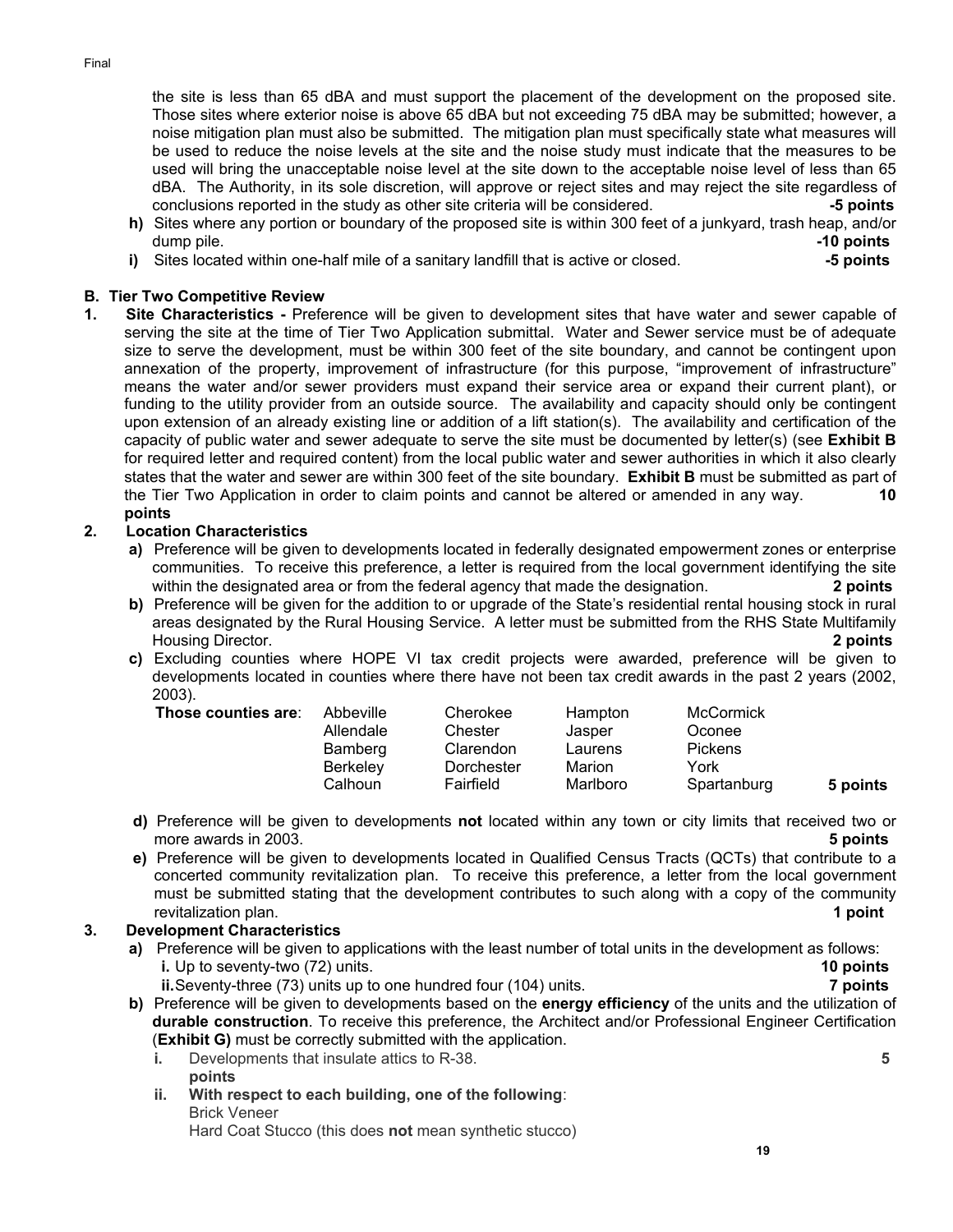Final

Stone Veneer

Brick Veneer (40%) and remaining exterior siding fiber cement

Hard Coat Stucco (40% - this does **not** mean synthetic stucco) and remaining exterior siding fiber cement

Stone Veneer (40%) and remaining exterior siding fiber cement; **or 25 points** 

- **iii. With respect to each building, one of the following**:
	- Brick Veneer (40%) and remaining exterior siding to be vinyl siding with a thickness of at least .044 mils

Hard Coat Stucco (40% - this does **not** mean synthetic stucco) and remaining exterior siding to be vinyl siding with a thickness of at least .044 mils

- Stone Veneer (40%) and remaining exterior siding to be vinyl siding with a thickness of at least .044 mils; **or 20 points**
- **iv.** Full fiber cement or cedar siding; **or 15 points**
- **v.** Full vinyl siding with thickness of .044 mils. **10 points**
- **vi.** Roof shingles that are architectural, dimensional and are warranted for a minimum of 30 years
- **vii.** Gutter system for all residential buildings. **5 points**
- **viii.** Interior doors that are six paneled colonist or solid core birch or solid core lauan. **5 points**
- **c)** Preference will be given to developments that provide, at a minimum, three (3) supportive services. Services must be appropriate to the project's targeted tenant population, must be ongoing for at least three (3) years, on-site, and provided for the benefit of the tenants. To receive points, programs must be of a regular, ongoing nature and provided to tenants free of charge, except for day care services. In order to receive these points, **Exhibit Q** (one for each service) must be properly completed, executed and submitted with the application. Services must begin once the development has met its tax credit minimum set-aside.

**10 points**

### **Family Supportive Services/ Tenant Ownership:**

Licensed Day Care Services After-School Programs (Name specific activity in **Exhibit Q**) Parenting Skills Seminars Credit Counseling Financial and Budgeting Seminars Continuing Education and/or Job Training Homebuyer Training & Seminars Supervised recreational activities for children (Name specific activity in Exhibit Q) Preventive Health Care Programs targeting families Computer Lab / Internet hookup and Tutor Social & Recreational Programs planned and overseen by the Project Manager (monthly birthday parties/holiday dinner and/or parties/potluck dinners/movie nights/bingo)

### **Older Persons Supportive Services**

- Meal Services Wellness Monitoring Preventive Home Health Services Prescription Management Classes Weekly Exercise Class Continuing Education Grandparent Mentoring Programs Reading Service or On-Site Library Senior Counseling Homemaker or Housekeeping Services Grocery Pick-up and/or Delivery 24 hour Security/Neighborhood Watch Programs Social & Recreational Programs aimed at older persons tenant interests and planned and overseen by the
- Project Manager (monthly birthday parties/holiday dinner and/or parties/potluck dinners/movie nights/bingo)

Weekly "day trips" to shopping centers/specialty shopping

Transportation to facilitate access to social services/doctors

**10 points**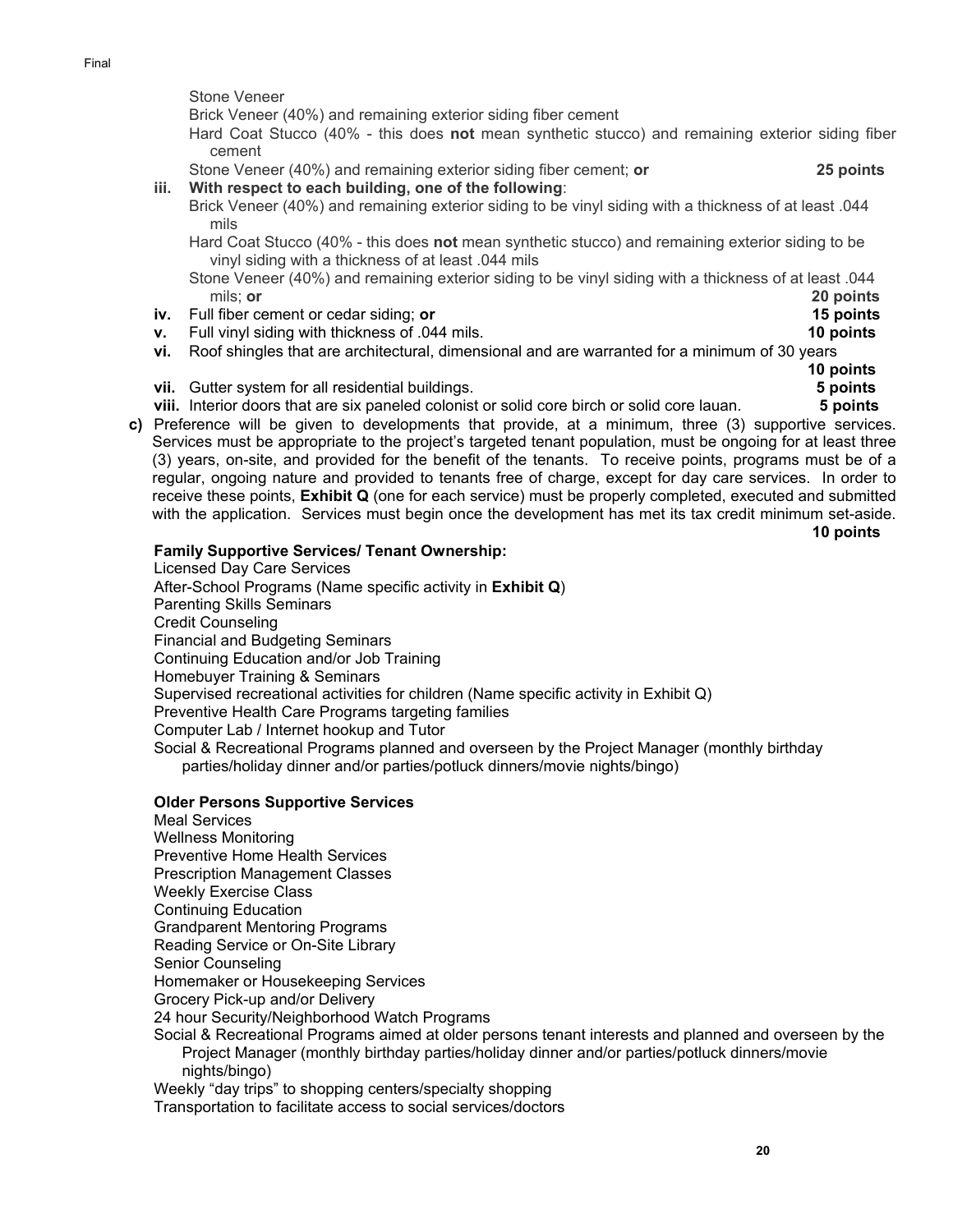### **Homeless/At Risk Tenant Services**

Specialized Counseling Credit Counseling

Financial & Budgeting Seminars

**Note:** Supportive services on these lists will be accepted towards claiming points. The Authority may allow exceptions in its sole discretion for other supportive services appropriate to tenant population.

- **d)** Preference will be given for the following **Design Quality Standards.** To receive this preference, the Architect and/or Professional Engineer Certification (**Exhibit G)** must be correctly submitted with the application:
	- **i.** Sidewalk access to all parking spaces.
	- **ii.** Curbing for paved areas throughout the development site including the parking areas. For proposed single-family developments paved driveways are eligible if provided for each residence.
	- **iii.** All units have balconies, patios or sunrooms.
	- **iv.** All areas within 30 feet of all buildings fully sodded and/or landscaped to include bushes, plants, etc.
	- **v.** Irrigation/Sprinkler System serving all landscaped areas.
	- **vi.** A minimum 1,200 sq. ft. community building that may also include a leasing office, equipped exercise room, and equipped computer center.
	- **vii.** All windows will have insulated or double pane glass such as quality vinyl or aluminum for new construction. Wood windows with insulated glass for renovation construction.

**viii.** All bedroom closet doors are side-hinged (no bi-fold or sliding doors). **4 points each**

 **with an allowed maximum of 28 points**

- **e)** Preference will be given for developments that include the following extra amenities. To receive this preference, the Architect and/or Professional Engineer Certification (**Exhibit G)** must be correctly submitted with the application:
	- **i.** Washer/Dryer hookups in all units.
	- **ii.** Microwave oven in all units.
	- **iii.** Garbage disposal in all units.
	- **iv.** Dishwasher in all units.
	- **v.** Range queen or comparable extinguishing system over stove.
	- **vi.** Ceiling fan with attached light in all bedrooms in all units.
	- **vii.** Integration of existing vegetation with new plantings, clearly delineated on the schematic site plan. These areas shall be designed to create spaces such as seating areas or shading for playground and/or other recreation uses.
	- **viii.** Additional landscaping (for new construction developments only) which include the planting of 12 foot tall trees throughout the development site. There must be at least one tree planted for every eight (8) units in the development. The trees must be integrated with other areas of planting throughout the development.
	- **ix.** Equipped computer center with Internet access (this room's square footage can be included in the minimum 1,200 sq. ft. community building).
	- **x.** All units pre-wired for cable television hook-ups in the living room and a minimum of one (1) up to two (2) bedrooms. **4 points each**
- **f)** Preference will be given to developments submitted by a recipient of a HOPE VI Award. **10 points**
- **g)** Preference will be given to developments that utilize the following minimum design criteria. To receive this preference, the Architect and/or Professional Engineer Certification (**Exhibit G)** must be correctly submitted with the application. Both point items can be claimed for competitive points:
	- **i.** Preference will be given for providing at least the minimum square footage per unit size based on the following table:

| Bedrooms per unit | Square Footage per unit |
|-------------------|-------------------------|
| One               | 700                     |
| Two               | 850                     |
| Three             | 1000                    |
| Four              | 1150                    |

**ii.** Preference will be given for providing the minimum bathrooms per unit based on the following table:

| <b>Bedrooms per unit</b> | <b>Bathrooms per unit</b> | 2 points |
|--------------------------|---------------------------|----------|
| One                      | One                       |          |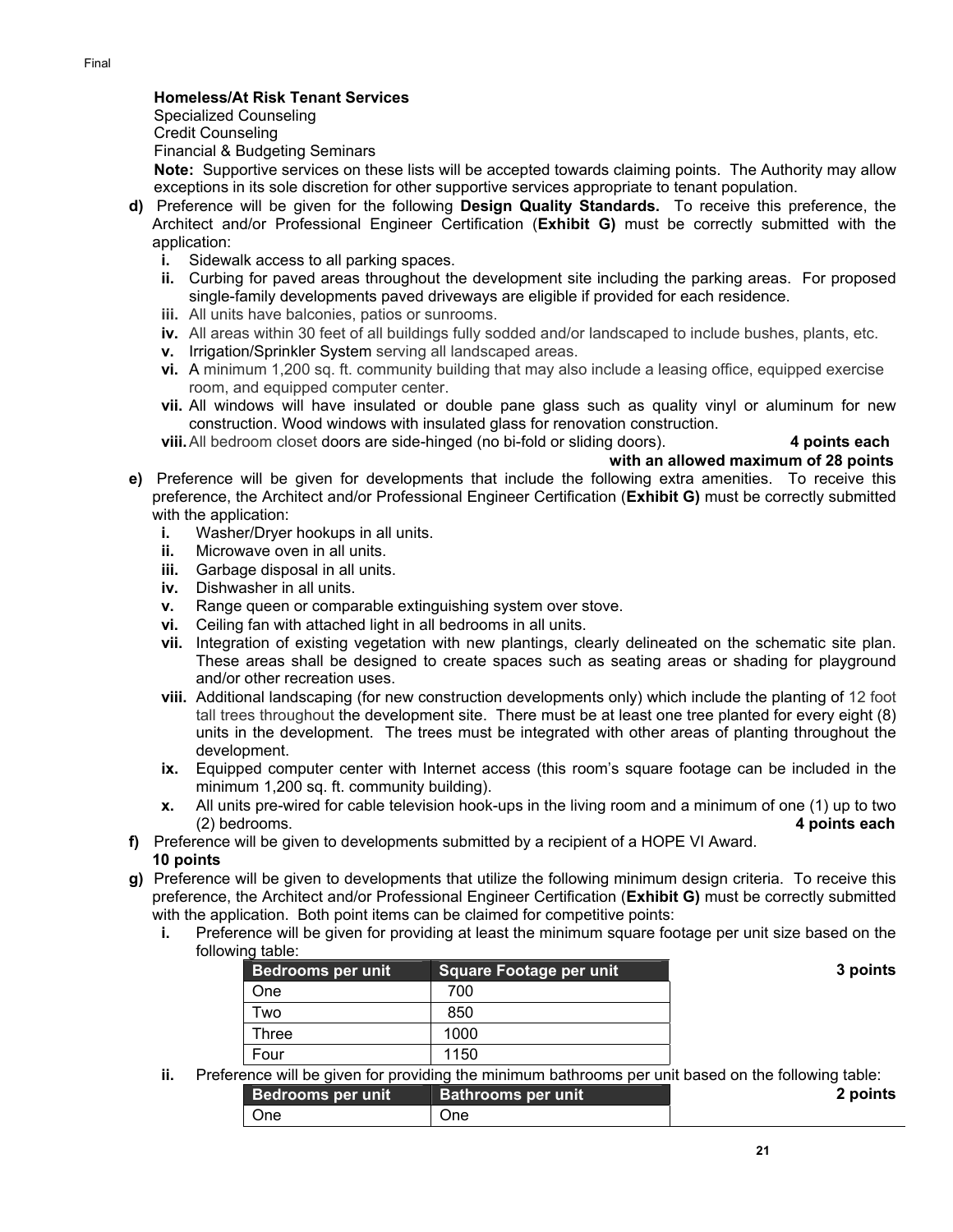| ™vo   | <b>WO</b>        |
|-------|------------------|
| Three | <b>WO</b>        |
| Four  | Two and one half |

### **4. Sponsor/Applicant Characteristics**

- **a)** \*\*Preference will be given to Applicant(s) who have previous experience as general partners (or the equivalent in a limited liability company) in the development and successful implementation of Low-Income Housing Tax Credit developments. Experience points will be based on the demonstrated experience and qualifications of the Principal(s) (for which experience points are sought) of the proposed development. For this preference, "demonstrated experience and qualifications" includes the provision that each Principal (for which experience points are sought) has never been removed and/or asked to voluntarily withdraw from a South Carolina LIHTC partnership and/or has never returned an entire award of low-income housing tax credits in South Carolina. Each Principal(s) (for which experience points are sought) must be a material Participant in the proposed development as well as a material Participant in the developments submitted for point consideration. All developments that count under this category must have received 8609's for all buildings at the time of the Tier Two Application. Experience points will be awarded to Applicant(s) based on the experience of the general partner or in joint ventures on the basis of their combined experience. The Applicant(s) must complete the Previous Participation Certificate (see **Exhibit K).** A copy of the Development Agreement for the proposed development indicating the partnership interest of its Participants in the development and the extent of its participation (including financial) in the development throughout the "compliance period" must be submitted with the application. Preference will be based on the experience as follows:
	- 1-3 developments: **3 points**
	- 4-6 developments: **5 points**
	- 7 + developments: **8 points**

 **\*\*Note**: These Sponsor/Applicant Characteristics preference points are not available to those Principals (for which experience points are sought) who are unable to participate in any other states' or any other allocating agencies' LIHTC Program. The Applicant must certify to such in **Exhibit K**.

### **5. Targeting/Extended Use Characteristics**

**a)** Preference will be given to those developments designating rental housing for special needs tenant populations. In order to receive this preference, the development as a whole as well as the units must be designed and equipped to serve the special needs of their designated tenant population. Such design and equipment must be in addition to the minimum design requirements necessary to comply with State and Federally mandated accessibility requirements and must be fully described in the application.

A **supportive services plan** must be submitted to receive this preference. The written plan must include the following:

Type of services to be provided

Commitments of resources (including funds, personnel and/or contracted services) A sources and uses operating budget.

A **marketing plan** must be submitted to receive this preference. The written plan must describe the following:

Outreach methods to be used to attract special need populations.

Marketing methods to be used to attract special need populations.

Advertising methods to be used to attract special need populations.

- **i.** Only one of the following can be claimed for competitive points:
- **1. 100**% of the development is designed for families. To receive this preference, 20% of the project's units must contain three (3) or more bedrooms. **15 points**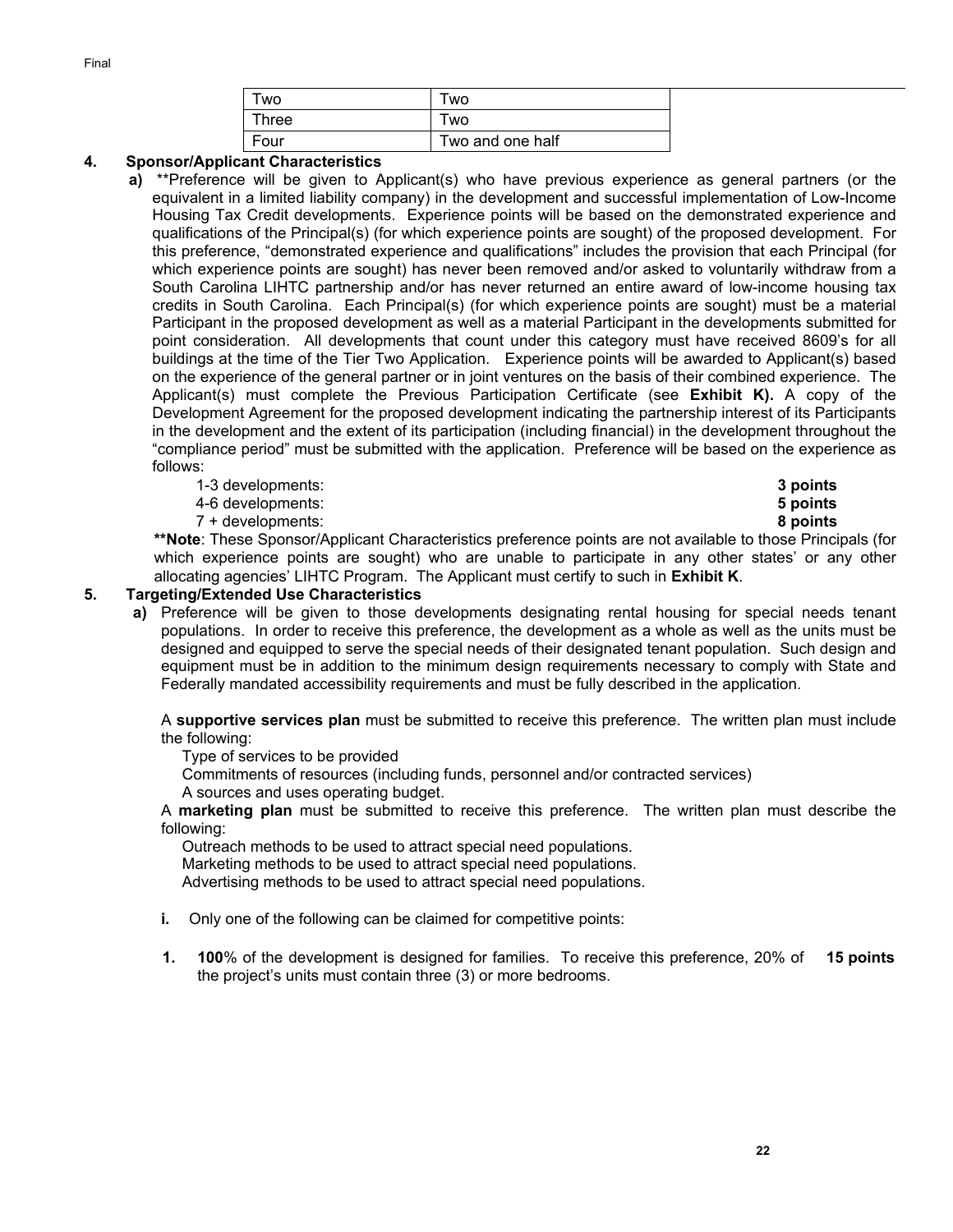- **2.** At least **80%** of the units are designed, equipped and occupied by older person(s) fiftyfive (55) years of age or older. The remaining **20%** of units must be designed, equipped, and occupied by special needs populations. All such new construction developments are limited to one or two bedroom units*.* All such new construction developments must be one-story structures, or if greater than one story, all additional stories must be accessible by elevators.Acquisition/Rehabilitation developments may also have more than one-story, provided that **existing** elevators that have been receiving regular maintenance and are in good working condition as of the Tier Two Application submittal date service all upper level rental units. **Note**: **100%** Older person developments are eligible for these points. **15 points**
- **3. 100%** single room occupancy units or transitional housing units. Occupancy of these units must be restricted to homeless or at risk individuals or families. **5 points**
- **4. Rehabilitation developments**  Existing occupied family developments cannot be converted into older persons developments and existing occupied older persons developments cannot be converted into family developments. **15 points**
- **ii.** Preference will be given to developments that convert to **tenant ownership** at the end of the initial 15 year compliance period. In order to receive this preference the Applicant must submit a plan which includes a detailed timeline outlining how the tenants will become homeowners. This plan should include all homebuyer counseling which will be provided along with the financial procedure that will be used to transfer the rental units into single-family homes. In addition, the developer must provide a **written commitment** that the units will be converted to tenant ownership at the end of 15 years. **10 points**
- **iii.** Projects intended for occupancy by individuals with children as evidenced by the marketing plan. **Note**: Older persons developments are **not** eligible to receive points under this criterion. **1 point**
- **iv.** Adaptive reuse or infill new construction developments that are viable and economically sound are encouraged. If claiming points for this preference, an architect must certify on Exhibit G that the project meets the following requirements for either adaptive reuse or infill new construction. Only one of the following can be claimed for competitive points: **5 points**
- **1. Adaptive Reuse Projects** For this preference, the definition of "adaptive reuse", which is considered new construction, is the conversion of a non-residential building(s) into a residential building(s) such that:
	- **a.** 100% of the square footage of the existing building(s) are converted to residential use; and
	- **b.** the total square footage of the existing building(s) constitutes a minimum of 50% of the total square footage of the entire development; and
	- **c.** any additional building(s) must be attached to the existing building(s).
- **2. Infill New Construction Projects**  For this preference, the definition of "infill new construction" is new construction on a site that has all of the following attributes:
	- **a)** Vacant land fronting on a paved street. The Authority will allow buildings on the land if the buildings are to be demolished to make way for the development and there is documentation submitted with the Tier One Application certifying to such.
	- **b)** Utilities present at site in sufficient capacity to serve the intended use.
	- **c)** At least 75% of the site perimeter adjoins parcels that are developed with compatible, appropriate urban uses (or on streets adjoining such parcels).
- **v.** Preference will be given to applications that elect to target, for the entire term of the tax credit compliance period, 25% of their low-income units to households with incomes at 50% or less of area median income.

**5 points**

**Note:** Developments utilizing State HOME funds must adhere to the HOME targeting requirements.

vi. Preference will be given to proposals seeking, for the entire term of the tax credit compliance period, to restrict greater percentages of their low-income units to the 50% rent limits. Points will be awarded to proposals based on the percentage of low-income units restricted to the 50% rent limits divided by 10. All calculations related to this point criterion will be rounded to two decimal places. For the purpose of awarding these points:

The 50% rent limits = the maximum rents allowed under IRS Section 42(g)(2) for individuals whose income is 50% or less of area median gross income.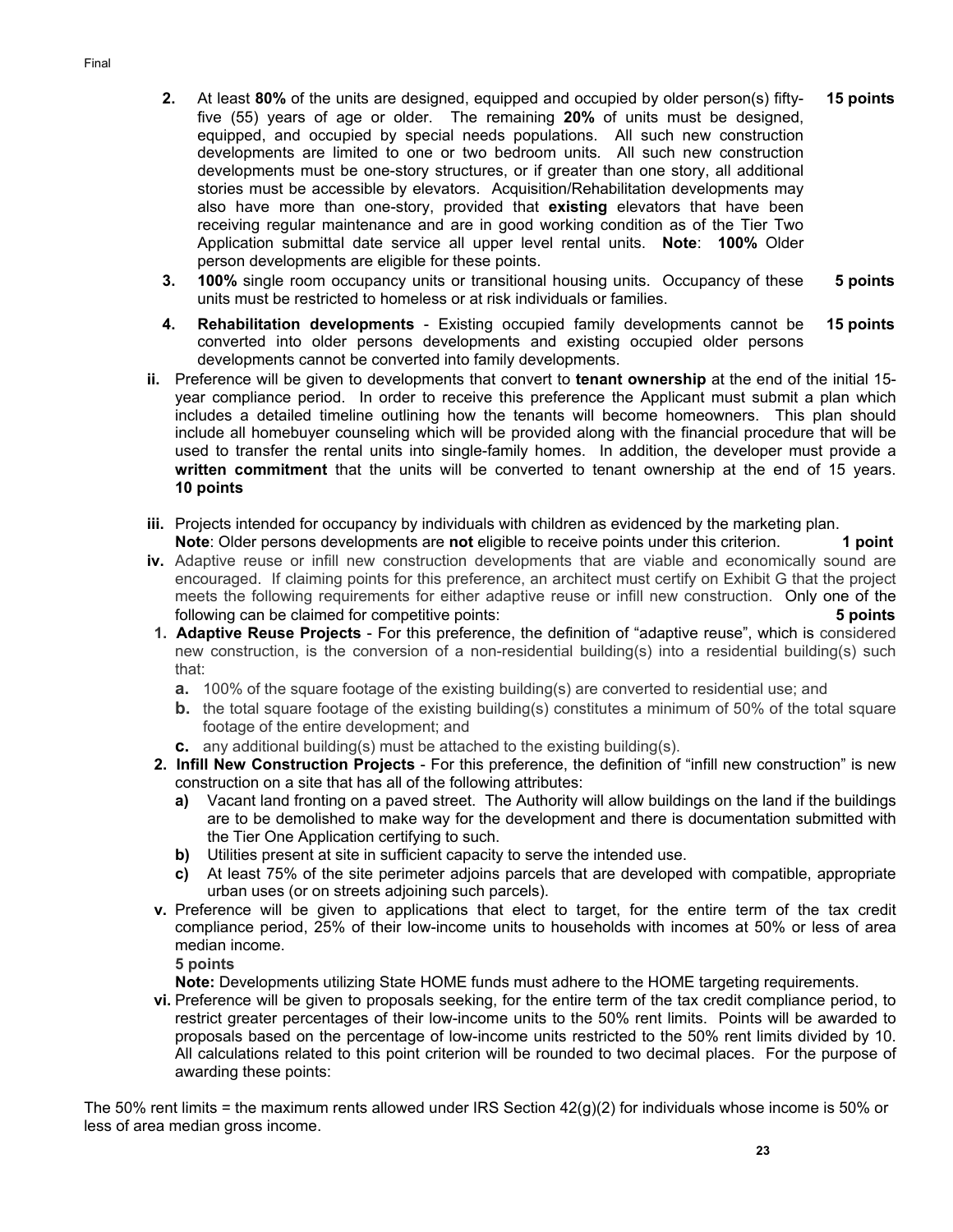**Note**: This is a rent restriction, not an income restriction. Therefore, units for tenants whose income is at or below 60% or less of area median gross income are eligible to achieve these points if the rents are restricted to the 50% rent limits.

The % of low-income units restricted to the 50% rent limits = Number of units restricted to the 50% rent limits Total number of low-income units

Points awarded under this preference = percentage (%) of low-income units restricted to the 50% rent limits  $10$ 

**For example:** If the percentage (%) of low-income units restricted to the 50% rent limits = **63%**, then the points awarded to the proposal =  $6.3$  points  $(63/10 = 6.3)$ .

**vii. Public Housing Waiting Lists**: Preference will be given to applications that elect to serve individuals on waiting lists for public housing. To receive this preference, the Applicant must include in their marketing plan a description of outreach, marketing and advertising methods used to attract individuals on public housing waiting lists as well as evidence that the public housing agencies have been contacted (i.e. copy of the **certified** letter sent to the PHA).

**Note**: Applicants must not use minimum income criteria to reject Section 8 Housing Choice Voucher Participants when their income reflects that they can pay their portion of the rent. The site's minimum income needed for a household to pay the rent on the unit will be based on the actual amount that the Section 8 Housing Choice Voucher Participants would have to pay after the subsidy rather than the entire rent on the unit. **5 points** 

**viii. Extended Use Preference**: Preference will be given to those developments that voluntarily extend their "compliance period" for an additional term of twenty or more years. **Note**: Applications receiving points on Targeting/Extended Use Characteristics # **a) ii.** are not eligible for these points. **10 points** 

### **6. Financial Characteristics**

**a)** While the Authority does not seek to discourage quality construction, the Authority must insure that development costs are held to reasonable levels. As a result, negative points will be assessed when costs are determined to be higher than typically warranted. The Authority will apply costs standards for Eligible Basis per Heated Square Foot (EBHSF). The point structure will be as outlined in **Chart A** unless the development qualifies as listed below for **Chart B**.

**Chart B** will be used for developments that are:

- **1.** 100% detached single family or duplex developments; or
- **2.** \*\*100% special needs housing; or
- **3.** 24 units or less; or
- **4.** Adaptive Reuse; or
- **5.** HOPE VI developments.

\*\*For this purpose, "100% special needs housing" includes the homeless, older persons (ages 55+), persons with a developmental or physical disability, persons with mental illness, and persons with HIV/AIDS.

| <b>CHART A</b> | EBHSF is above \$78 and up to \$79 | (-1) point              |
|----------------|------------------------------------|-------------------------|
|                | above \$79 and up to \$80          | (-2) points             |
|                | above \$80 and up to \$81          | (-3) points             |
|                | above $$81$ and up to $$82$        | (-4) points             |
|                | above \$82 and up to \$83          | (-5) points             |
|                | above $$83$ and up to $$84$        | (-6) points             |
|                | above $$84$ and up to $$85$        | (-7) points             |
|                | above $$85$ and up to $$86$        | (-8) points             |
|                | above \$86 and up to \$87          | (-9) points             |
|                | above \$87 and up to \$88          | (-10) points            |
|                | above \$88 and up to \$90          | (-15) points            |
|                | above $$90$ and up to $$100$       | (-20) points            |
|                | \$100<br>over                      | <b>Disqualification</b> |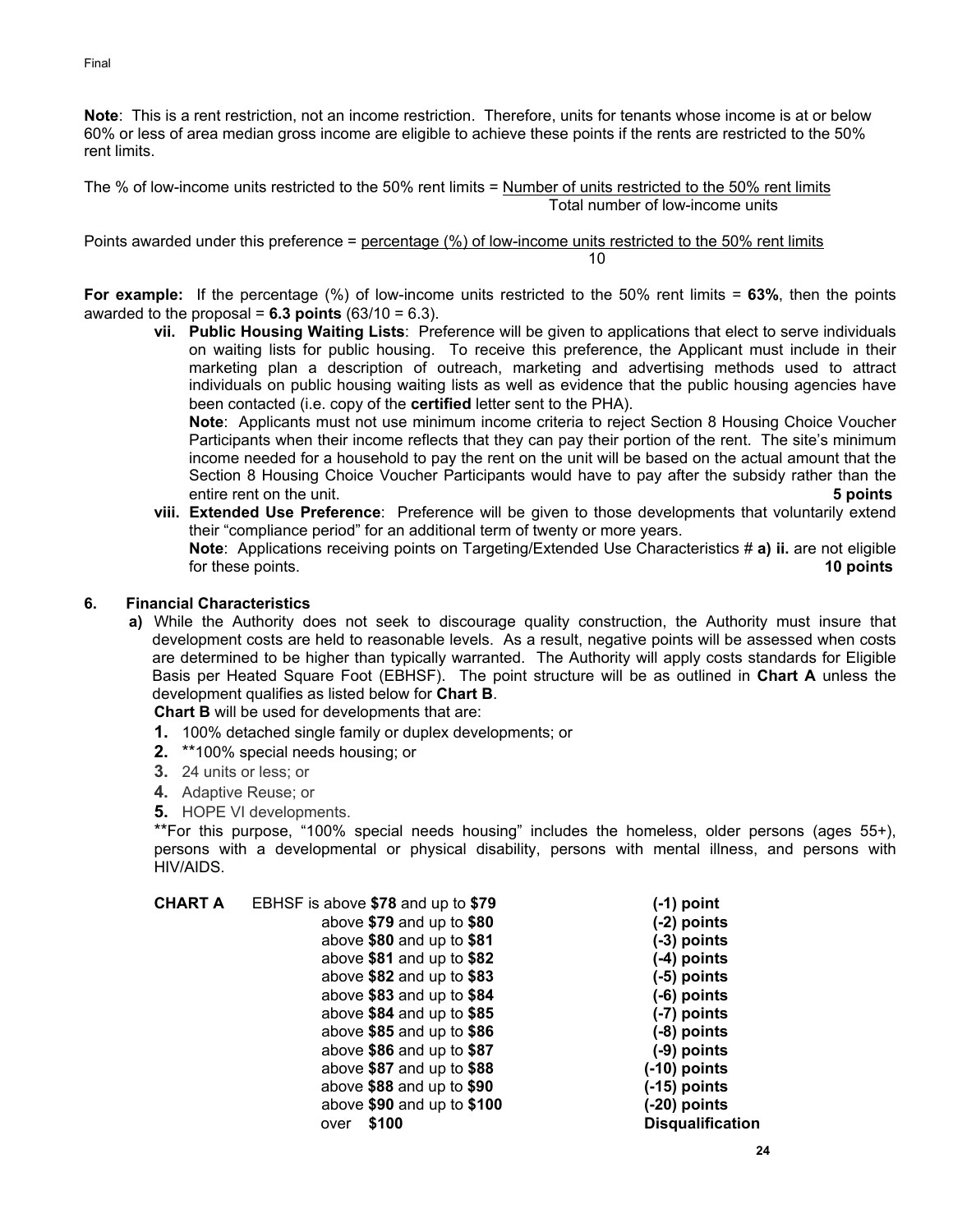| EBHSF is above \$85 and up to \$86 | $(-1)$ point            |
|------------------------------------|-------------------------|
| above \$86 and up to \$87          | $(-2)$ points           |
| above $$87$ and up to $$88$        | (-3)points              |
| above $$88$ and up to $$89$        | (-4)points              |
| above \$89 and up to \$90          | (-5)points              |
| above \$90 and up to \$91          | (-6)points              |
| above \$91 and up to \$92          | (-7)points              |
| above \$92 and up to \$93          | (-8)points              |
| above \$93 and up to \$94          | (-9)points              |
| above \$94 and up to \$95          | (-10)points             |
| above \$95 and up to \$97          | (-15)points             |
| above \$97 and up to \$100         | (-20)points             |
|                                    | <b>Disqualification</b> |
|                                    | \$100<br>over           |

### **IV. DEVELOPMENT TIE BREAKER**

**A.** In the event that there are LIHTC applications that receive the same point score, the Authority will use the following priorities in order, beginning with #1, until the point score tie is broken:

- **1.** Application with the highest total score in the Competitive Review Section, Location Characteristics.
- **2.** Application with the highest total score in the Competitive Review Section, Development Characteristics.
- **3.** Application with the highest total score in the Competitive Review Section, Applicant Characteristics.
- **4.** The development that represents the lowest eligible basis per heated square foot.
- **5.** The development with the lowest Authority calculated annual tax credit award per low-income unit.

**V. ALLOCATION PROCESS** 

**A. 2004 Program Schedule** - The 2004 LIHTC Program will be operated according to the following Schedule:

#### **September 19, 2003**

A Developer's Roundtable discussion will be held at Embassy Suites at 200 Stoneridge Drive in Columbia, SC, from 8:30 a.m. until 1:00 p.m. (EST).

#### **November 7, 2003**

A public hearing will be held at the SC State Housing Finance & Development Authority's Board Room in Columbia, S.C. from 2:30 p.m. until 4:30 p.m. (EST).

### **No later than December 31, 2003**

Application packages will be posted on the Authority's web site at: www.sha.state.sc.us

#### **No later than January 9, 2004**

Printed application packages will be available at no charge. A separate application package must be submitted for each development. The Authority will be offering fill-in applications on diskette. These fill-in applications do not require any special system requirements or programs to operate correctly on a PC running Windows 95, Windows 98, Windows 2000, Windows NT, or Windows XP.

#### **January 9, 2004**

A one-day workshop will be held at the Clarion Townhouse Hotel & Suites, 1615 Gervais Street, Columbia, SC, from 8:30 a.m. until 1:00 p.m., (EST). Authority staff will review the 2004 tax credit program and application including the QAP. Changes from the previous program year will be highlighted. Although attendance is not mandatory, it is strongly recommended. After the workshop, specific questions regarding the tax credit program and/or application should be faxed to Authority staff at (803) 734-2390. Depending upon the complexity of the explanation, the Authority, in its sole discretion, may choose to respond in writing or by telephone.

### **February 24, 2004**

Tier One Applications are due. No Tier One Application will be accepted, under any circumstance, after 5:00 p.m. (EST), on February 24, 2004.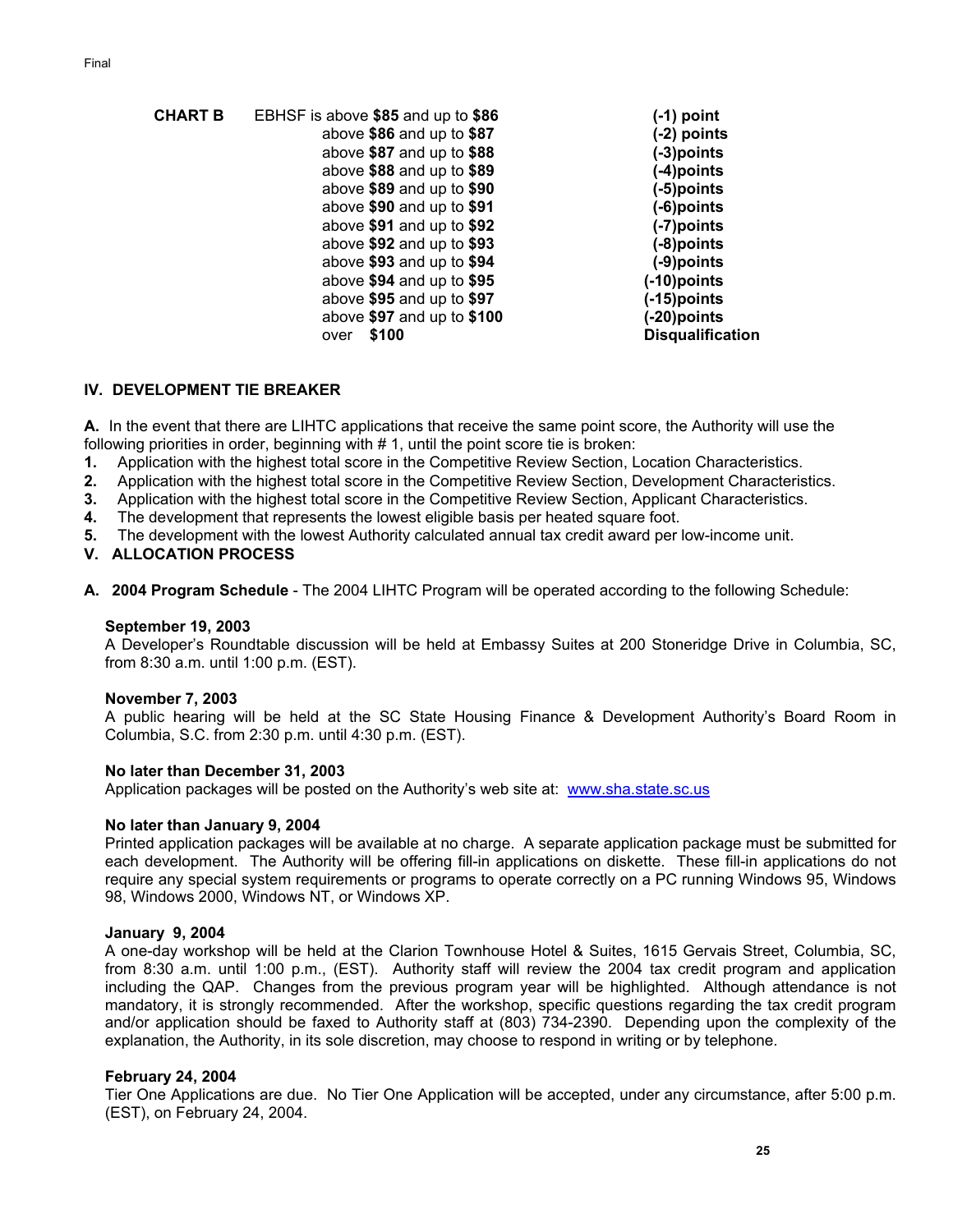## **By April 30, 2004**

The Authority will inform the contact person for each Tier One Application whether or not their project will be invited to continue in the 2004 competition.

## **May 24, 2004, through May 28, 2004**

The Authority will begin accepting Tier Two Applications from 9:00 a.m. (EST), May 24, 2004, until 5:00 p.m. (EST), May 28, 2004. No tax credit application will be accepted, under any circumstance, after 5:00 p.m. (EST), on May 28, 2004.

**B. Tier One Submission Procedure** – One original hard copy of the Tier One Application and all applicable attachments, exhibits, certifications, opinions, fees, etc. must be submitted for each development. Tier One Applications must be:

- **1.** Typed;
- **2.** Submitted in a three-ring binder; and
- **3.** Organized using corresponding tabs according to the **Exhibit A -Tier One Application Checklist** provided in the application package.

## **C. Tier One Application Review**

## **1. Internal Completeness Review**

- **a)** Tier One Applications will be reviewed for completeness after the submittal deadline.
- **b)** If the application is not submitted exactly as outlined in this QAP, the application will be disqualified.
- **c)** The Authority will make the final determination if applications are complete.
- **d)** The Authority will notify Applicants as soon as possible if their application has been disqualified from the 2004 competition due to an incomplete application.

## **2. Third Party Site Review**

- **a)** Authority staff or contract consultants will conduct evaluations for each Tier One Application site.
- **b)** If any Authority determined detrimental site characteristics exist on, adjacent to, or within unallowable distances from the site, the Authority will reject the application or assess negative points depending on the discovered detrimental site characteristic.
- **c)** Site scores will be released to Applicants as soon as possible.

**Note:** It is the objective of this Plan to select the best available sites for projects awarded under the plan. The Authority's determination of negative site characteristics should not be construed as a finding that a site is not a buildable site under any circumstances.

## **3. Third Party Market Study**

- **a)** Market Analysts under contract with the Authority will be given information from the Tier One Application to conduct market evaluations for each site.
- **b)** No one market analyst or market analyst company will be given more than 15 market studies to complete. Market studies will conform to requirements in **Exhibit S** and will be due to the Authority on April 9, 2004.
- **c)** This will be the general process followed upon receipt of an application's market study:
	- **i.** A copy will be forwarded to the contact person listed in the Tier One Application.
	- **ii.** Authority staff will review all market studies.
	- **iii.** If a market analyst recommends alterations to a development, the Applicant may interact with the analyst in order to discuss those recommendations.
	- **iv.** The Applicant may revise their project based on the market analyst's recommendations.
	- **v.** If, in a market study, an analyst concludes that a market does not exist for a project as proposed and that there are no changes that will reverse that conclusion, the application will be disqualified from the 2004 competition.
	- **vi.** By April 16, 2004, the contact person for each Tier One Application must submit in writing to the Authority and market analyst that they have received and reviewed their project's market study. If alterations were recommended, the contact person must also include an explanation of the alterations that will be made to the project. If the Applicant chooses to ignore a/all recommendation(s), a statement justifying why the recommendation(s) will be ignored will be required.
	- **vii.** By April 23, 2004, market analysts will submit in writing to the Authority and the Applicant their comments about a project's alterations or lack of alterations.
	- **viii.** The Authority will consider the market study, the market, marketability factors, as well as any other additional information available to determine if a market exists for each development as proposed.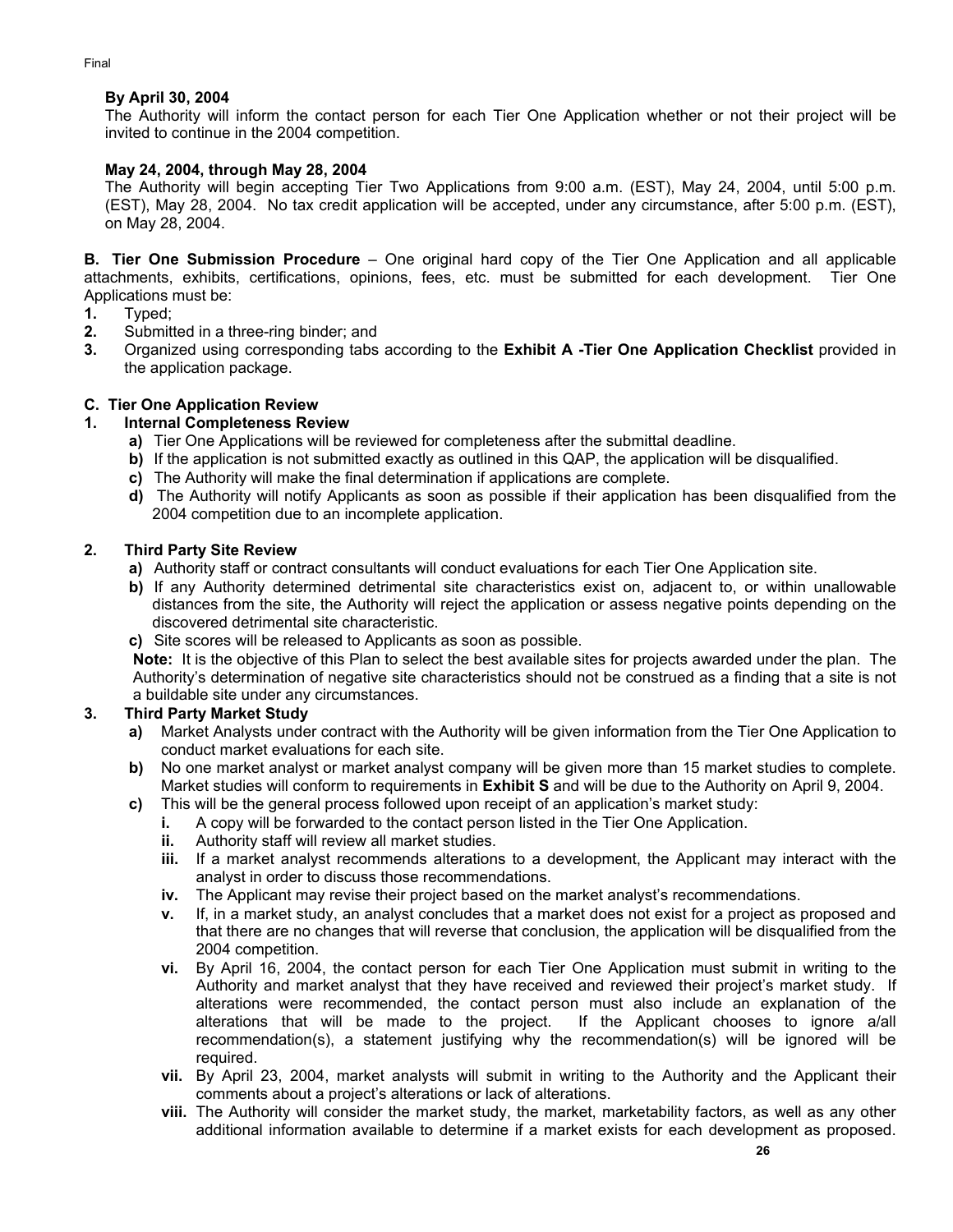The Authority is not bound by the conclusions or recommendations of the market analysts and reserves the right to disqualify any application in the 2004 competition if it determines a market does not exist.

- **ix.** By April 30, 2004, the Authority will inform the contact person for each application its decision on whether or not a market exists for their proposal.
- **4. Final Determination**  Based on the outcome of a), b), and c) above, and unless otherwise notified, the Authority will inform the contact person for each Tier One Application whether or not their project will be invited to participate in the Tier Two Application process by April 30, 2004.
- **5. Appeals**  There will be no appeals under any circumstances of the Authority's determinations in the Tier One Application Review.
- **D. Tier Two Submission Procedure** One original hard copy of the Tier Two Application and all applicable attachments, exhibits, certifications, opinions, fees, etc. must be submitted for each development. The only Tier Two Applications that will be accepted must be:
- **1.** For the same Tier One site;
- **2.** From the same Tier One Applicant/Partnership;
- **3.** One which received notification that the project can participate in the Tier Two Competition.
- **4.** Typed;
- **5.** Submitted in a three-ring binder; and
- **6.** Organized using corresponding tabs according to the Exhibit A -Tier Two Application Checklist provided in the application package.
- **7.** If State HOME funds are being applied for in conjunction with the tax credit competition, an additional copy of the application and all applicable attachments, exhibits, certifications, opinions, fees, etc., must be provided.

## **E. Tier Two Application Review**

## **1. Internal Completeness Review**

- **a)** Tier Two Applications will be reviewed for completeness after the submittal deadline.
- **b)** After staff has reviewed all applications for completeness, Applicants will be notified in writing of any documents that are missing and/or incomplete and given seven (7) business days to submit said documents.
- **c)** Applications will be assessed one (1) negative point for each missing and/or incomplete document. Applications that have nine or more missing and/or incomplete documents will be disqualified.
- **d)** If all missing and/or incomplete documents to be resubmitted are not submitted by the seven (7) business day deadline, the application will be disqualified.
- **e)** Any documents that are determined to be missing and/or incomplete and are identified as documents needed to earn competitive points can be accepted but competitive points will not be earned.

## **2. Financial Feasibility Review**

- **a)** All LIHTC applications will be considered in their ranked order to determine the least credit amount required for the financial feasibility of the development throughout the credit period, as required by Section 42 (m)(2)(A).
- **b)** Those developments determined not to be financially feasible or determined not to need the tax credit will be eliminated.
- **c)** In order to receive an allocation, a development must be underwritten to determine the least amount of credit necessary to be financially feasible at the following times:
	- **i.** When the Tier Two Application is made;
	- **ii.** When the allocation of the tax credit is requested; and
	- **iii.** When the last building is Placed-In-Service.

**Note**: Section 42(m)(2)(A) of the Code provides that "The housing credit dollar amount allocated to a project shall not exceed the amount the housing credit agency determines is necessary for the financial feasibility of the project and its viability as a qualified low-income housing project and its viability as a qualified low-income housing project throughout the compliance period." Unless otherwise provided within this QAP, **in determining financial feasibility, the Authority will disregard all personal or other guarantees that are relied on to supply deficiencies in income required to pay debt service and operating expenses of the development. Developments that are not financially feasible without such guarantees will not be offered a LIHTC reservation**.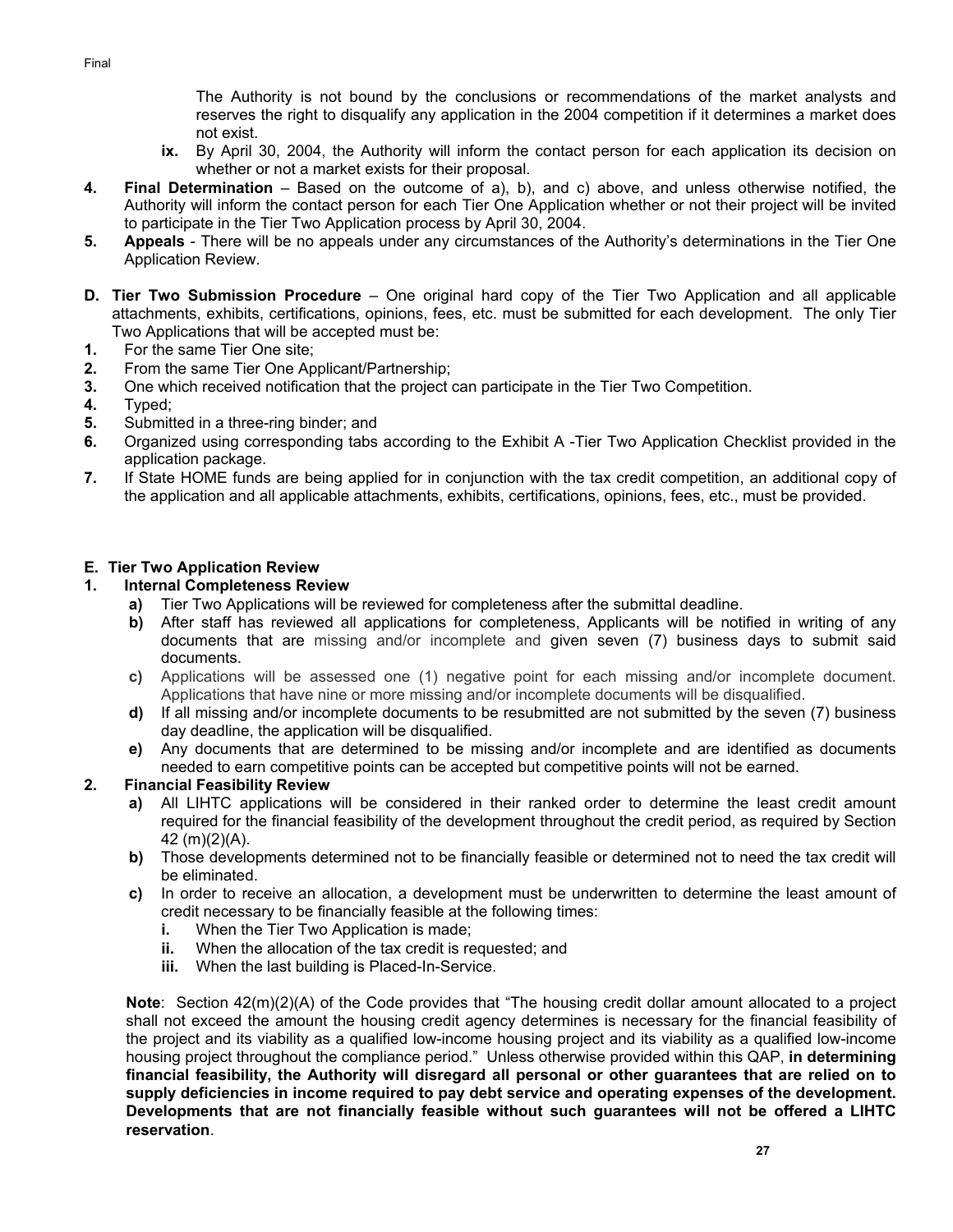**3. Appeals** - Upon notification of a project's final point score, the development's contact person can choose to schedule an appeal if they do not agree with the final score awarded a project. Appeals will take place within 21 days of point score notification.

## **VI. NOTICE of the TAX CREDIT AWARD**

**A. Reservation Certificate** – Reservation Letters and Certificates will be sent to potential tax credit awardees as soon as point scores have been finalized and tax credit funds have been exhausted by set-aside as described in this QAP. To acknowledge acceptance of the reservation of tax credits, Applicants will be instructed to execute and return the Reservation Certificates. Once all Reservation Certificates have been executed and returned, the 2004 LIHTC Awards List will be released and posted on the agency's website: www.sha.state.sc.us. The date on the Reservation Letter is the "Reservation Date."

**B. Carryover Document(s)** - 2004 Carryover Document(s) will be forwarded to all 2004 awardees with the Reservation Certificate or at a later time designated by the Authority. Carryover Document(s) will be due on the date specified in the 2004 Reservation Certificate. **No extension will be given.**

**C. 2004 Verification of 10% Expenditure Information** - Section 42 requires that the 10% Expenditure Test must be met no later than six (6) months after the date of the Carryover Allocation Document. **No extension of this date can or will be given**.

- **1.** 2004 Verifications of 10% Expenditure Information will be due on the date specified in the Carryover Allocation Document.
- **2.** This date will be three (3) weeks after the date upon which the project is required by the provisions of Section 42 to have met the 10% Expenditure Test.
- **3.** In the event that the three (3) week period does not end on a business day, the delivery period will be extended until 5:00 p.m. (EST) on the next business day.
- **4.** The Verification of 10% Expenditure Information must be complete and correct as of the date on which it is submitted. Failure to submit the Verification of the 10% Allocation Expenditure Information on time will result in a \$1,000 per business day penalty fee due when the 10% Expenditure Information is submitted. Failure to submit the Verification of 10% Expenditure Information within 30 business days of the deadline will result in the cancellation of the tax credit award.
- **5.** 10% Expenditure Information will be reviewed for completeness and accuracy after submission. The completeness and accuracy review will consist of Authority staff reviewing the application against the Authority's application checklist (**Exhibit A-10% Expenditure Information Checklist**). If any of the required documents are found to be missing the following will apply:
	- **a)** Prior to the application deadline the document(s) may be submitted without penalty.
	- **b)** After the application deadline the document(s) may be submitted upon payment of a \$1,000 penalty fee for each business day after the deadline until the documents are submitted.
- **6.** If the missing documents are **not** corrected and resubmitted to the Authority within 7 business days following the application deadline, the development will lose its allocation of tax credits.
- **7.** Failure of a project to meet the 10% Expenditure Test will disqualify the Principals of said project from participation in the LIHTC program for a period of two (2) years.
- **8.** Costs incurred in meeting the 10% Expenditure Test must be certified by an independent (unrelated third party) certified public accountant no later than the date upon which the Carryover Allocation Document requires the Verification of the 10% Expenditure Information to be delivered to the Authority.

**D. Placed-In-Service Application** - For any year, Placed-In-Service Applications are due on or before the second Monday in December. Applications must be in the Authority's office not later than 5:00 p.m. (EST). The development's first year compliance/monitoring fee must be submitted with the Placed-in-Service Application or the application will not be accepted. That fee is equal to \$25.00 for each low-income unit in the development.

- **1.** Placed-In-Service Applications not received on the due date stated above, may be submitted until 4:00 p.m., (EST) on December 31, upon payment of a non-refundable penalty fee equal to \$1,000 for each business day after the second Monday in December.
- **2.** Such penalty fee must be paid to the Authority at the time the late application is submitted.
- **3.** Placed-In-Service Applications will be reviewed for completeness after submission. The completeness review will consist of Authority staff reviewing the application against the Authority's application checklist (**Exhibit A-**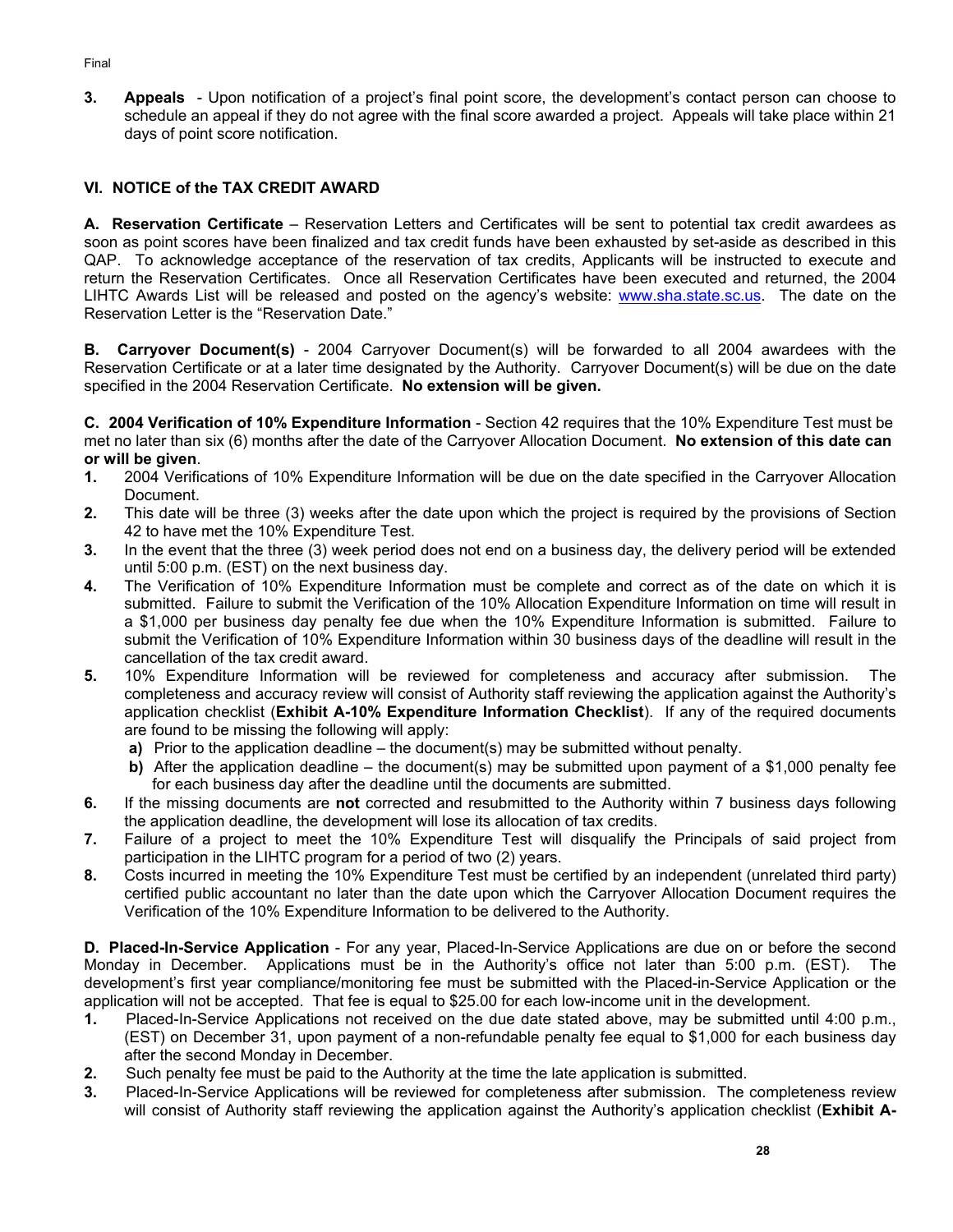**Placed-In-Service Checklist**). If any of the required documents are found to be missing, the following will apply:

- **a)** Prior to the second Monday in December the documents may be submitted without penalty.
- **b)** After the second Monday in December the documents may be submitted upon payment of a \$1,000 penalty fee for each business day after the deadline until the documents are submitted.
- **4.** If the Authority does not receive the corrected missing documents and penalty fee within 10 business days following December 31, the development will lose its allocation of tax credits.
- **5.** Failure of a project to Place-in-Service will disqualify the Principals of said project from participation in the LIHTC program for a period of two (2) years.
- **6.** For all projects, the Authority requires that all units in all buildings must be 100% complete and available for immediate occupancy by the placed-in-service deadline. This must be supported by certificates of occupancy or the equivalent provided by the local government entity. Failure to meet this criterion will result in cancellation of the LIHTC allocation.
- **7.** After a development has Placed-In-Service and prior to issuance of 8609's, the Authority will review the Placed-In-Service Application and inspect the development to ensure that the project has been constructed as described in the application and scored by the Authority. As part of its determination, the Authority will inspect to ensure that **Exhibit G** has been adhered to. If the development is found not to have been constructed in accordance with the representations contained in its **Exhibit G**, the Authority will not issue a Form 8609. Form 8609s will only be issued once the development complies with **Exhibit G**.
- **8.** Should the Authority be required to amend Form 8609's due to errors in the application submitted, the Applicant must submit a penalty fee of \$1,000 for each corrected 8609. This penalty fee must be paid prior to the issuance of the corrected 8609's.

## **E. Development Progress Requirements**

## **1. Ten Months after the Reservation Date**

- **a)** Final project plans and specifications for approved LIHTC projects are due to the Authority on or before 5:00 p.m. (EST) no later than ten months after the tax credit reservation date. Project plans and specifications must incorporate all **Exhibit G** design and amenity items for which points are awarded.
- **b)** The project architect must include a letter certifying that all design and amenity items for which points have been awarded are incorporated into the plans and specifications.
- **c)** The land must be purchased by the ownership entity, and the deed recorded as evidenced by a copy of the recorded document.
- **d)** Failure to meet these requirements will result in a \$1,000 penalty fee for each business day up to 7 business days after the deadline until the required documents are submitted.
- **e)** Failure to submit the required documents and the appropriate penalty fee within seven business days will result in all of the project's General Partners receiving negative three (-3) points for any tax credit application submitted to the Authority for up to five (5) years.

# **2. Twelve Months after the Reservation Date**

- **a)** Certified copies of the executed, recorded, FINAL construction mortgage document for 2004 LIHTC projects are due on or before 5:00 p.m. (EST), no later than twelve months after the reservation date. The construction mortgage document must have the recorder's clock mark date stamp showing the date, book, and page number of recording.
- **b)** The executed and recorded Restrictive Covenants for 2004 LIHTC projects are due on or before 5:00 p.m. (EST), no later than twelve months after the reservation date.
- **c)** The executed binding commitment for syndication for 2004 LIHTC projects is due on or before 5:00 p.m. (EST), no later than twelve months after the reservation date.
- **d)** Failure to meet these requirements will result in a \$1,000 penalty fee for each business day up to 7 business days after the deadline until the required documents are submitted.
- **e)** Failure to submit the required documents and the appropriate penalty fee within seven business days will result in all of the project's General Partners receiving negative three (-3) points for any tax credit application submitted to the Authority for up to five (5) years.

# **3. Fifteen Months after the Reservation Date**

- **a)** All building permits must be obtained and copies submitted to the Authority.
- **b)** All 2004 tax credit developments must be under construction.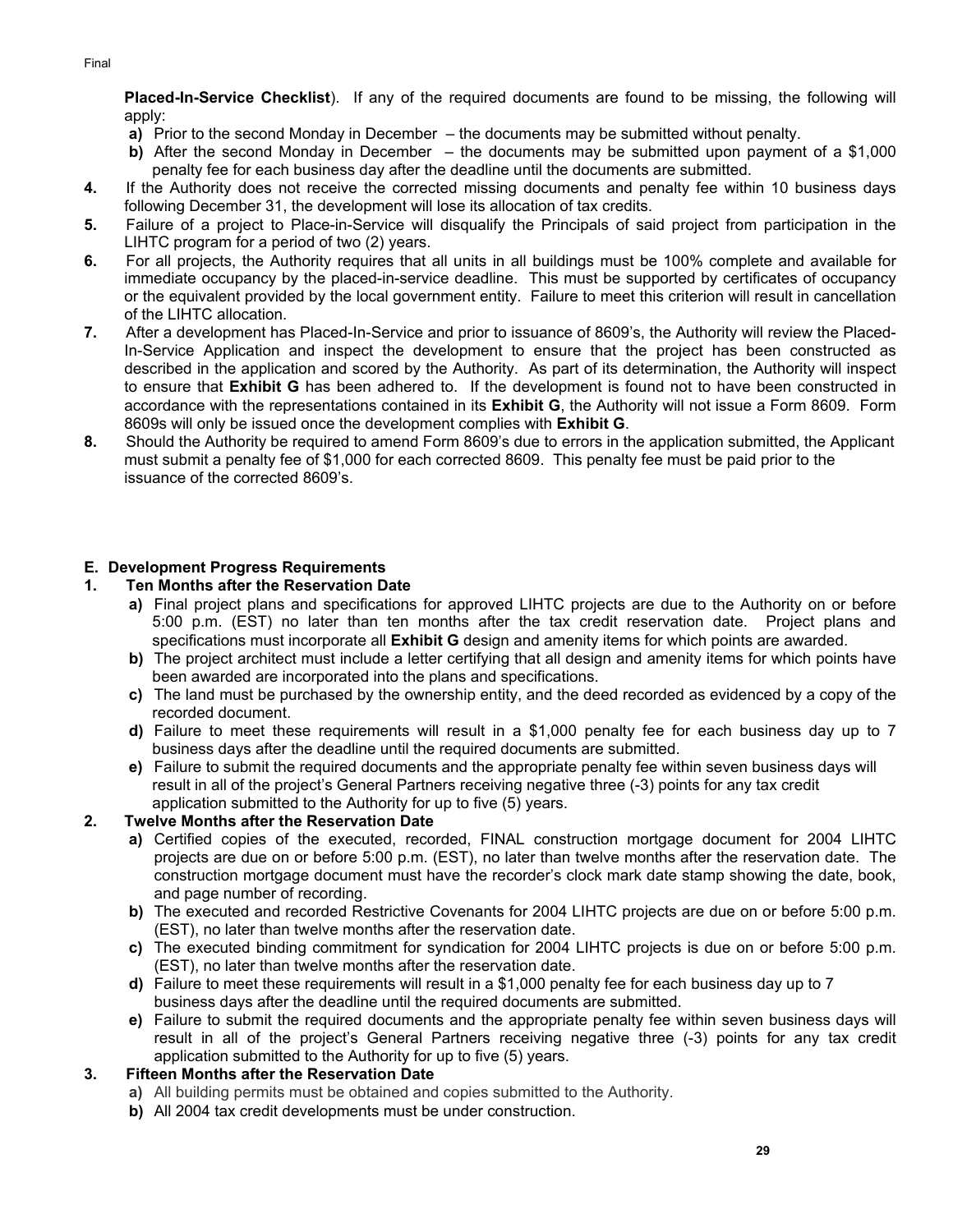- **i.** New construction developments must have all footings in place, no later than fifteen months after the reservation date, as evidenced by photographs submitted with a progress report that is certified by the project architect or project engineer. The Authority will allow the use of monolithic slabs and will allow a substitute for the footings requirement. The substitution must equate to having progressed to a point equal to having the footings poured.
- **ii.** Rehabilitation developments must have begun actual rehabilitation of the units, no later than fifteen months after the reservation date, as evidenced by photographs submitted with a progress report that is certified by the project architect.
- **c)** Rehabilitation and new construction must be continuous and progressive from this date forward, to completion. If it is determined that the Applicant started the construction or rehabilitation only to technically meet this requirement, then the Authority will determine that these criteria have not been met.
- **d)** Failure to meet these requirements will result in a \$1,000 penalty fee for each business day up to 7 business days after the deadline until the required documents are submitted.
- **e)** Failure to submit the required documents and the appropriate penalty fee within seven business days will result in all of the project's General Partners receiving negative three (-3) points for any tax credit application submitted to the Authority for up to five (5) years.

## **4. Progress Reports**

- **a)** Progress reports (**Exhibit L**) will be due to the Authority no later than the 7<sup>th</sup> day of the month following the end of each calendar quarter even if the  $7<sup>th</sup>$  day lands on a weekend or state holiday.
- **b)** The Authority will accept Progress Reports by fax (803-734-2390).
- **c)** The first progress report will be due on April 7, 2005, and every quarter thereafter until the development reaches a stabilized occupancy of at least 93%. "Stabilized occupancy" is defined as maintenance of at least 93% occupancy for six consecutive months.
- **d)** Progress reports must accurately describe the status of the development to date. The Authority will use these reports to track the progress of the development.
- **e)** All projects are subject to inspection by Authority staff at any time.
- **f)** A fine of \$1,000 for each business day will be assessed against any project whose progress reports are not received on the date they are due up to seven (7) business days.
- **g)** Providing false or misleading information on the reports will result in the debarment of the development's **Principals** from further participation in the LIHTC program for a period of not less than five years as defined in the LIHTC Program Disqualification section.

# **VII. COMPLIANCE**

**COMPLIANCE MONITORING PROCEDURES**(Applicable to all buildings including those receiving low-income housing tax credits by virtue of tax-exempt bond financing). Section 1.42-5 (a) of U.S. Treasury Regulations (the "Regulations") requires that each QAP include a procedure that the housing credit agency will follow in monitoring for noncompliance with the provisions of Section 42 and in notifying the Internal Revenue Service (the "Service") of any noncompliance of which the agency becomes aware. The procedure for monitoring contained in the QAP must contain procedures consistent with the Regulations that address the following areas: record keeping and record retention; certification and review; on-site inspection; and notification as to noncompliance. This section is included in the QAP in order to comply with the mandate of the Regulations. The Authority reserves the right to make such alteration or amendment to its monitoring procedures as may be required. Such alteration or amendment is expressly permitted without further public hearings. Specific procedures that Owners must follow to remain in compliance with Program requirements are outlined in the Low-Income Housing Tax Credit Program Compliance Monitoring Manual. Changes and updates to the manual can be found on the Authority's web site. The web site address is www.sha.state.sc.us.

## **A. Record Keeping**

In the manner prescribed by the Authority, the owner of a low-income housing development must keep records for each building in the development to which an allocation of the low-income housing tax credit has been made that show for each year of the compliance period:

- **1.** The total number of residential rental units in the building (including the number of bedrooms and the size, in square feet, of each residential rental unit);
- **2.** The percentage of residential rental units in the building which are low-income units;
- **3.** The rent charged on each residential rental unit in the building (including utility allowances);
- **4.** The number of occupants in each low-income unit;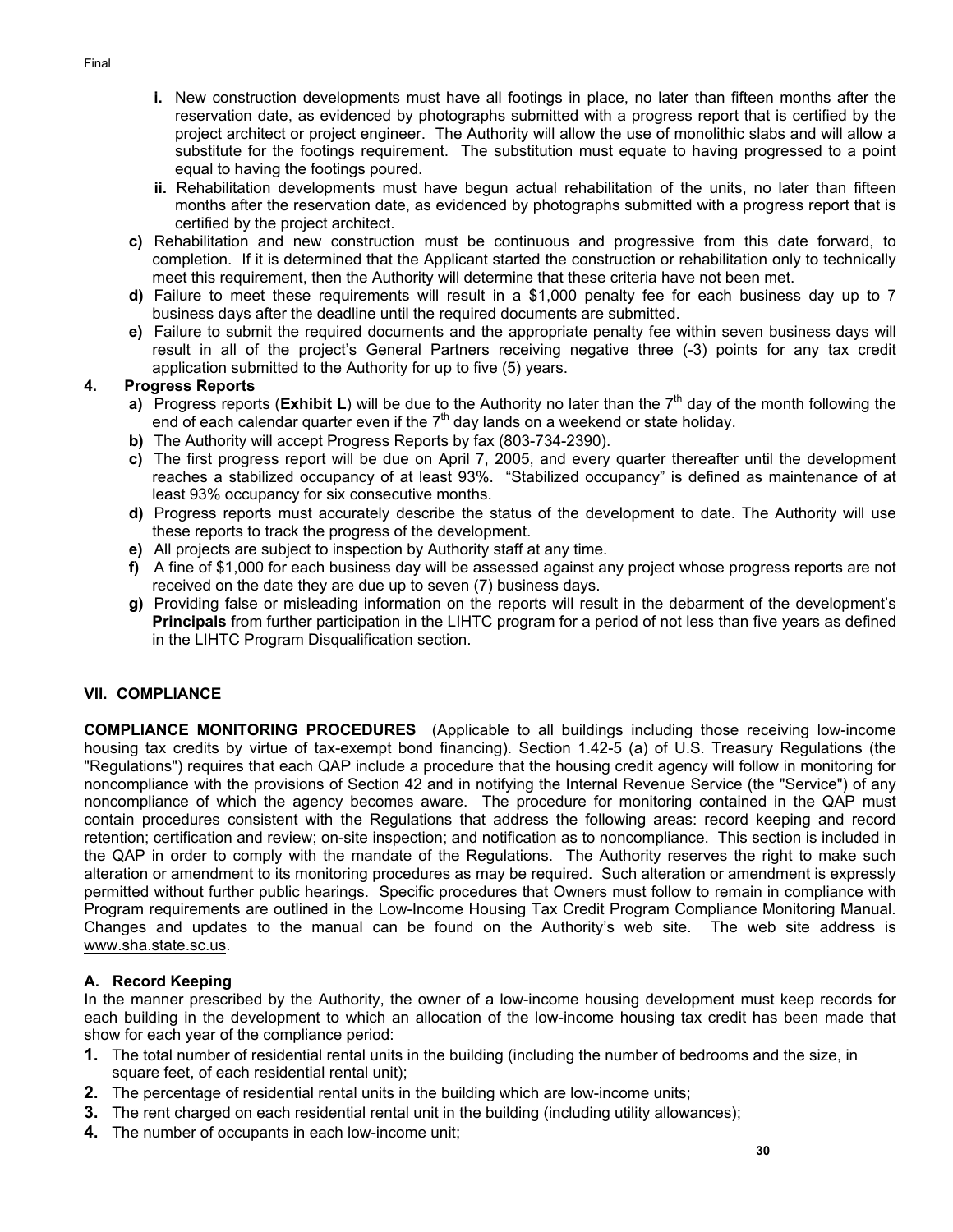- **5.** The low-income vacancies in the building and information that shows when, and to whom, the next available units were rented;
- **6.** The annual income certification of each low-income tenant per unit. The Household Income Certification (HIC-1) or other Authority approved income certification must be signed and dated by each adult member of the household and executed on or before the date of initial move-in. Thereafter, gross annual household income must be re-certified every twelve (12) months unless the building Owner has applied for and received the Waiver of Annual Income Re-certification as described in IRS Revenue Procedure 94-64.
- **7.** Documentation to support each low-income tenant's income certification consisting of verifications of income from third parties such as employers or state agencies paying unemployment compensation. Such third party verifications may be supported by copies of the tenant's federal income tax returns or W-2 forms. All income verification documentation must be received before the HIC-1 may be executed. Income verifications are valid for ninety (90) days from the date of the verifying party's signature or printout. If the information is orally updated by the source, owners may use these verifications for an additional 30 days. Owners may not rely on verifications that are more than 120 days old to support an annual income certification. Tenant income must be calculated in a manner consistent with the determination of income under Section 8 and not in accordance with the determination of gross income for federal income tax liability. In the case of a tenant receiving housing assistance payments under the Section 8 program, the documentation requirement of this paragraph is satisfied if the public housing authority administering the Section 8 program provides the building owner with a statement that the tenants' income does not exceed the applicable income limit under Section 42(g);
- **8.** The eligible basis and qualified basis of the building at the end of the first year of the credit period;
- **9.** The character and use of the nonresidential portion of the building included in eligible basis under Section 42(d) (for example, (i) tenant facilities that are available on a comparable basis to all tenants and for which no separate fee is charged for use of the facilities, or (ii) facilities reasonably required by the development);
- **10.** Copies of executed IRS Forms 8609, Schedules A, Forms 8586, or other applicable documentation filed with the IRS for the purposes of claiming the LIHTC. Notwithstanding Section III, paragraph B below, these documents must be retained and available for inspection for the entire "Compliance Period."

## **B. Record Retention**

Other than the records for the first year of the credit period, the owner of a low-income development must retain the records for at least six (6) years after the due date (with extensions) for filing the federal income tax returns for that year. **The records for the first year of the credit period must be retained for at least six (6) years beyond the due date (with extensions) for filing the federal income tax return for the last year of the "compliance period" of the building.** 

# **C. Certification**

The Owner of a low-income housing development must provide to the Authority on or before the first day of February of each year after such development has been Placed-In-Service, an annual Owner's Certification for the preceding calendar year which certifies:

- **1.** The development met the requirements of the 20-50 test under Section 42(g)(1)(A*),* or the 40-60 test under Section 42(g)(1)(B*)*, whichever set-aside test was applicable to the development;
- **2.** If applicable to the development, the 15-40 test under Sections 42(g)(4) and 142(d)(4)(B) for "deep rent skewed" developments;
- **3.** If the owner elected additional set-asides to earn ranking points according to the QAP, the development met those set-asides.
- **4.** There was no change in the applicable fraction (as defined in Section 42(c)(1)(B)) of any building in the development, or that there was a change and a description of the changes;
- **5.** The Owner has received an annual income certification from each low-income tenant, and documentation which supports the accuracy of that certification, or, in the case of tenants receiving Section 8 housing assistance payments, the statement from the public housing authority described in Section III, paragraph A (7) above, or the owner has a re-certification waiver letter from the IRS in good standing that waives the requirement to obtain third party verification at re-certification and has received an annual income certification from each low-income household and documentation to support the certification at their initial occupancy;
- **6.** Each low-income unit in the development was rent-restricted under Section 42(g)(2);
- **7.** All units in the development were for use by the general public and used on a non-transient basis (except for transitional housing for the homeless under Section 42(i)(3)(B)(iii));
- **8.** No finding of discrimination under the Fair Housing Act, 42 USC 3601-3619, has occurred for this project. A finding of discrimination included an adverse final decision by the Secretary of Housing and Urban Development,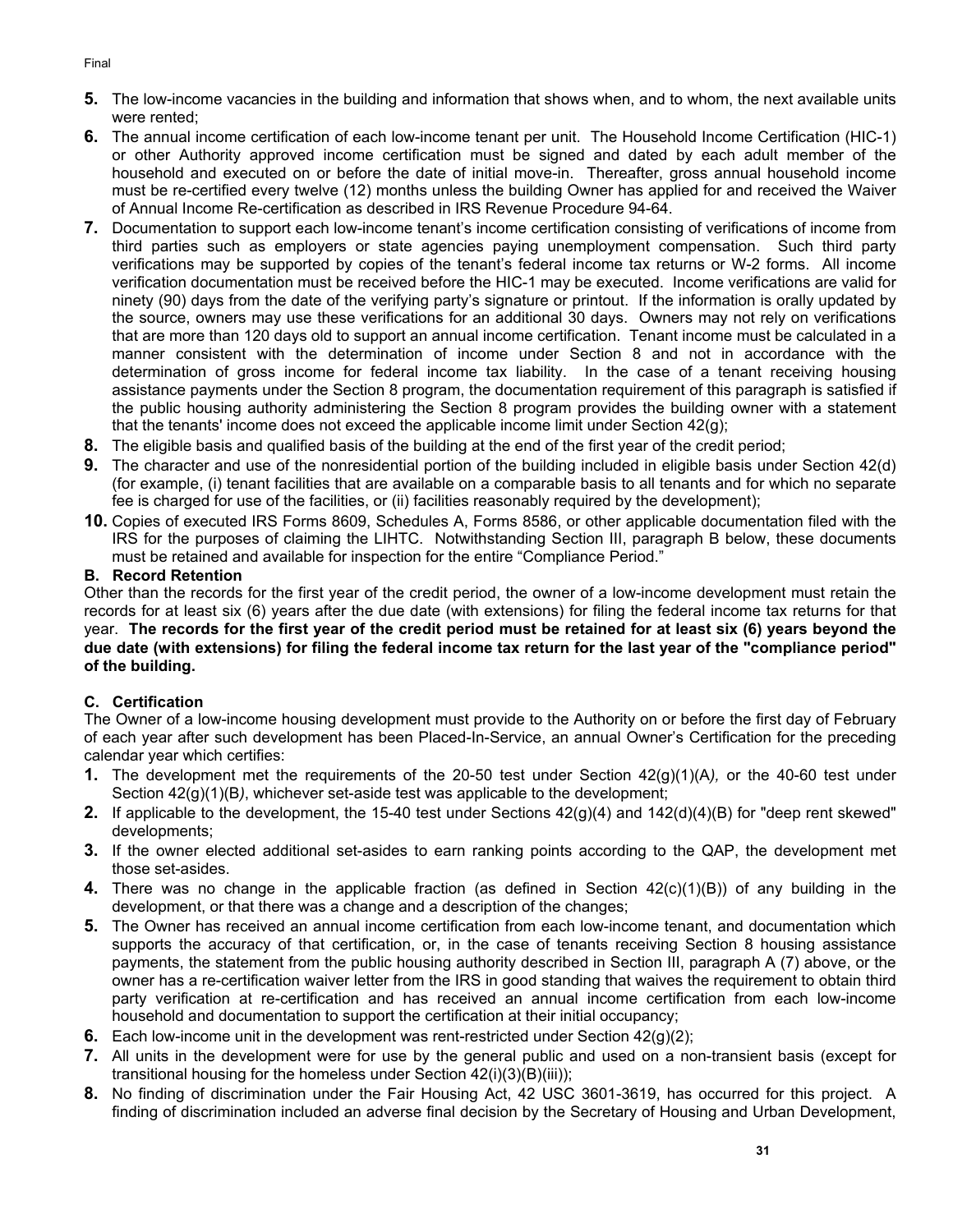an adverse final decision by a substantially equivalent state or local fair housing agency, or an adverse judgment from a federal court;

- **9.** Each building in the development was suitable for occupancy, taking into account local health, safety, and building codes, and the state or local government unit responsible for making building code inspections did not issue a report of a violation for any building or low-income unit in the project;
- **10.** There was no change in the eligible basis (as defined in Section 43(d)) of any building in the development, or if there was a change, the nature of the change (for example, a common area has become commercial space, or a fee is charged for a tenant facility formerly provided without charge);
- **11.** All tenant facilities included in the eligible basis under Section 42(d) of any building in the development, such as swimming pools, other recreational facilities, and parking areas, washer/dryer hookups, and appliances were provided on a comparable basis without charge to all tenants in the building;
- **12.** If a low-income unit in the building became vacant during the year, that reasonable attempts were or are being made to rent that unit or the available unit of comparable or smaller size to tenants having a qualified income before any units in the development were or will be rented to tenants not having a qualifying income;
- **13.** If the income of tenants of a low-income unit in the development increased above the limit allowed in Section 42(g)(2)(D)(ii), the next available unit of comparable or smaller size in the development was or will be rented to tenants having a qualifying income;
- **14.** An extended low-income housing commitment as described in Section 42(h)(6) was in effect (for buildings subject to Section 7108(c)(1) of the Revenue Reconciliation Act of 1989), including the requirement that an owner cannot refuse to lease a unit in the development to an Applicant because the Applicant holds a voucher or certificate of eligibility under Section 8 of the United States Housing Act of 1937, 42 U.S.C. 1437f, and the Owner has not refused to lease a unit to an Applicant based solely on their status as a holder of a Section 8 voucher or certificate of eligibility under Section 8 of the United States Housing Act of 1937, 42 U.S.C.1437f;
- **15.** The development meets the provisions, including any special provisions as outlined in extended low-income housing commitment;
- **16.** The owner received its credit allocation from the portion of the state ceiling set-aside for a project involving "qualified nonprofit organizations" under Section 42(h)(5) of the Code and its nonprofit entity materially participated in the operation of the development within the meaning of Section 469(h) of the Code;
- **17.** There has been no change in the ownership or management of the project, or provide details of changes in ownership or management of the project.

## **D. Review**

The Authority will review the certifications submitted under Section III, paragraph C to determine whether or not the requirements of Section 42 have been complied with by the Owner.

Annually the Authority will inspect at least thirty three percent (33%) of affordable developments to which it has made an allocation under Section 42. In each development selected for review, the Authority will review the low-income certifications, the documentation the Owner has received to support that certification, and the rent record for no fewer than twenty percent (20%) of the low-income units located in each such development. Records relating tenant income, supporting documentation and rent records will be selected at random by the Authority's monitoring officer at the time the review is held. In addition, the Authority's monitoring officer will conduct a physical inspection of each low-income unit that receives a record review. The purpose of the physical inspection will be to determine whether or not the units meet Uniform Physical Condition Standards as defined by Housing and Urban Development. The Owner will be notified prior to the arrival of the Authority's compliance staff conducting the management review.

As necessary, the Authority will review documentation to support the nonprofits continued participation in the development throughout the compliance period as described in the development agreement.

### **E. Frequency and Form of Certification**

Certifications are required annually covering each year of the credit period under oath and shall be subject to the penalties of perjury provided by law.

The Authority reserves the right to require the submission of the certifications required by Section III, paragraph C and the review required by Section III, paragraph D more frequently than on a twelve (12)-month basis, provided that all months within each twelve (12)-month period are subject to certification.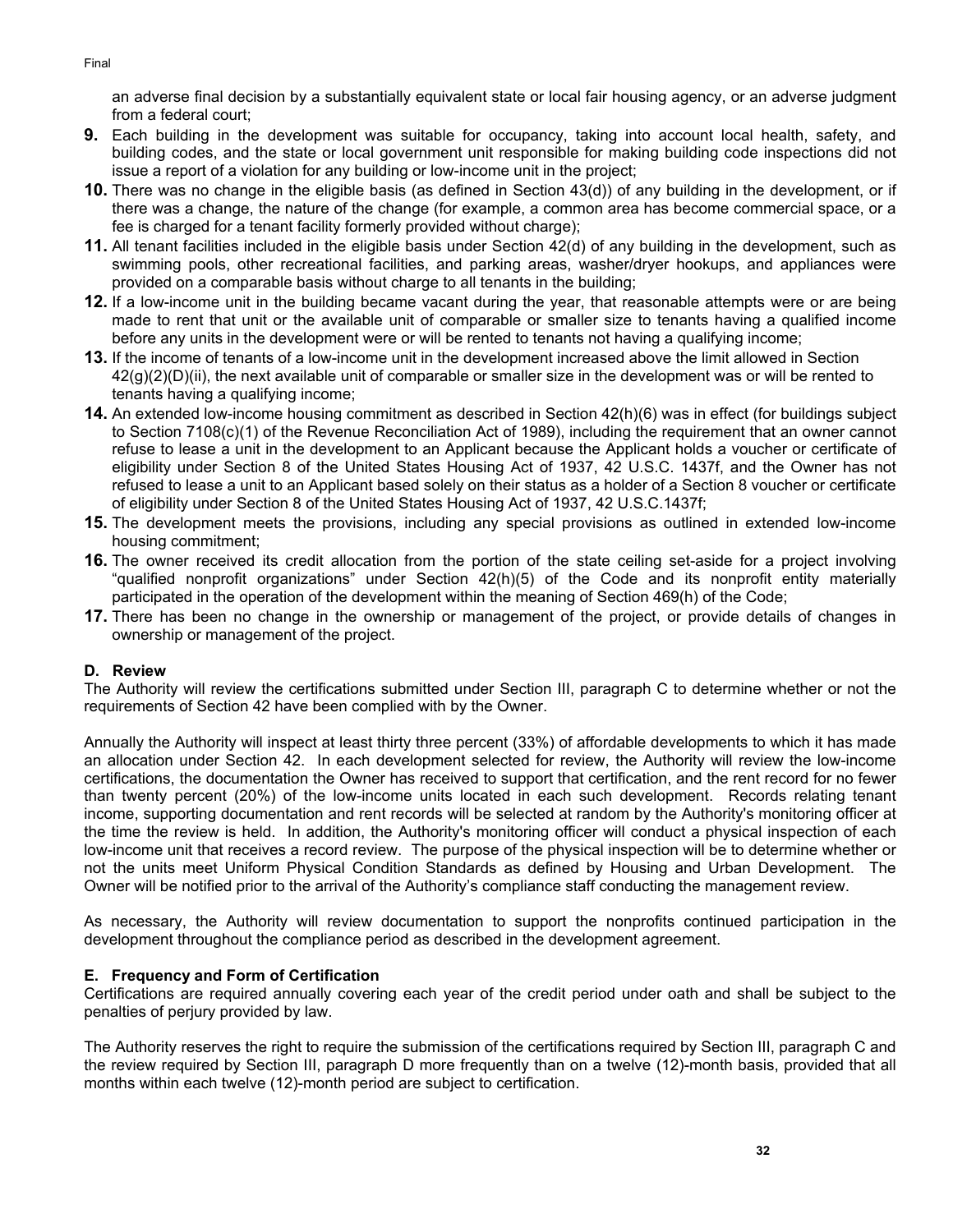## **F. Inspection**

In addition to and separate from the review required by Section III, paragraph D, the Authority reserves the right to perform an on-site inspection from time-to-time of any affordable housing development. The Authority's right to perform such inspection shall be ongoing and shall continue at least through the end of the compliance period and any extended use period.

## **G. Notification of Noncompliance**

The Authority will provide prompt written notice to the Owner of a affordable housing development if the Authority does not receive the certifications required by Section III, paragraph D or if it is not permitted to review tenant income certifications, supporting documentation and rent records, or if it discovers by inspection, review, or in some other manner, that the development is not in compliance with the provisions of Section 42.

The Authority will file Form 8823, "Low-Income Housing Credit Agencies Report of Noncompliance" with the Internal Revenue Service no later than forty-five (45) days after the end of the correction period described in Section III, paragraph I, below (including any permitted extensions), and no earlier than the end of the correction period, **whether or not the noncompliance or failure to certify has been corrected***.* The Authority shall explain on Form 8823 the nature of the noncompliance or failure to certify and shall indicate whether or not the Owner has corrected the noncompliance or failure to certify. Any change in either the applicable fraction or the eligible basis that results in a decrease in the qualified basis of the development under Section 42(c)(1)(A) is noncompliance and must be reported to the Service. Should the Authority report on Form 8823 that a building is entirely out of compliance and will not be in compliance at any time in the future, the Authority need not file Form 8823 in subsequent years to report that buildings' noncompliance.

## **H. Authority Retention of Records**

The Authority will retain records of noncompliance or failure to certify for a period of six (6) years beyond the Authority's filing of the respective Form 8823. In all other cases the Authority shall retain certifications, inspection reports and other records for a period of three (3) years from the end of the calendar year in which the Authority has received or generated the certifications or reports.

# **I. Cure Period**

The Owner will be given the opportunity to supply any missing documentation or correct physical deficiencies to bring the development into compliance with Section 42 and Program requirements. The Cure Period will not exceed ninety (90) days and will begin on the date of the written notice given by the Authority pursuant to Section III, paragraph G. The Cure Period for violations that threaten the health and/or safety of tenants will not exceed forty-eight (48) hours. The Authority will grant an extension of the ninety (90) day cure period for an additional period not to exceed six (6) months only in the event of judicially caused delays in the eviction of tenants.

## **J. Compliance Monitoring Fees**

The Owner of each building to which an allocation of the LIHTC has been made by the Authority shall pay to the Authority an annual compliance-monitoring fee of **\$25** for each low-income unit contained in each such building. **All compliance monitoring fees must be paid to the Authority within thirty (30) days of the date on which the building is Placed-In-Service and on or before the first day of February of each succeeding year throughout the remainder of the fifteen (15) year compliance period and any extended use period.** Checks should be made payable to the South Carolina State Housing Finance and Development Authority. The Authority will assess a 10% late fee of the total outstanding balance for payments received after 30 days from the date due. The minimum late fee will be **\$50**. Interest accrues daily at a rate of 20% (to include the original amount due and the 10% late fee) for fees received in excess of 60 days from the date the fees were due. A **\$20** fee will be assessed for any checks that are returned to the Authority due to insufficient funds. **The Applicant must be in compliance with all Authorityadministered programs or any other federal programs.** The Authority reserves the right to make adjustments in the amount of the annual compliance monitoring fee from time-to-time to defray the cost of compliance monitoring. The making of such an adjustment by the Authority shall not be treated as an amendment of the **QAP**.

## **K. Liability**

Pursuant to the provisions of Section 1.42-5(g) of the Regulations, compliance with the provisions of Section 42 is the responsibility of the Owner of the buildings to which an allocation of LIHTC has been made. The obligation of the